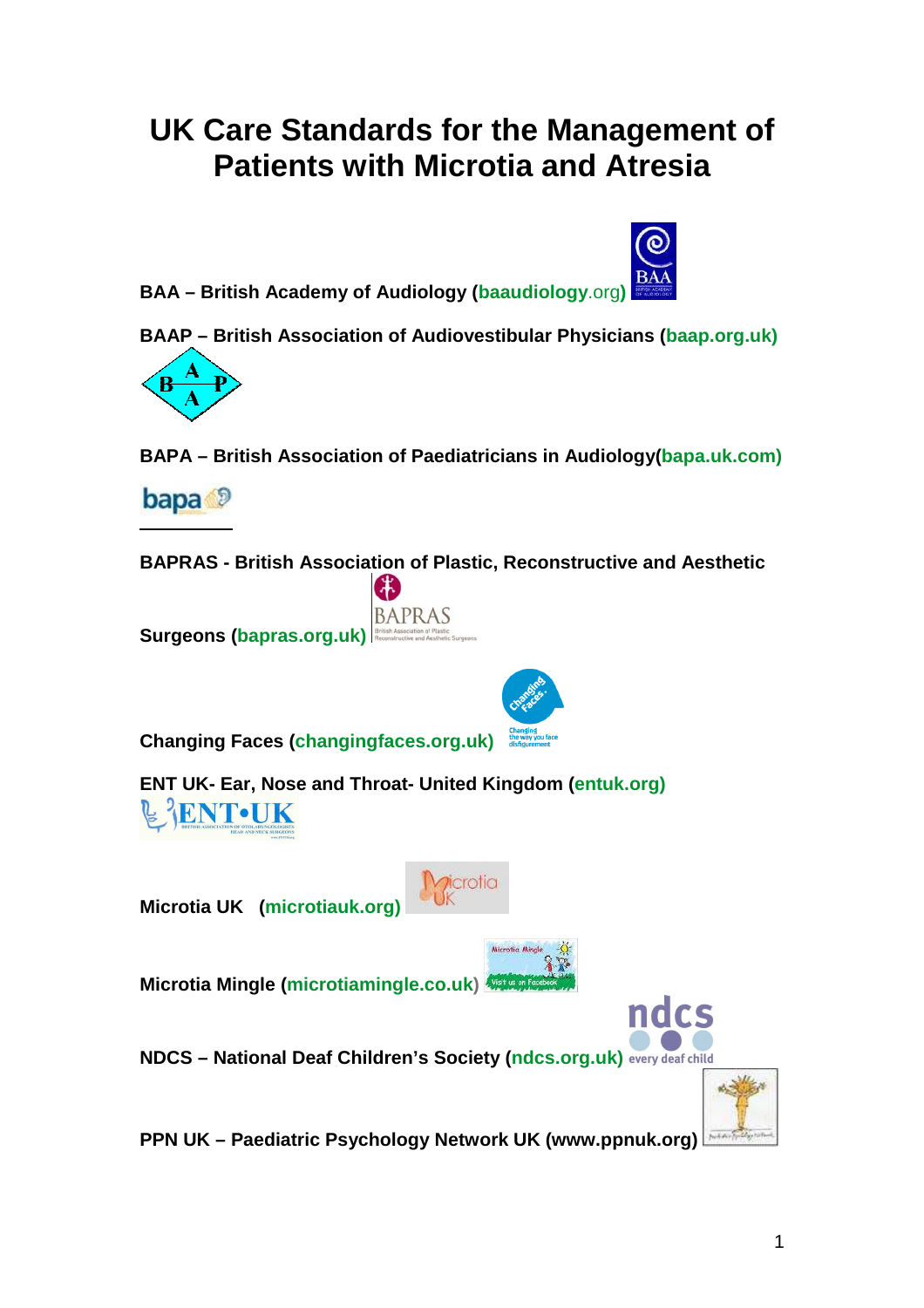# **Contents Page**

| Section 1                                                          |    |
|--------------------------------------------------------------------|----|
| <b>Executive summary</b>                                           | 4  |
| Key points                                                         | 5  |
|                                                                    |    |
| Section 2 – Introduction and background                            | 7  |
| 2.1 definitions                                                    | 8  |
| 2.2 history                                                        | 8  |
| Section 3 - Impact upon patients and families                      | 11 |
| 3.1 evidence base for impact of microtia and atresia on day        |    |
| to day hearing                                                     | 11 |
| 3.2 evidence base for psychological impact of microtia and atresia | 14 |
|                                                                    |    |
| Section 4 – Care pathway                                           | 17 |
| 4.1 care pathway flow chart                                        | 18 |
|                                                                    |    |
| <b>Section 5 - Assessment</b>                                      | 20 |
| 5.1 the multidisciplinary team                                     | 20 |
| 5.2 initial assessment                                             | 21 |
| 5.3 follow up after initial assessment                             | 23 |
|                                                                    | 25 |
| <u>Section 6 – Considering ear reconstruction</u>                  |    |
| 6.1 decision making process                                        | 25 |
| 6.2 reconstruction options                                         | 26 |
| 6.3 perioperative care                                             | 29 |
| 6.4 training in ear reconstruction                                 | 31 |
| Section 7 – Intervention for hearing loss                          | 33 |
| 7.1 audiology based management and intervention options            | 34 |
| 7.2 hearing devices                                                | 37 |
|                                                                    |    |
| Section 8 – service models and care structures                     | 43 |
| 8.1 current UK service model                                       | 43 |
| 8.2 recommended service model                                      | 44 |
| 8.3 funding structure                                              | 48 |
|                                                                    |    |
| Section 9 - Outcome measures                                       | 49 |
| 9.1 outcome measures for hearing and hearing intervention          | 49 |
| 9.2 psychological outcome measures                                 | 50 |
| 9.3 reconstructive surgery outcomes: microtia quality standards    | 51 |
| Section 10 - References                                            | 57 |
|                                                                    |    |
| Section 11 - Authors / contributors and acknowledgements           | 67 |
|                                                                    |    |
| <b>Appendix</b>                                                    | 69 |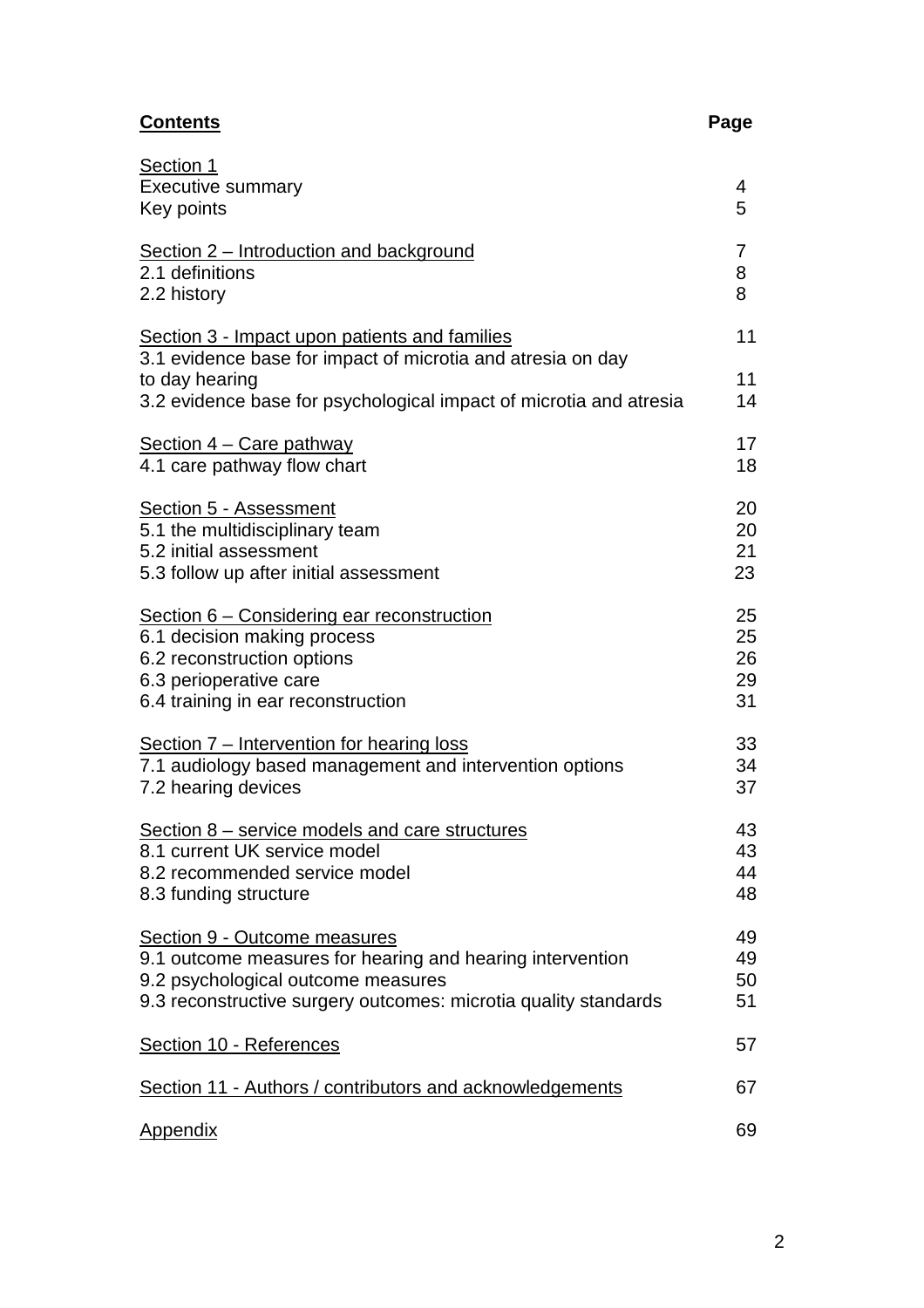#### **Editors;**

| Dr Ruth Henderson  | (ruth.henderson@nhslothian.scot.nhs.uk)  |
|--------------------|------------------------------------------|
| Dr Catriona Moffat | (catriona.moffat@nhslothian.scot.nhs.uk) |
| Mr Ken Stewart     | (ken.stewart@nhslothian.scot.nhs.uk)     |
| Mr Kerr Clapperton | (kerr.clapperton@nhslothian.scot.nhs.uk) |

**Date of Document: March 2015 Review Date: March 2018**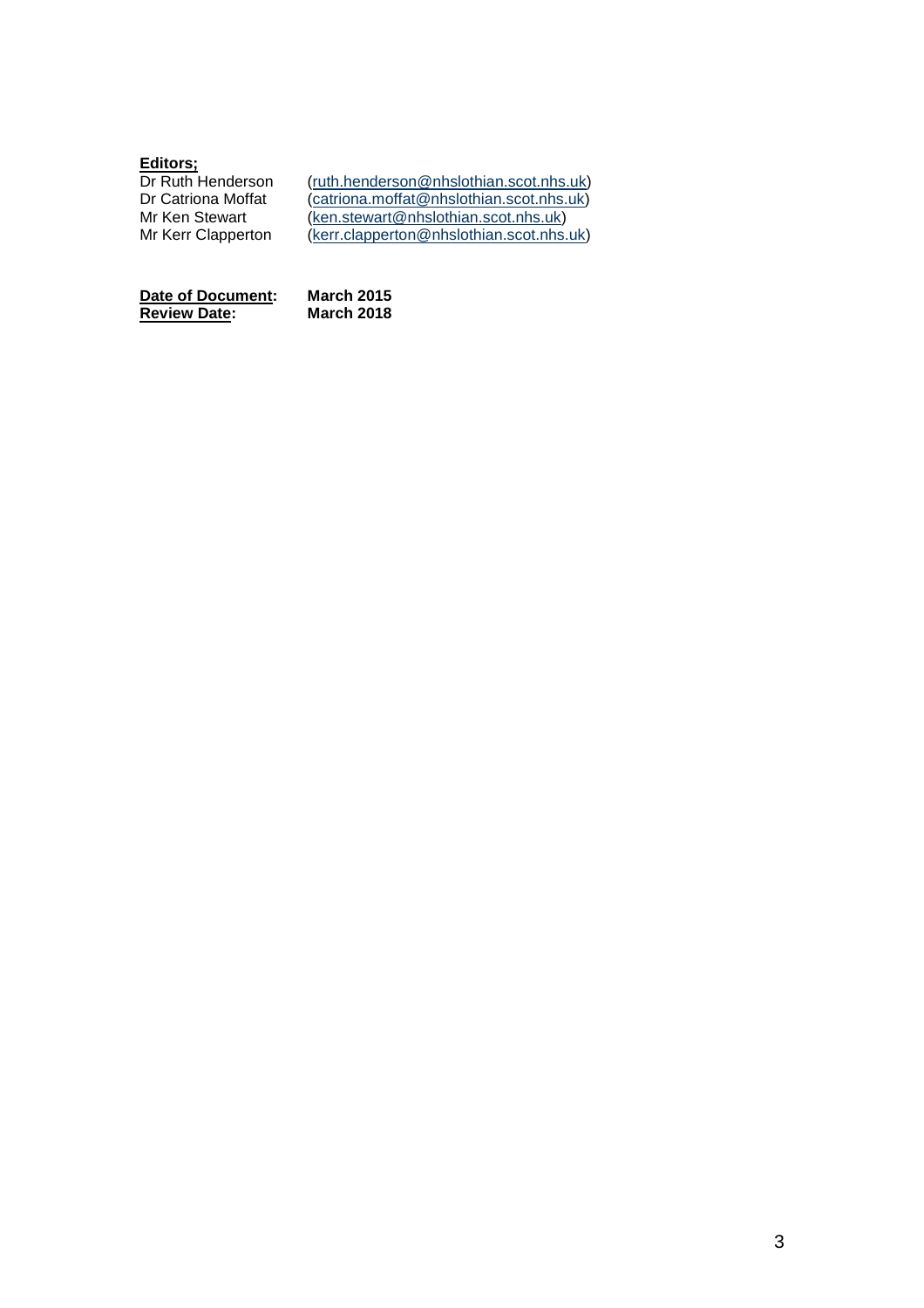# **SECTION 1**

### **Executive Summary**

Patients born with microtia and aural atresia have a complex craniofacial condition that may impact on all aspects of their lives. It is essential that these patients and their families have access to specialised microtia teams able to provide up to date and unbiased information. A multidisciplinary approach should be taken to provide holistic, individualised assessments and interventions. This should encompass cosmetic, audiological and psychological aspects of their care.

Close liaison between local services and the ear reconstruction team is a key component to achieving the best outcomes for these patients. There is a recognised need for agreed care standards for these patients, and this document aims to reflect a consensual view of how this care can be provided in an integrated fashion. It has been produced by a collaboration of professionals working in the field and with stakeholder organisations.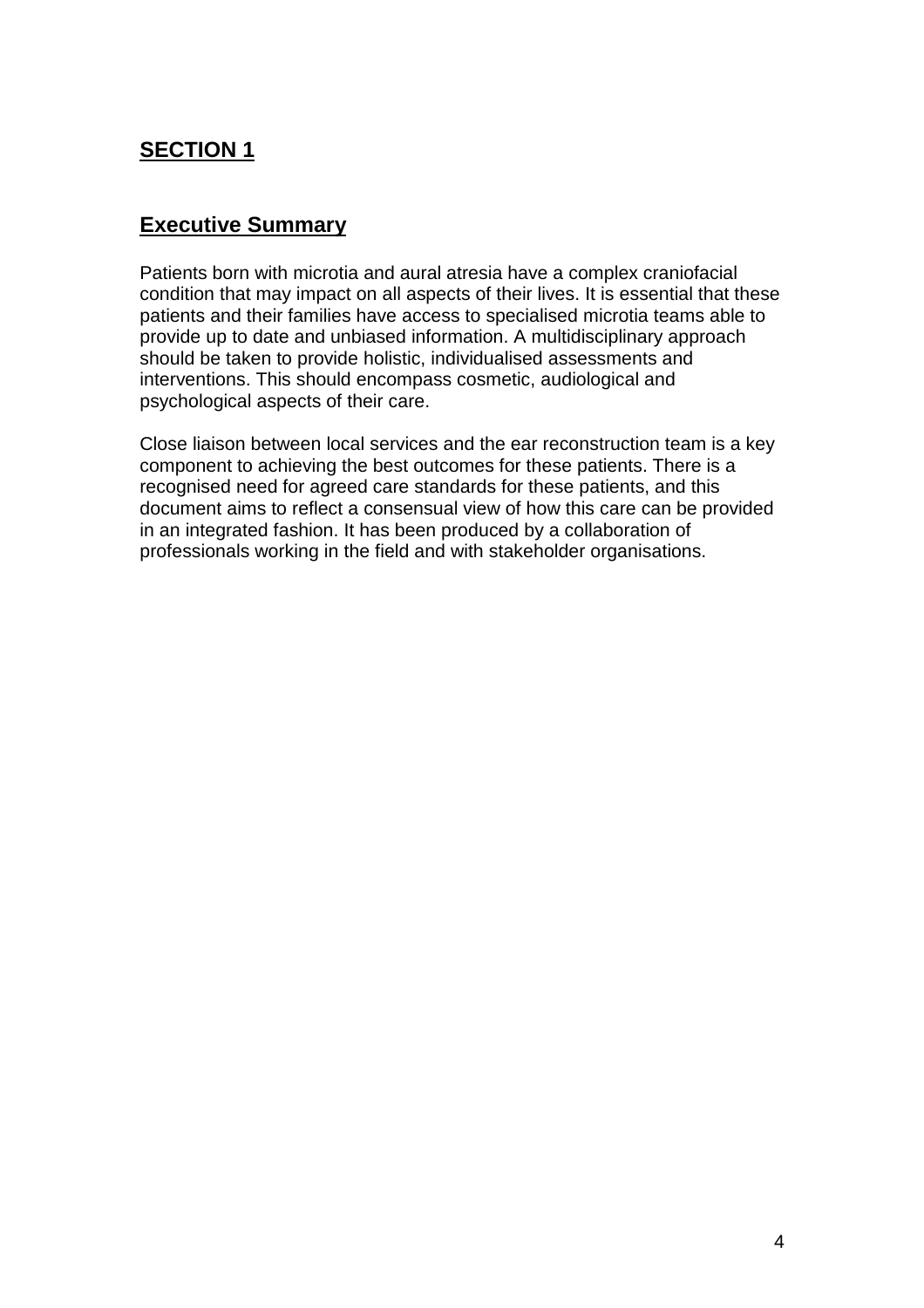# **MICROTIA and ATRESIA - THE CARE OF PATIENTS IN THE UK**

#### **KEYPOINTS**

- Children with congenital microtia and atresia should be referred at the earliest opportunity to clinicians with appropriate professional expertise and knowledge of these conditions.
- Complex aspects of microtia and atresia care should be offered by specialised multidisciplinary teams
- The specialist team should work in close collaboration with local teams and professionals supporting families.
- Regular review within a multidisciplinary setting offers the patient and family holistic assessment and management.
- The multidisciplinary team should consider audiological, psychological and reconstructive aspects of care in an individualised manner.
- Information about support groups and organisations should be provided.
- Patients should be offered a point of contact for ease of access to the service. This may be a specialist nurse or other appropriately trained individual.
- It should be recognised that unilateral atresia and associated hearing loss may have an impact on a child's development, and that the child's progress and hearing should be closely monitored.
- For hearing restoration, options may include: educational support, conventional hearing aids, bone conduction hearing aids, bone anchored hearing aids and implantable hearing devices.
- Patients should be offered all appropriate reconstructive options for both the external ear and auditory restoration.
- For external ear reconstruction options include: no intervention, reconstruction with rib cartilage, reconstruction with a subcutaneous prosthesis, or an external moulded prosthesis.
- Patients and families should be supported in an unbiased manner in making informed decisions about which, if any, treatments are most appropriate for them.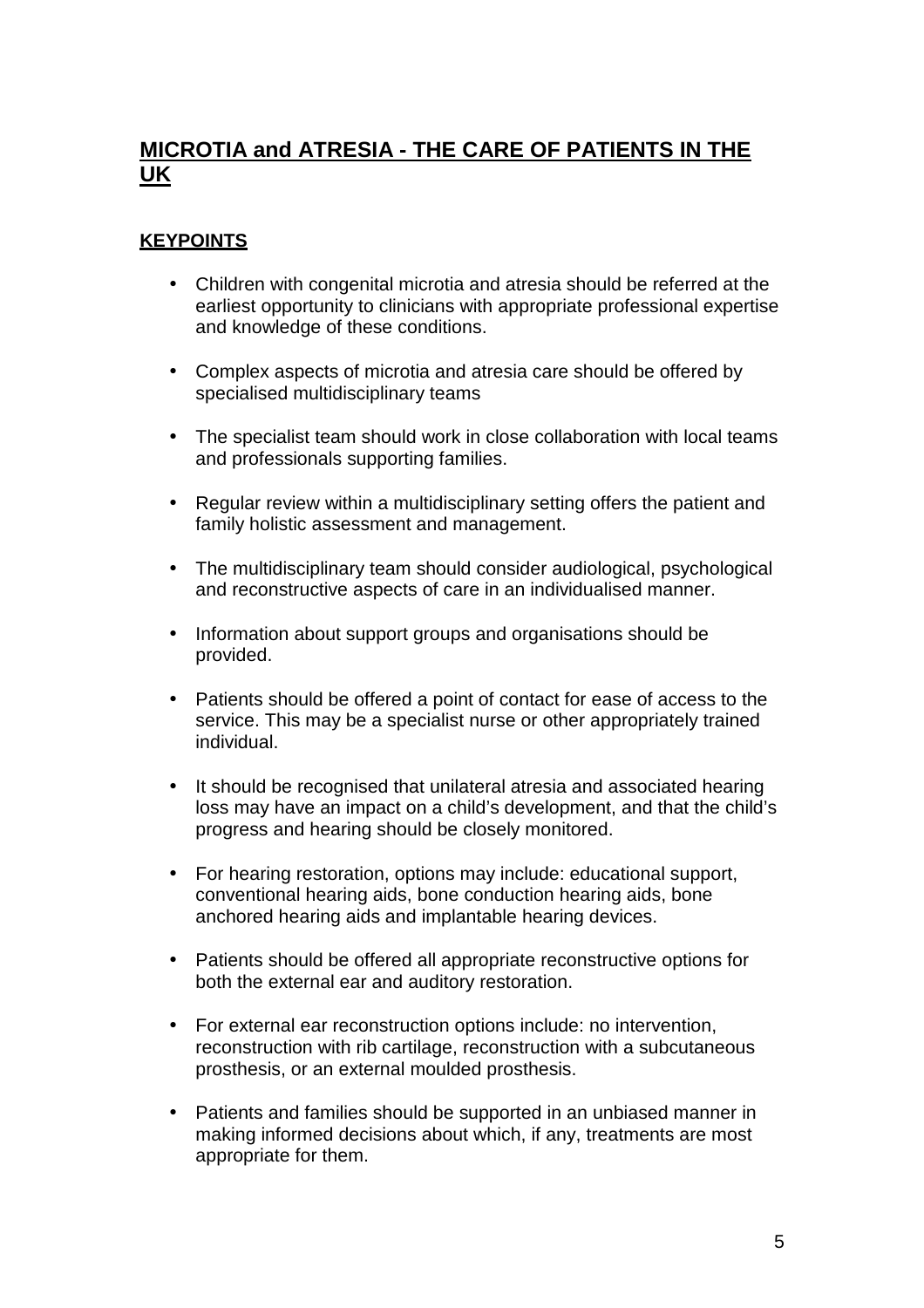- Patients and families should be able to access services at any age. For example, if a decision is made not to intervene as a child this should not preclude the same patient being offered intervention as an adult.
- Centres should be nationally designated and centrally funded.
- Specialist centres should undertake sufficient numbers of cases annually to be able to maintain and audit acceptable results. Surgeons should perform a minimum of 20 ear reconstructions per year with 10 of those being 'total' reconstructions for microtia.
- Specialist units should work on a hub and spoke basis in close collaboration with local teams to provide outpatient care in a patientconvenient location.
- Centres should be embedded within established reconstructive surgery units and should offer ear reconstructions for acquired as well as congenital conditions.
- All processes should be subject to local clinical governance standards and policies.
- Outcome measures should be routinely audited and reviewed using standardised agreed national measures.
- Regular UK national audit meetings should take place to review outcomes and to share best practice.
- Surgeons embarking on a career in microtia should be able to demonstrate a significant period of training devoted to acquisition of the necessary skills in a recognised centre. Certification of competence in all the techniques they offer should be evidenced in an appropriate manner.
- In the early period of practice, surgeons should enter a period of mentorship with a recognised expert. Centres offering such surgery should appoint consultants on a proleptic basis to facilitate this arrangement.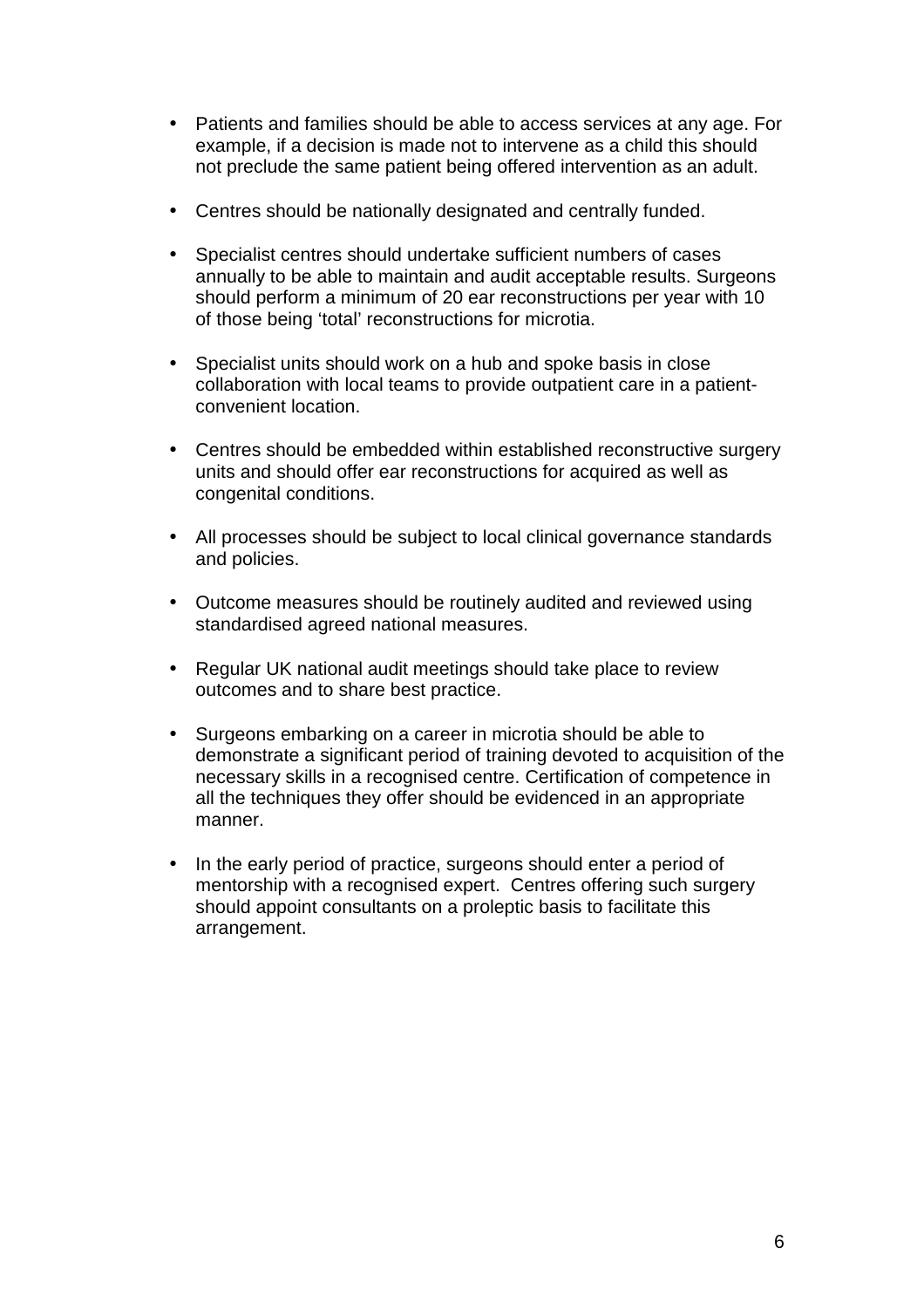#### **SECTION 2 – INTRODUCTION AND BACKGROUND**

The UK health community has, since the inception of the NHS, been driven in its collective desire to improve standards of care in all arenas. Developments and improvements have often been related to improved understanding, new accumulating evidence and the development of new treatments and technologies. Arguably some of the greatest improvements in healthcare have resulted from evaluating services and understanding the current shape of care, and how this manifests for individual patients in their experiences and in their outcomes.

In the field of reconstructive surgery for congenital difference, the most striking example of such an evaluation came in the field of cleft lip and palate care. The UK had numerous small units providing variable levels of care with variable outcomes. Direct comparison with international units was unfavourable and there was general acceptance that standards of care and outcomes had to be improved. $<sup>1</sup>$ </sup>

Patients born with microtia and atresia have by definition complex craniofacial deformations. The impact of this on all aspects of their life can be significant. Their need for information, support and, in many cases intervention, to restore form and function is considerable. Some of the interventions are highly complex and the outcomes are significantly dependant upon the quality of care that they are offered. Yet to our knowledge there has not, until now, been a co-ordinated national attempt to examine the shape and structure of care in the UK, and no means or methodology to assess the outcomes achieved nationally.

This document is the result of collaboration between interested parties to examine the current shape and structure of care. It is an attempt to define how that care should be best provided, and to suggest outcome measures which could be collated by all concerned. It has been commissioned by, and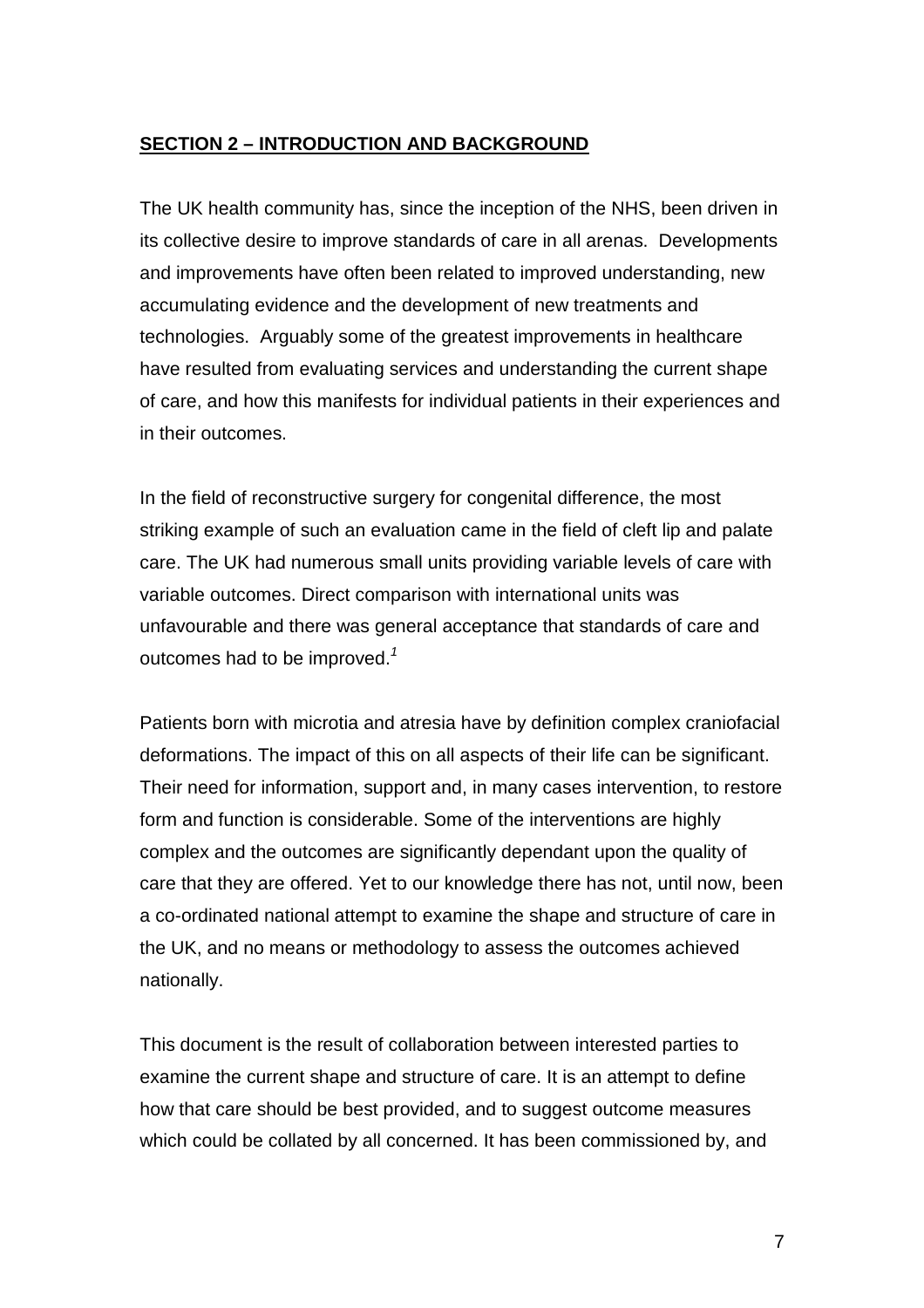sanctioned by, stake-holding associations and organisations with an interest in the field.

#### **2.1 DEFINITIONS**

The deformation in microtia can vary in its severity from an ear that is virtually absent to an ear that is perfectly formed but smaller than its fellow. The incidence is estimated at around 1 in 6,000 live births but varies between ethnic groups. In 90 percent of microtia cases only one side is involved, with twice as many on the right side compared to the left. Microtia affects boys in 65 percent of cases and girls in 35 percent. Microtia is frequently associated with atresia and can also be associated with more complex craniofacial conditions such as hemifacial microsomia and Treacher Collin's syndrome.

Aural atresia describes failure of development of the external auditory canal and is present in 80% of patients with microtia. Aural atresia arises embryologically from abnormal development of the  $1<sup>st</sup>$  and  $2<sup>nd</sup>$  branchial arches and branchial cleft, and ranges in severity from a patent auditory meatus with a "blind-ending" auditory canal, to complete absence of development of the meatus and canal with associated abnormal development, or absence of the middle ear structures. Aural atresia results in conductive hearing loss, with normal inner ear function (as the inner ear has a different embryological origin, it is normally developed in the majority of cases) as indicated by normal masked bone conduction thresholds in over 90% of cases.<sup>2</sup>

### **2.2 HISTORY OF EAR RECONSTRUCTION**

The history of external ear reconstruction dates back to India and the Susruta Samhit and in Europe to 1597 when the Italian surgeon Tagliacozzi described and illustrated repair of the upper and lower ear using skin flaps. Various methods to achieve total ear reconstruction have been attempted including the use of maternal rib cartilage by Gillies in 1920 and the use of diced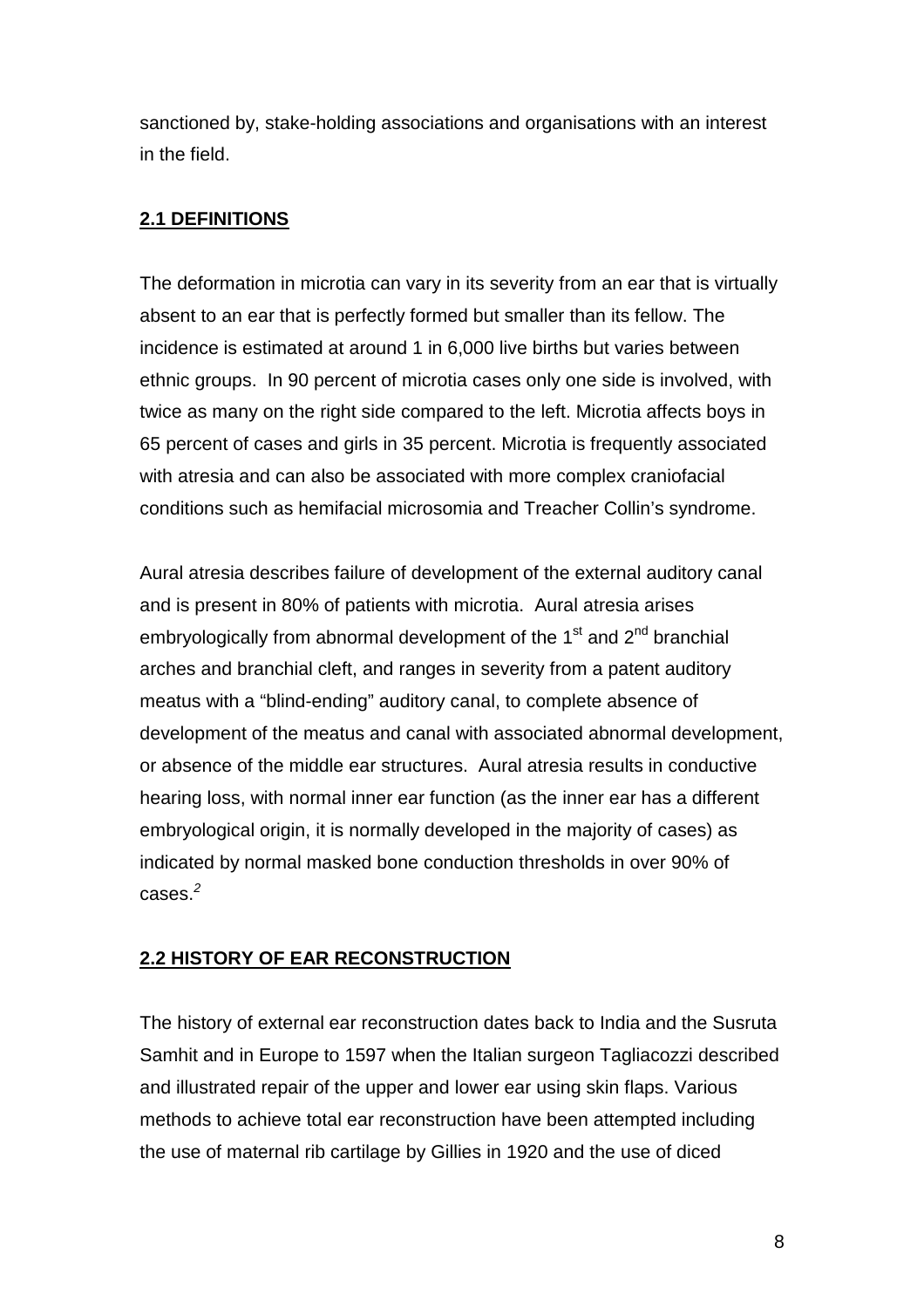cartilage buried in a metallic mould by Young and Peer in 1948. (http://www.microtia.us.com/)

However, the modern era of reconstructive ear surgery essentially began when Tanzer published his 6-stage technique using autologous costal cartilage in 1959.<sup>3-8</sup> His ideas were developed and refined significantly by Brent who was the first to demonstrate consistent, satisfactory and reproducible results in large patient numbers (published between 1973 and 2011). Brent relied on costal cartilage as the primary building block for his ear frameworks and reduced the number of stages to between 3 and 4. <sup>9-16</sup>

Through the 1980's and 1990's the work of Nagata<sup>17-23</sup> in Tokyo, and Firmin<sup>24</sup> in Paris, has significantly enhanced and improved techniques using costal cartilage to produce ever more convincing ears in two surgical stages.

The use of synthetic implants as the framework for ear reconstruction was first advocated by Cronin<sup>25-27</sup> in 1968. The idea was taken up but complication levels led to a general abandonment of that implant. More recently a porous polyethylene implant has been produced, and reports satisfactory outcomes when this is routinely covered by a temporoparietal fascial flap  $28-32$ . Concern exists in the UK and internationally regarding extrusion and fracture rates.

An ear prosthesis is an alternative option for restoration of form. Accounts of prostheses to replace the ear date back several centuries. Today, aural prostheses are made of medical grade silicone rubber and the shape and colour are customized for each patient. Ear prostheses can be retained with skin adhesives. While adhesives provided a means of retention, they have several problems: the application of the adhesive may be messy and timeconsuming; the edges of the prosthesis must often be thickened or reinforced with fabric to resist tearing that may occur as the adhesive is cleaned from the prosthesis on a daily basis, which may detract from the appearance of the prosthesis; and the adhesive may cause skin irritation, particularly in those patients who have undergone radiation therapy.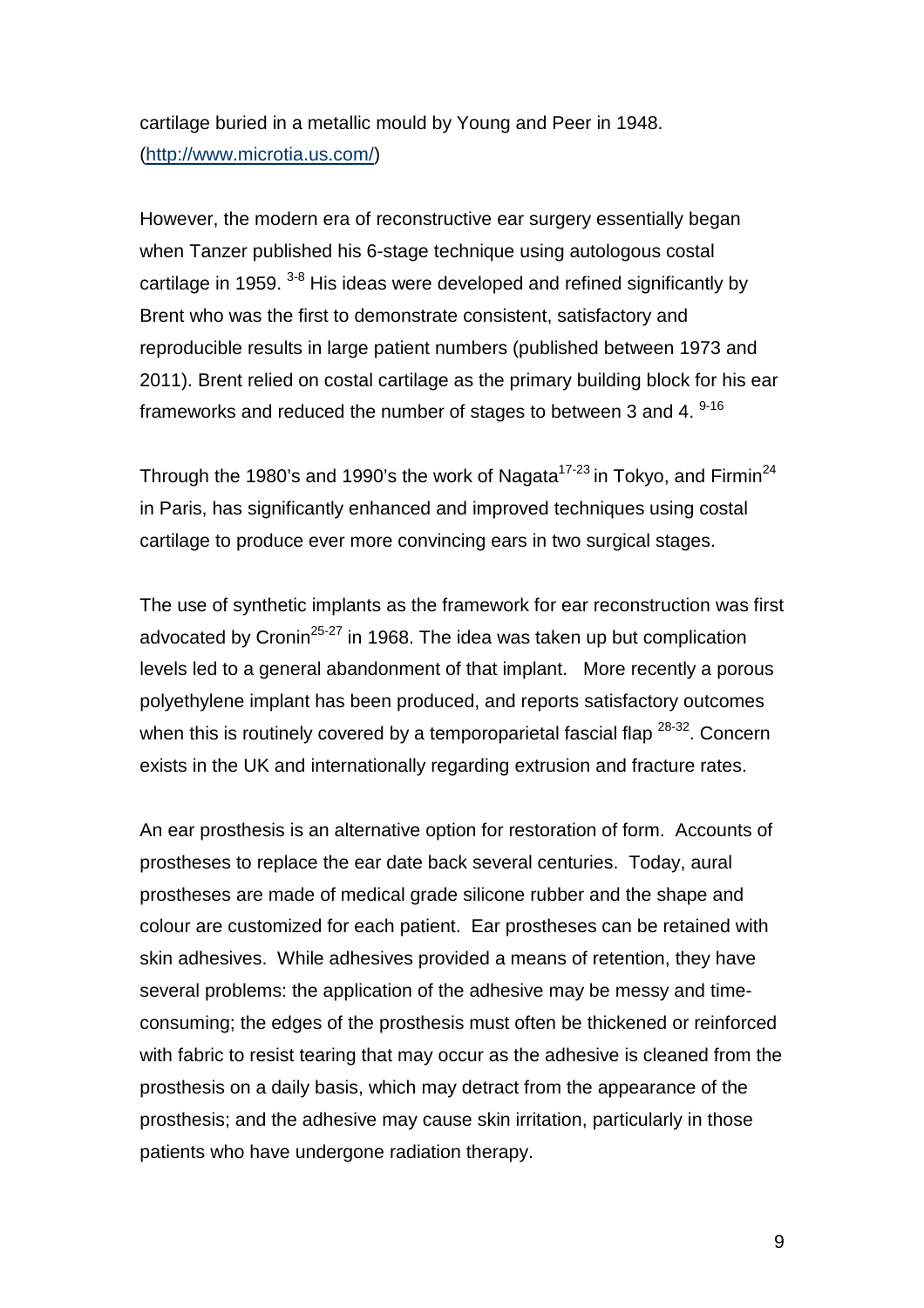Branemark (1985), a Swedish orthopaedic surgeon, defined "osseointegration" as a direct structural and functional connection between ordered living bone and the surface of a load-carrying implant. This phenomenon was based on his bone healing research begun in the 1950s. In 1965, the principles of osseo-integration were applied to dental implants and this procedure has been widely recognized as safe and effective. Implant retention offers several advantages over skin adhesives, for example there is less wear and tear on the prosthesis and daily cleaning is faster and easier. Both of these factors contribute to the extended life of the prosthesis. Additionally, adhesive-related skin irritation is eliminated and implants provide more reliable retention of the prosthesis. Precise placement of the prosthesis is assured as the retentive elements automatically guide the prosthesis to its correct position. Implant-retained auricular prostheses have been used successfully in cases where the pinna is missing.  $33-42$ 

Consideration of surgery for canal atresia was traditionally based on the Jahrsdoerfer scale <sup>43</sup> which scores the affected ear depending on presence or absence of structures in the middle ear and aeration of the mastoids. Patients scoring greater than 6 would be considered eligible for surgery. This challenging surgery, often combined with auricular reconstruction, involves drilling a new ear canal risking damage to the existing hearing and the facial nerve and so should only be performed by experienced Otologists.

Short term hearing results are good in patients with a score greater than 7 with 85-90% chance of achieving normal or near-normal hearing (as defined by an SRT ≤ 30 dB HL) but patients with lower Jahrsdoerfer scores had only a 45-50% chance of achieving this result<sup>44</sup>. Long term results are poorer, with reported a long-term ( $\geq 6$  months) air-bone gap (ABG) of 30 dB or less in 51% of primary cases and 39% of revisions<sup>45</sup>. As a result most UK otologists are moving towards hearing implants.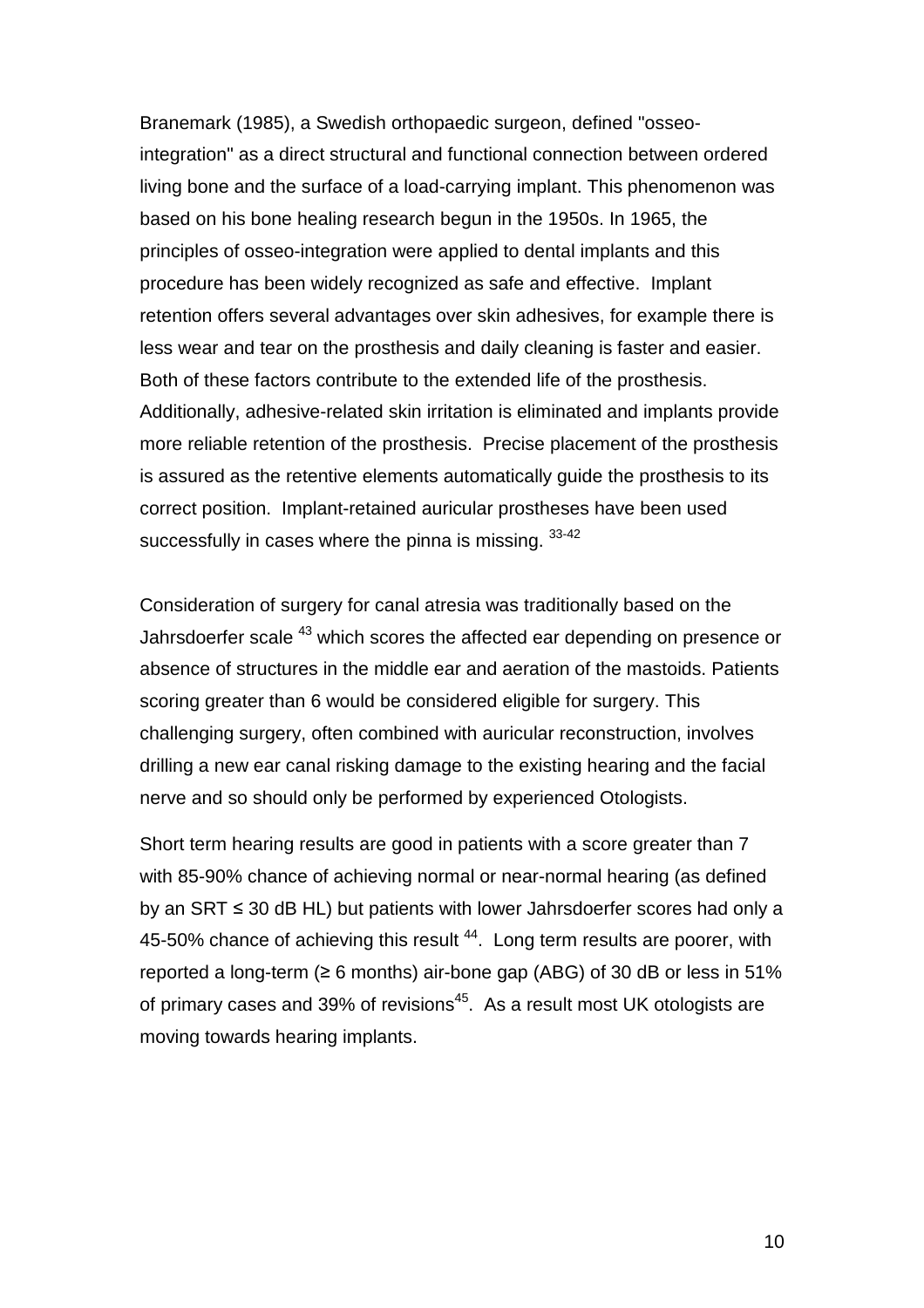### **SECTION 3 - IMPACT UPON PATIENTS AND FAMILIES**

# **3.1 EVIDENCE BASE FOR IMPACT OF MICROTIA AND ATRESIA ON DAY TO DAY HEARING**

#### **1. UNILATERAL ATRESIA**

#### **1.1 Impact on listening**

Lab-based tests of listening in noise with children with unilateral hearing loss and normally-hearing children suggest that children with unilateral hearing loss perform poorly when speech and conflicting noise are presented to each ear <sup>46</sup>, which could therefore translate to listening difficulties in noisy places such as the classroom. Evidence suggests that right-ear impaired children perform worse than left-ear impaired children <sup>46, 47, 48</sup>.

#### **1.2 Academic performance**

Studies of children with unilateral hearing loss (including children with any degree of hearing loss and many different aetiologies of hearing loss) show varying results. Some suggest that without treatment, children with unilateral hearing loss may need to repeat a grade at school  $47,48$  and are rated as performing lower than their normally hearing peers on general educational performance dimensions by their teachers<sup>49</sup>. However, some studies find that there are no differences in academic performance between children with unilateral hearing loss or normal hearing  $50, 51$ .

These studies are of varying quality, and most have small sample groups with children with mixed aetiologies of hearing loss, therefore making it difficult to generalise the results to all children with unilateral hearing loss.

### **1.3 Language skills**

One longitudinal study of children with unilateral hearing loss suggests that over time, children with unilateral hearing loss seem to catch up with their normally hearing peers on measures of their oral-language <sup>52</sup>. However, it has also been shown that initially, on average, toddlers with unilateral hearing loss develop two-word phrases later than toddlers with no hearing loss  $^{53}$ .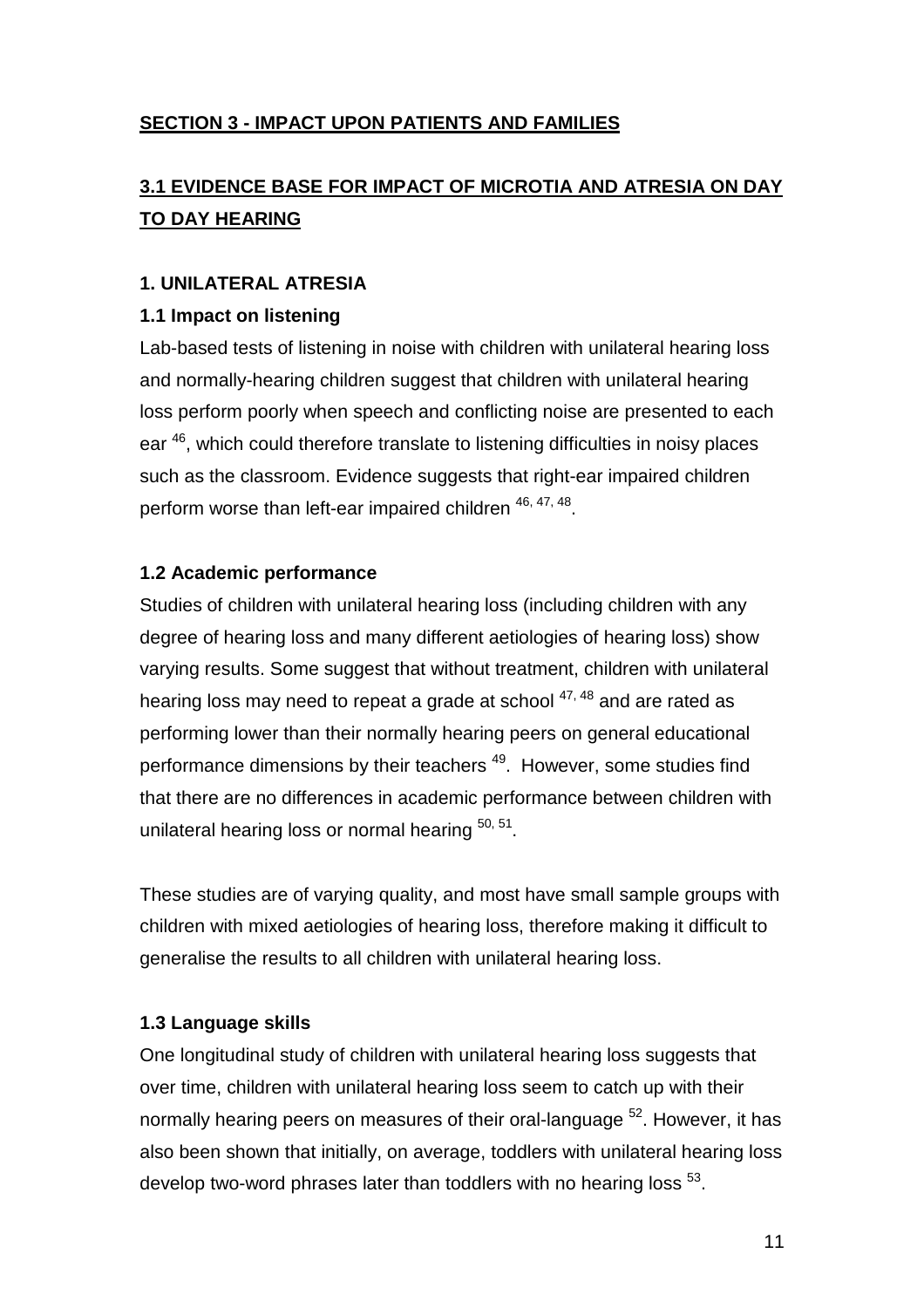#### **1.4 Intervention options**

For children with unilateral hearing loss, there is no evidence to suggest specifically when is the best time (if at all) to intervene. It is recognised however, that it is likely that there is a critical time window for maximum development of true binaural processes. Therefore there is a need to discuss with families whether to intervene as soon as possible to maximise acceptance of hearing aid and stimulation of a working cochlea, or whether to wait until potential problems arise such as delay in speech development, or poor academic performance, and then provide amplification as an option. Experience suggests that parents typically accept an offer of intervention in unilateral hearing loss when they perceive difficulties in their child's development and not based on theoretical considerations and reasoning.

#### **1.5 Intervention outcomes**

Studies looking at interventions typically report audiometric results rather than functional outcomes. Few studies assess the outcome of treating unilateral hearing loss with a bone conduction hearing device (BCHD). One study does show a significant effect of using a BCHD in children with unilateral hearing loss<sup>54</sup> tested with speech in spatially separated noise, but showed no difference on localisation tests. It has been shown that patients with an acquired unilateral conductive hearing loss may see an improvement in listening in noise with a BCHD. However, the same cannot be said of children with a congenital loss $^{55}$ .

#### **2. BILATERAL ATRESIA**

Children with bilateral atresia will need some form of auditory stimulation via bone-conduction to hear speech clearly at a normal level. With this group of children, the decision is whether one bone conduction hearing device is adequate or whether a bilateral fitting is more appropriate. As we are aware, there is little to no transcranial attenuation of bone-conducted sound, although this has been shown to vary between patients and is also frequency dependent, with high frequencies demonstrating slightly more attenuation than low frequencies<sup>56</sup>. Therefore, we could expect that with one bone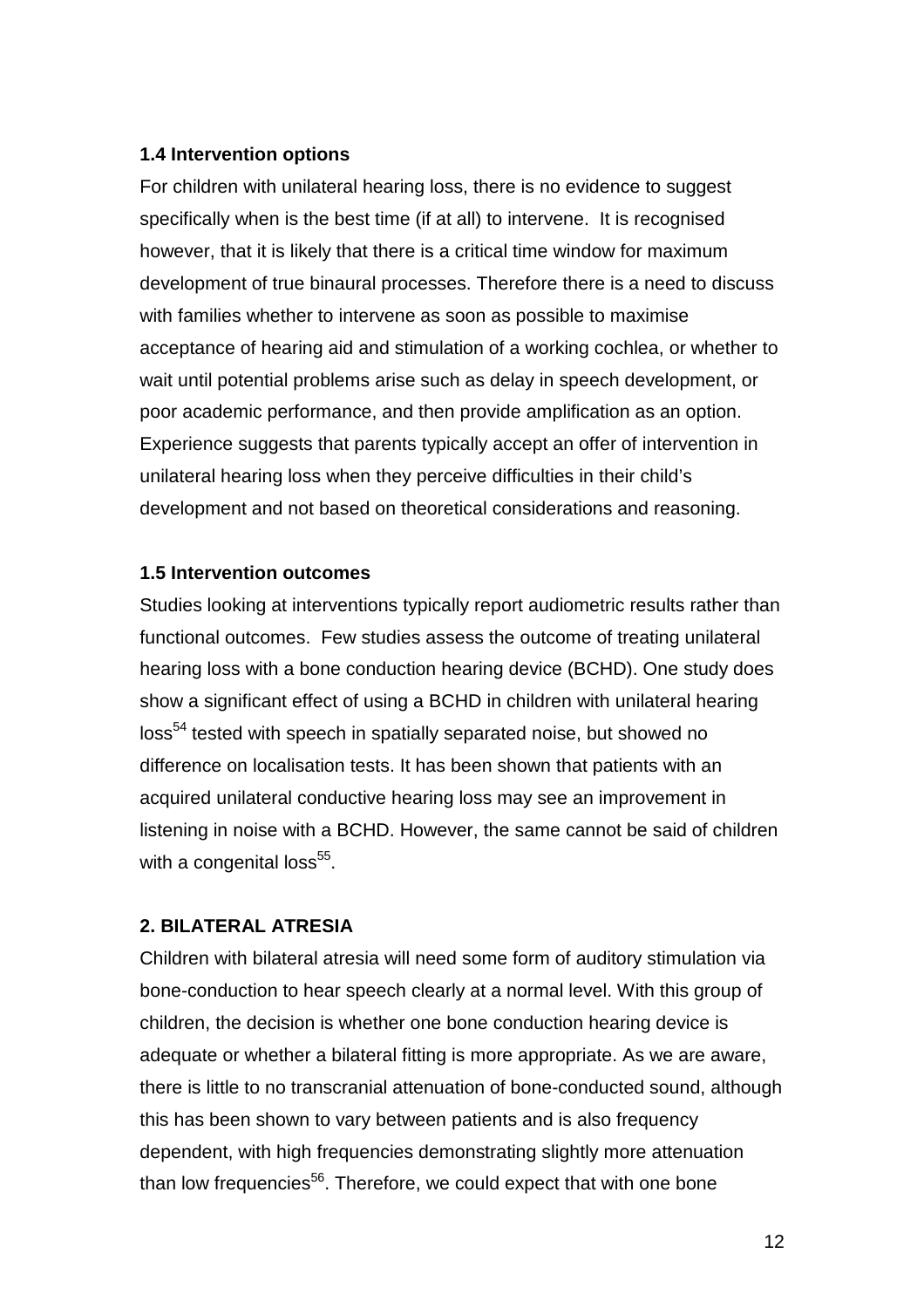conduction hearing device, and given that we have determined that both cochleae have hearing function within normal limits, both cochleae would receive some stimulation from this device, although this may not be equal. However, the positioning of the device which conventionally is on the mastoid, means that sounds arriving from the environment on the contralateral side will be blocked by the head, either introducing a slight delay in processing, or a reduction in level caused by the head shadow, suggesting it may be beneficial to have a device on both sides so that the wearer has bilateral input.

As for unilateral hearing loss, evidence for bilateral bone conduction hearing implants is very limited. A study investigating the effect of adding a contralateral bone conduction hearing implant to patients who had had a unilateral bone conduction hearing implant for many years found that 3/4 patients showed significant improvement on a localisation test with bilateral bone conduction hearing implants but speech recognition in noise was unchanged $57$ . This study had only 4 participants. A second study again followed similar principles of providing a second bone conduction hearing implant later in life, but demonstrated a significant improvement in scores of speech recognition in both quiet and in noise<sup>58</sup>. Authors from a UK centre have shown marginal improvement in listening to speech in noise when fitted bilaterally over unilaterally<sup>59</sup>.

All these studies have used patients who had a long period of usage of unilateral bone conduction hearing implant before being fitted with a second contralateral bone conduction hearing implant. This could have significant impact on trying to generalise the findings to infants who we may consider providing with two bone conduction hearing devices from initial diagnosis. We may expect that the participants in the studies could have suffered a degree of auditory deprivation of the unaided ear, although with previous mention of transcranial amplification this may not entirely be the case. Certainly they will not have had true bilateral amplification previously, therefore the brain's ability to realise binaural cues may be impaired or limited.

13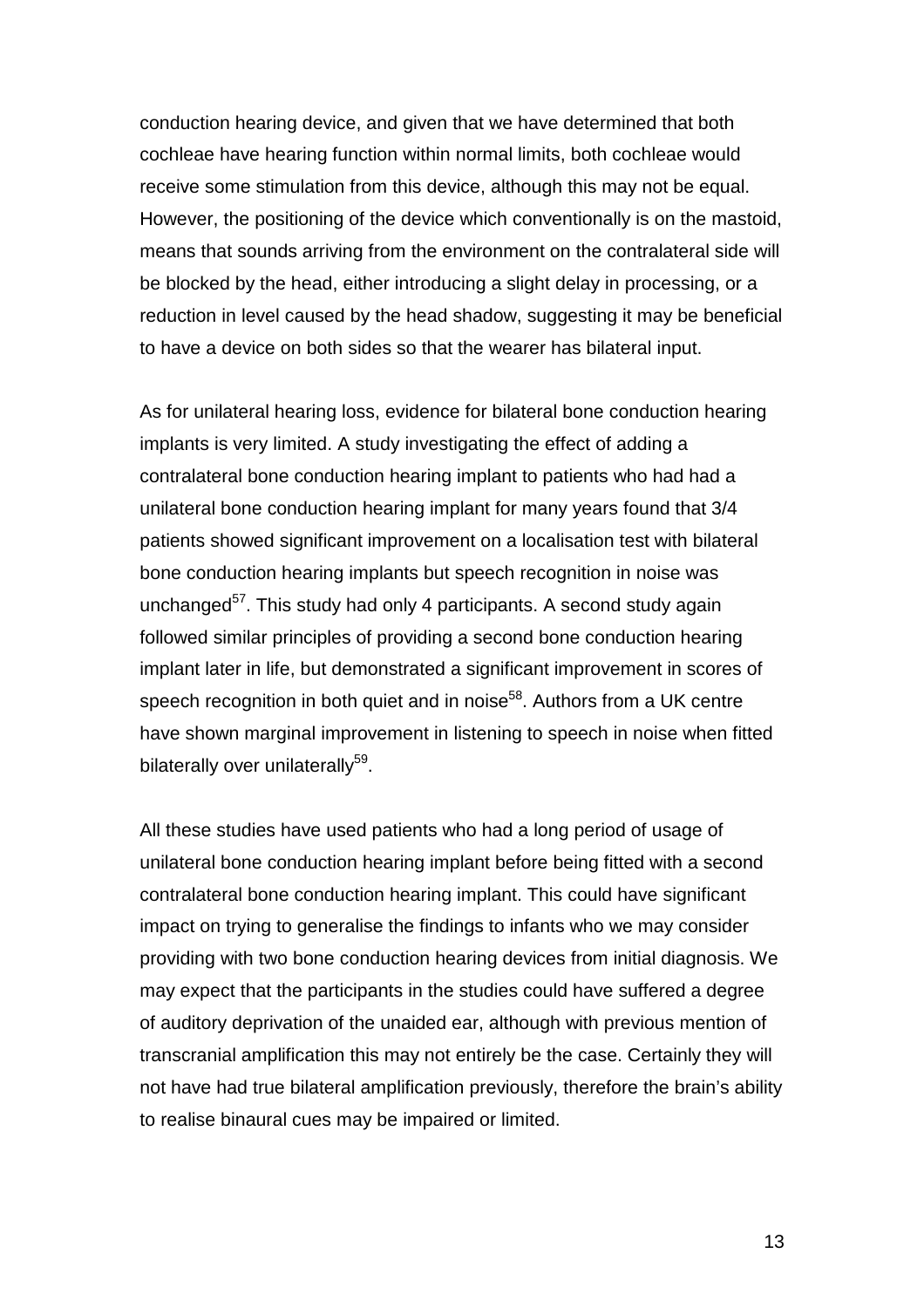# **3.2 EVIDENCE FOR PSYCHOLOGICAL IMPACT OF MICROTIA AND ATRESIA**

There are few studies exploring the psychological effects of microtia and/or atresia but there is some evidence of emotional distress as a result of microtia.

#### **1. ATRESIA**

Kesser et al  $(2013)^{60}$  compared unilateral hearing loss and academic performance in school-aged children. No child repeated a year but 65% had extra resources in place and 73% reported problems with communication in groups or noisy environments. Ren et al  $(2012)^{61}$  developed a quality of life inventory, the 'Congenital Aural Atresia Questionnaire', informed by the opinions of both patients and healthcare professionals, and consisting of 3 domains (physical, social, psychological). The questionnaire was piloted on 140 patients aged 6-18 years with unilateral and bilateral atresia and found to be sensitive to the severity of the condition and changes pre- to post-surgery.

A small scale study by the National Ear Reconstruction Service in Scotland (2013, unpublished) investigated parental desire for children with unilateral or bilateral hearing loss to access surgical hearing implants. Parents of 11 children (aged 2-12 years old) attending the microtia clinic were interviewed. Responses indicated that all parents felt their child's hearing could be improved and would consider surgical hearing implants for their children. 27% felt improved hearing to be of greatest importance and 73% felt improved hearing **and** ear reconstruction to be of equal importance, indicating the importance of the appearance of the ear as well as its function.

#### **2. MICROTIA**

The natural prominence of the ear allows disfigurements such as that seen in microtia to be visible, which can have an impact psychosocially on patients and their families. Anecdotal reports include avoidance behaviour such as reluctance to wear hair tied back or have short hair, with some parents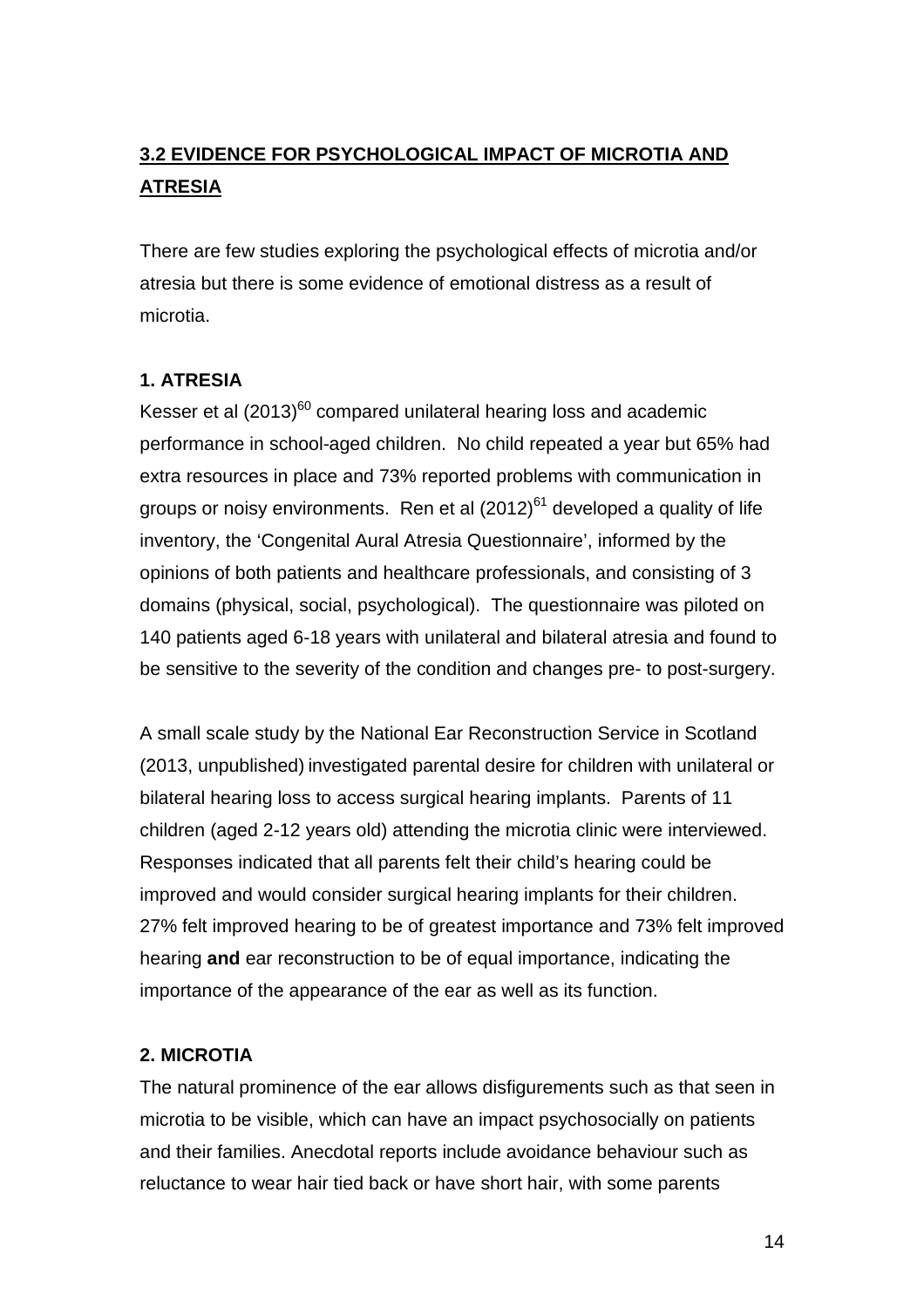describing their children as isolated, refraining from taking part in exercise or playing with their peers often due to 'playground teasing'.

The following lists of feelings and behaviours were compiled from the anecdotes of children, young people and adults with microtia attending clinics of the National Ear Reconstruction Service in Scotland (2013) demonstrating the psychological impact of microtia. Behaviours: always wear hair down, don't let hair get wet, avoid hairdresser, avoid going out in windy weather, always wear hat/headband, avoid photographs or looking at photos, avoid mirrors, avoid questions about ear/appearance, avoid social situations, avoid physical activities, avoid special occasions, avoid school because of teasing, get into fights; and feelings: feel self conscious/ugly/angry/paranoid, lack confidence, suffer low mood and increased anxiety, have sleep difficulties. These are real issues that we hear repeatedly.

Two studies carried out in China investigated psychosocial difficulties in individuals with microtia. Du et al  $(2008)^{62}$  found some evidence of depression, social difficulties and aggression in their sample group of 410 patients aged between 5 and 37 years old (mean age 12.2). Teasing from peers was found to be a risk factor for all three issues, as was the emotional impact on parents, highlighting the influence of the family on the individual. Li et al  $(2010)^{63}$  compared the psychological profile of microtia patients aged 5-50 years old to a control group. They found significantly more social problems and aggressive behaviour in male microtia patients aged 8-10 years and 14- 16 years, and a significantly higher prevalence of mood disorders in female microtia patients (aged 17 years and over). A significantly higher prevalence of interpersonal sensitivity, depression and anxiety was found among mothers of children with microtia. These results suggest that microtia is a condition that can have adverse psychological effects on patients and their families.

The following studies investigated the decision to undergo ear reconstructive surgery. Steffen et al  $(2010)^{64}$  found the most frequently selected reason to decline surgery was stress associated with the frequency and length of hospital stays. Kristiansen et al  $(2013)^{65}$  surveyed 78 patients (age range 9-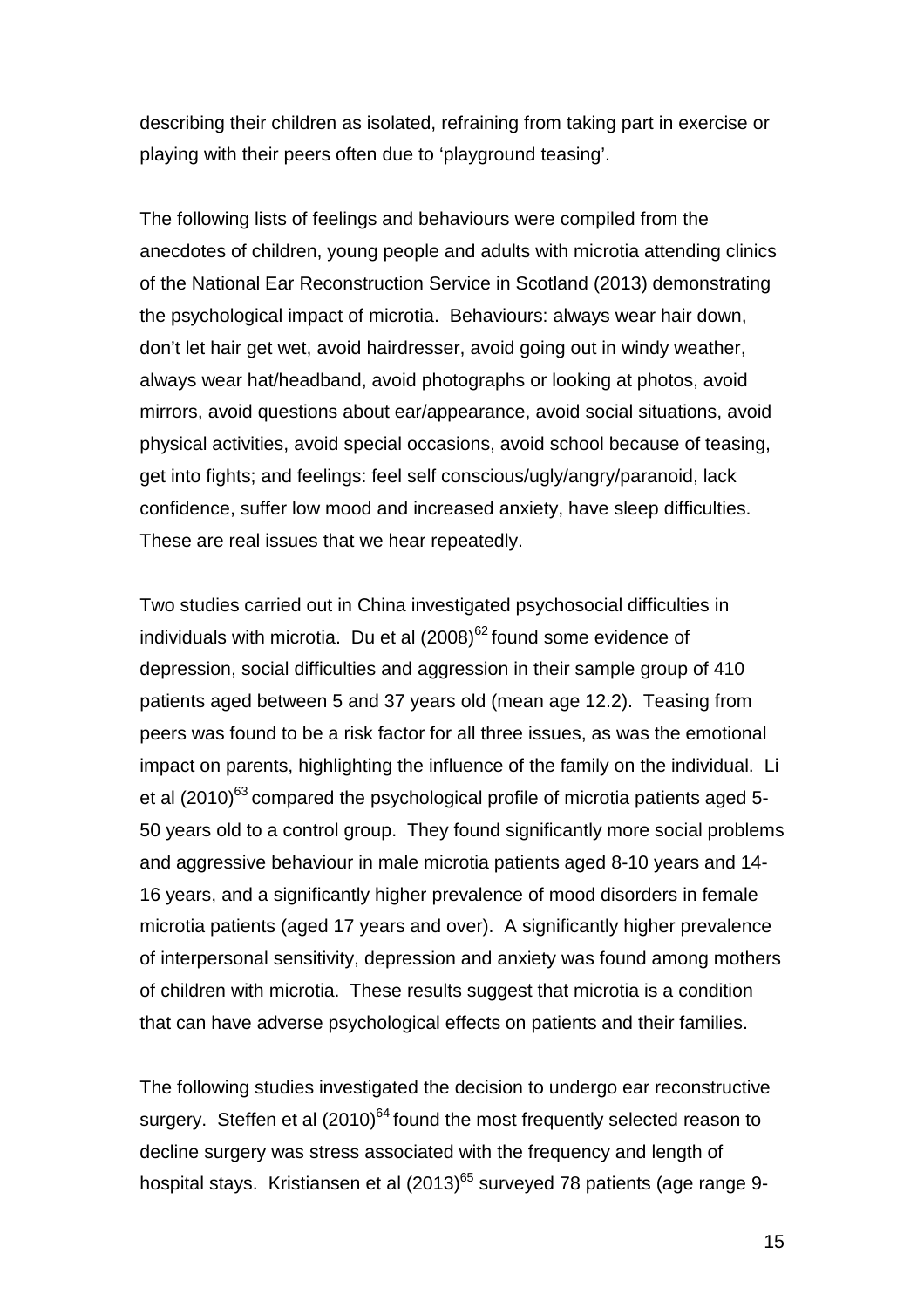23 years) with unilateral congenital microtia who had undergone autologous ear reconstruction before the age of 12 and found the desire to have identical ears, perceiving their ear to look strange, frequent comments/questions from others, the wish to wear sunglasses, and getting teased to be motivational factors for surgery. Horlock et al  $(2005)^{66}$  found teasing to be a motivational factor in children, and dissatisfaction with appearance the main reason for surgery in adults. Horlock et al  $(2005)^{66}$  also found that following ear reconstruction 74% adults and 91% of children reported improvements in selfconfidence, leading to enhanced social life and leisure activities. They concluded auricular reconstruction to be of significant psychosocial benefit to the majority of adults and children. Soukop et al  $(2012)^{67}$  found that auricular reconstruction using autologous cartilage in children (aged 9-17 years old) resulted in significant improvements in health-related quality of life (physical health status, psychological state and social functioning) as measured by the Glasgow Benefit Inventory<sup>68</sup>, with better surgical outcomes leading to greater improvements in these areas.

Low self-esteem, depression and anxiety are therefore problems that can occur in children and adults with microtia. From both the research carried out thus far and anecdotally, auricular reconstruction has been found to improve overall psychosocial outcomes.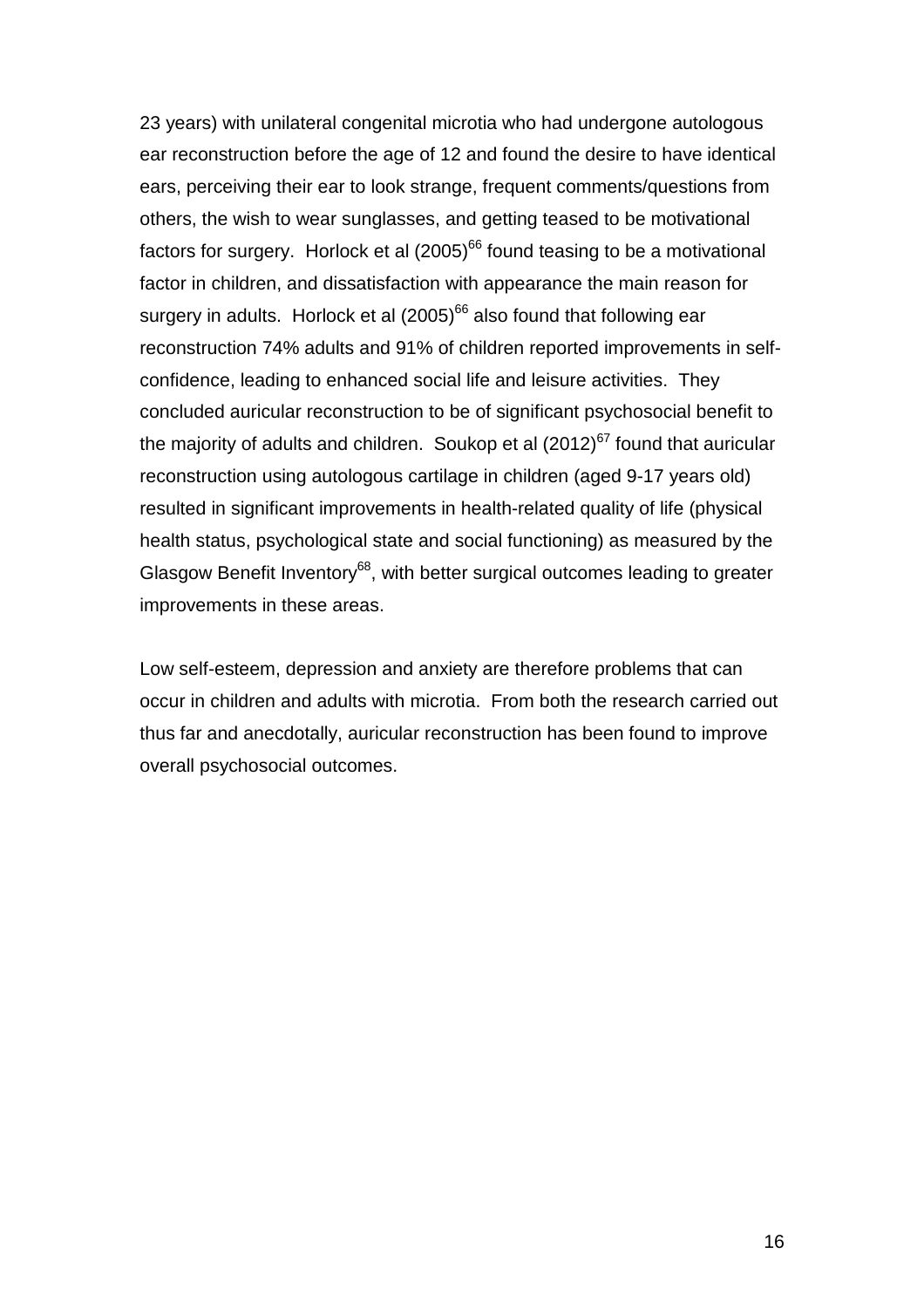#### **SECTION 4 - CARE PATHWAY**

The age at which patients are referred for consideration of intervention for microtia varies. Below we describe a pathway applicable from birth. However, some patients may have avoided early referral or may have moved to the UK without prior intervention. All care must, self-evidently, be individual, and age and health appropriate. However, the core care standards are the same regardless of age. Figure 1 demonstrates an idealised pathway for a patient with congenital microtia, with or without atresia. Patients should be able to access services regardless of age although clearly age and co-morbidities may influence the care offered. If a collective decision is made not to intervene at one point in life this should not preclude future access to services. Patients should be able to access services at any age.

Clearly the assessment process needs to be integrated. The assessment of the patient with microtia therefore requires comprehensive evaluation of any associated hearing loss, and consideration of appropriate and timely intervention.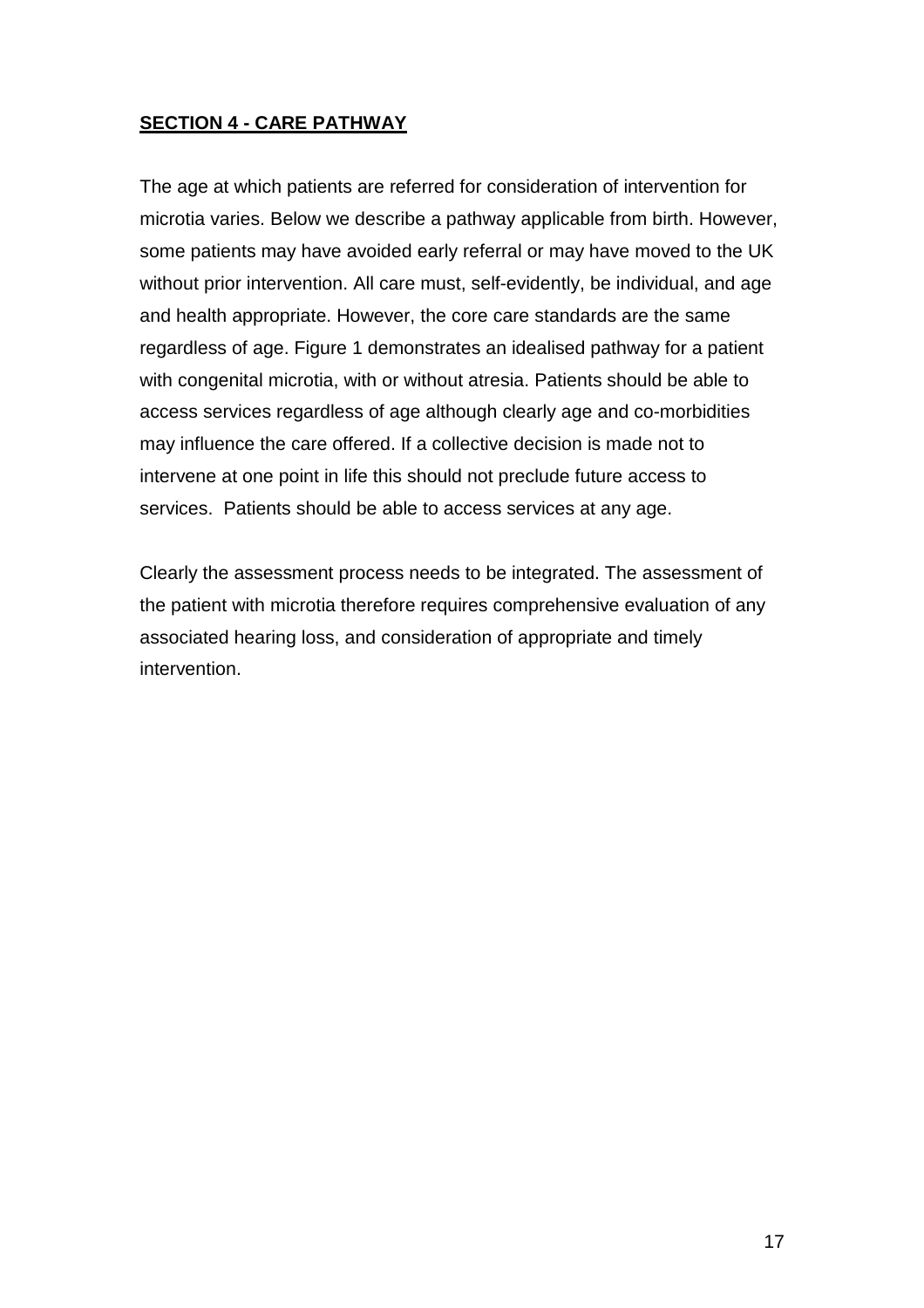### **4.1 CARE PATHWAY FLOW CHART**



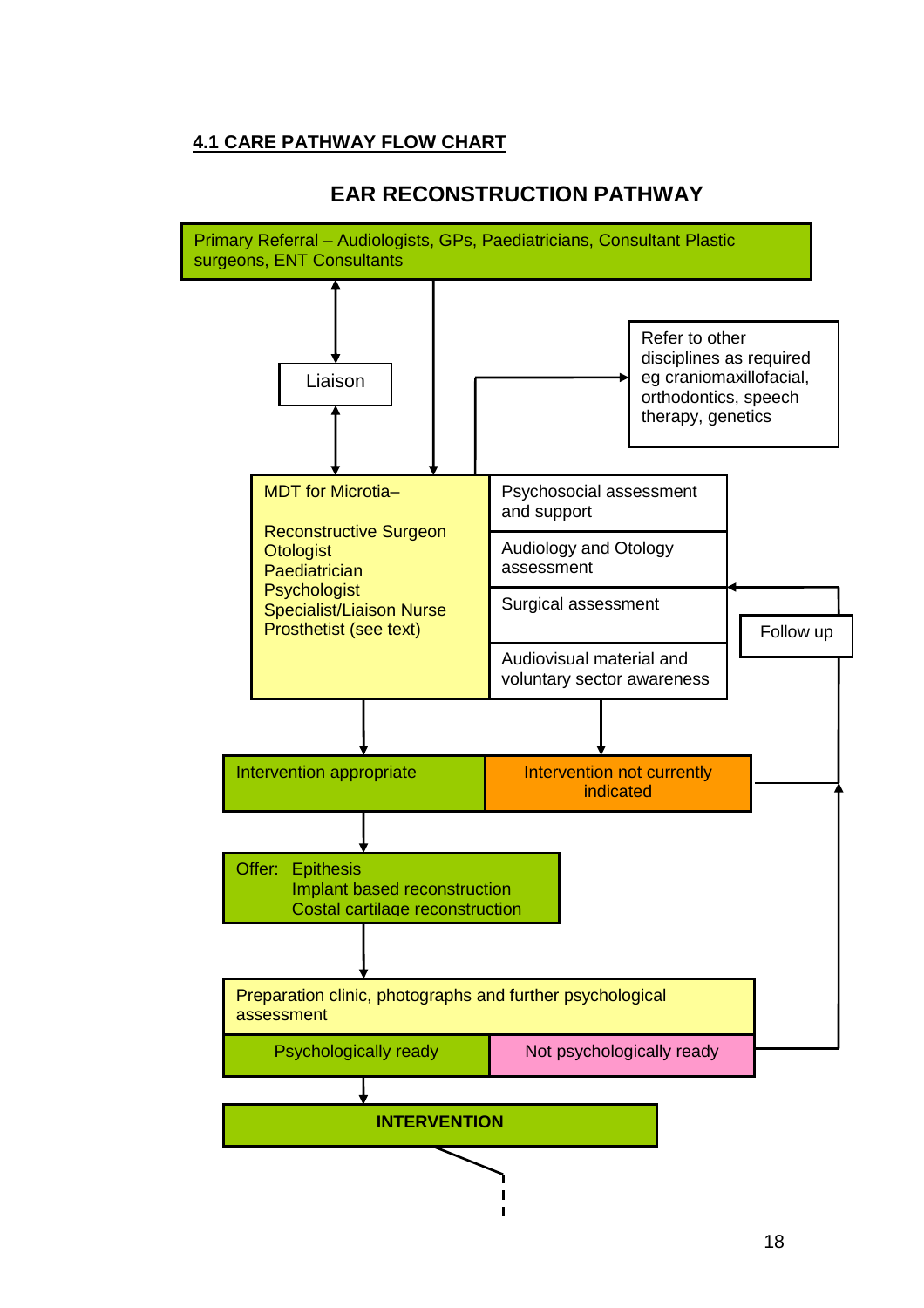

 $\mathbf{I}$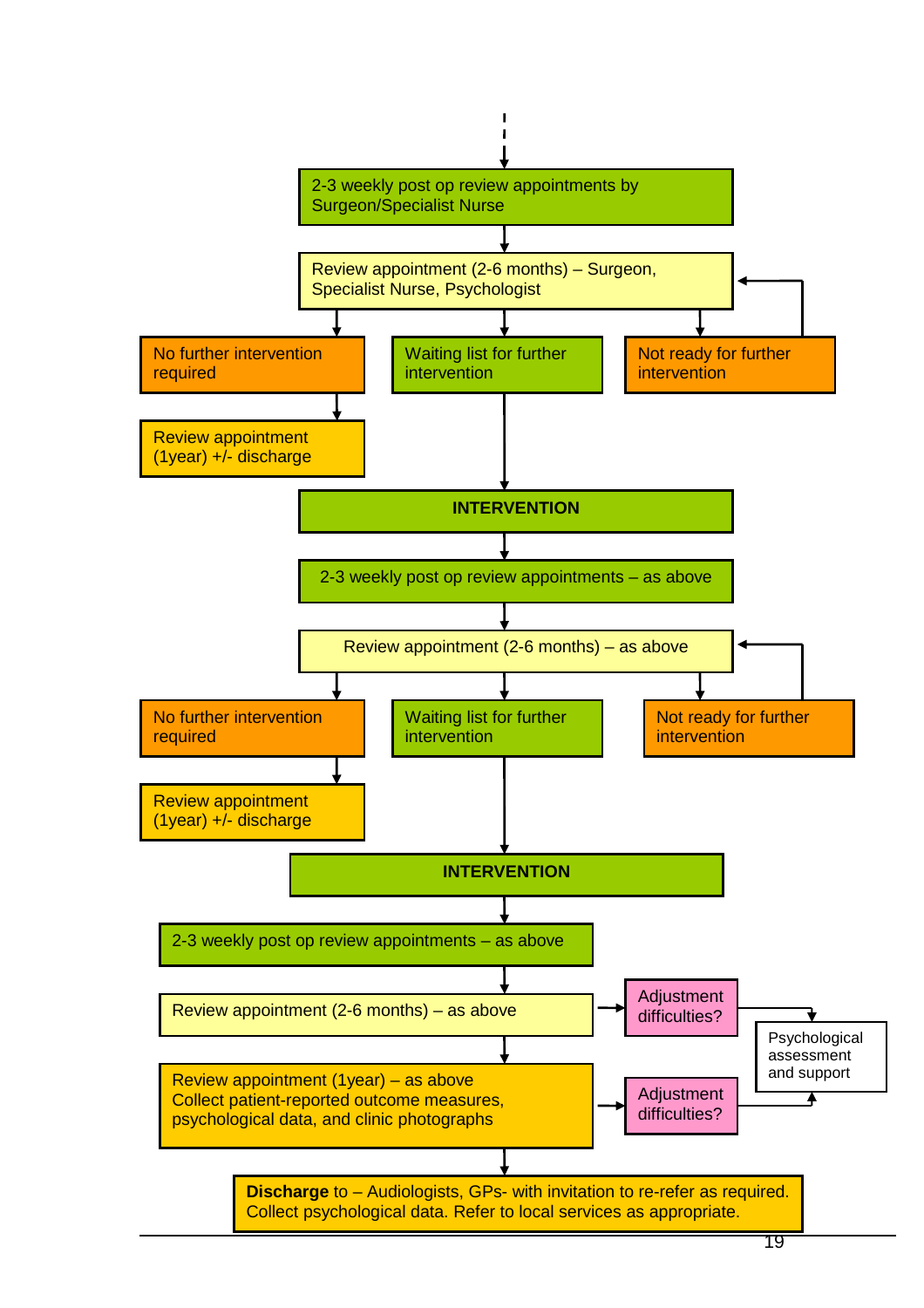#### **SECTION 5 - ASSESSMENT**

#### **5.1 THE MULTIDISCIPLINARY TEAM**

Ask any parent of a child with microtia and/or atresia what could have been better about the initial weeks after the birth of their affected child and the answer will always be "information": considered, knowledgeable and reliable information delivered by a professional who has a clear understanding of what issues their child might face, what services are available to help them and whom they should contact in the event of issues. Too frequently we meet parents who have in the past been given well-intentioned misinformation. This is not surprising given the relative rarity of these conditions. With an incidence of 1 in 6,000 patients, most midwives, health visitors and general practitioners will rarely meet such patients.

Parents should be given the opportunity for an early appointment with a healthcare professional with significant experience and understanding of microtia, atresia and conductive deafness. In some cases this may be provided in the first few weeks by a local health care professional. However, most families find it invaluable to have an early meeting with a multidisciplinary team as occurs with other conditions such as cleft. This team can provide expertise and up-to-date knowledge about the different aspects of these conditions and the related issues.

The aim of the multi-disciplinary team is to provide holistic child and familycentred care through regular contact with the professionals involved, so that children and their families are fully informed and supported, and are actively involved in any decision-making process. The exact constituent members of the multidisciplinary team who sit in the clinic may vary from centre to centre. The core members of the team should include a reconstructive surgeon, an otologist, an audiologist, a paediatrician with an interest in audiology, a clinical psychologist, a specialist nurse and an anaplastologist (maxillofacial prosthetist). Members of the wider team, in no particular order, include anaesthetists, educational audiologists and teachers of the deaf, craniofacial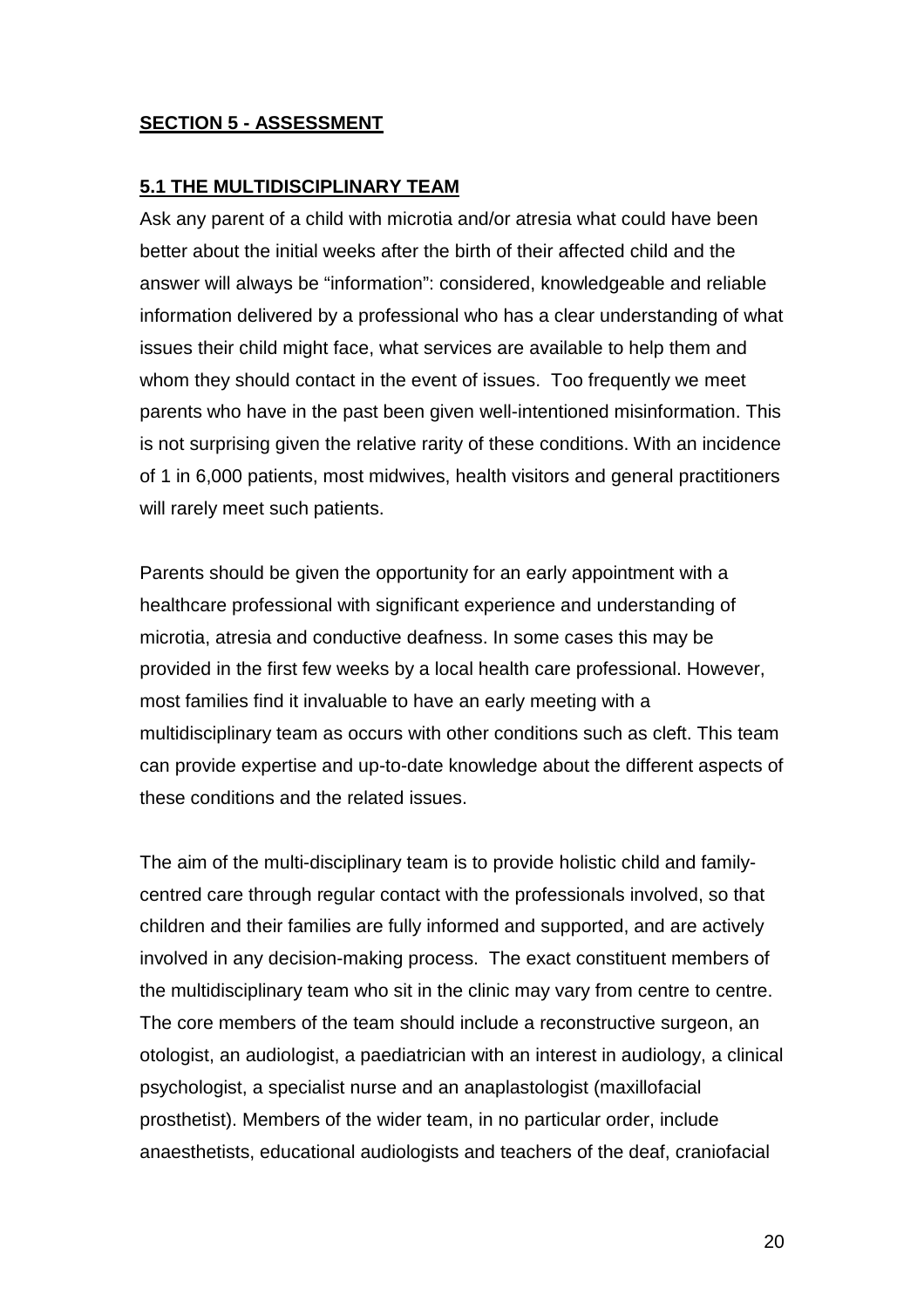or orthognathic surgeons, geneticists, nurses, orthodontists, radiologists and speech therapists.

The exact constitution of the team that meets each patient in the clinic may vary between centres but it is essential that the core presence includes a professional who can discuss hearing, assess audiological investigations, describe and indeed prescribe, interventions to aid hearing; and a professional who can describe and prescribe potential interventions for restoration of form including external prosthesis (epithesis), buried prosthesis and autologous reconstruction. The team should also be able to assess the patient's and family's emotional and psychological stressors, and if that person is not a clinical psychologist then there should be a streamlined process for onward referral to an appropriate Paediatric Psychology Service, or adult equivalent.

#### **5.2 INITIAL ASSESSMENT**

The team must ensure that appropriate initial investigations have been performed. Consideration should be given to renal ultrasound as it is recognised that there is an increased frequency of structural renal anomalies associated with external ear malformations<sup>69</sup>. A CT scan of the patient's head to assess the presence and anatomy of the ossicles is not generally indicated in the early years. Usually this would be undertaken when it might influence decisions regarding interventions. Baseline clinical photographs are helpful as are age-appropriate audiological assessments. Onward referral to other healthcare professionals such as geneticists should be streamlined and communication with referring doctors, general practitioners and local audiology teams is essential.

As per Newborn Hearing Screening Programme (NHSP) guidance, babies with microtia and atresia should be referred directly to the local Audiology department performing diagnostic assessment by ABR. The standard newborn hearing screen should not be performed. The goal of diagnostic assessment is both to establish the hearing threshold in the unaffected ear and to understand as much as possible about the hearing in the atretic ear.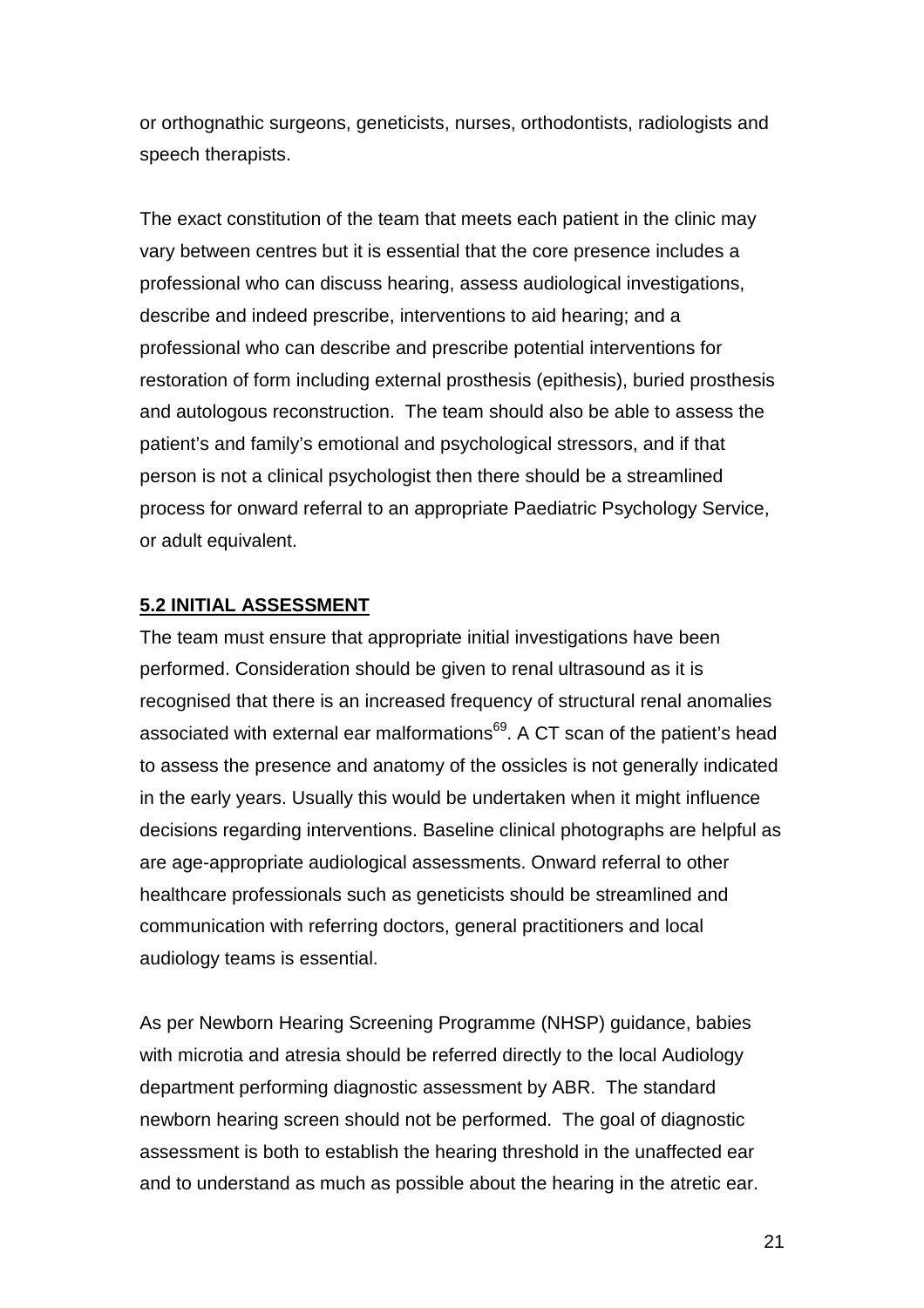The priority is testing of the cochlea for the ear with atresia (bone conduction testing). Knowledge about the cochlear function in this ear is essential to determine management and intervention options, and to inform discussions with the family.

The need for masked behavioural assessments in unilateral cases and for babies over 3 months of age means that the initial assessment by auditory brainstem response testing (ABR) is a crucial time to determine information about the true hearing levels of the affected ear, and in particular the cochlear function. For bilateral cases the goal is to demonstrate the level of cochlear function in both ears, without the requirement for masking, before 3 months of age. Clear guidance on the diagnostic testing that should be performed is outlined in the early assessment guidance published through NHSP and should be followed. Babies should be seen within 4 weeks of referral as per standards for newborn hearing screening.

Most cases of congenital ear malformations are obvious at birth. It should be noted that patients with stenotic ear canals could escape diagnosis and be mistakenly managed as having persistent middle ear effusions. Any narrow canal with non-visualised tympanic membrane and persistent tympanometry findings of immobile tympanic membranes should be treated with caution. In smaller centres where there is less experience with permanent childhood hearing loss and atresia, advice on testing and management should be sought. Ideally this should be done ahead of the appointment so that the family can be fully informed and have all their questions answered. The ABR traces obtained and their interpretation should be reviewed by an external reviewer within an established local peer review programme or external expert.

The cause of the microtia and atresia should also be investigated - it is acknowledged that the physical manifestations of microtia and atresia mean that the initial identification will be with neonatologists and paediatricians. It is important that the presence of any associated syndrome is investigated as early as possible. The options for investigations and professional contacts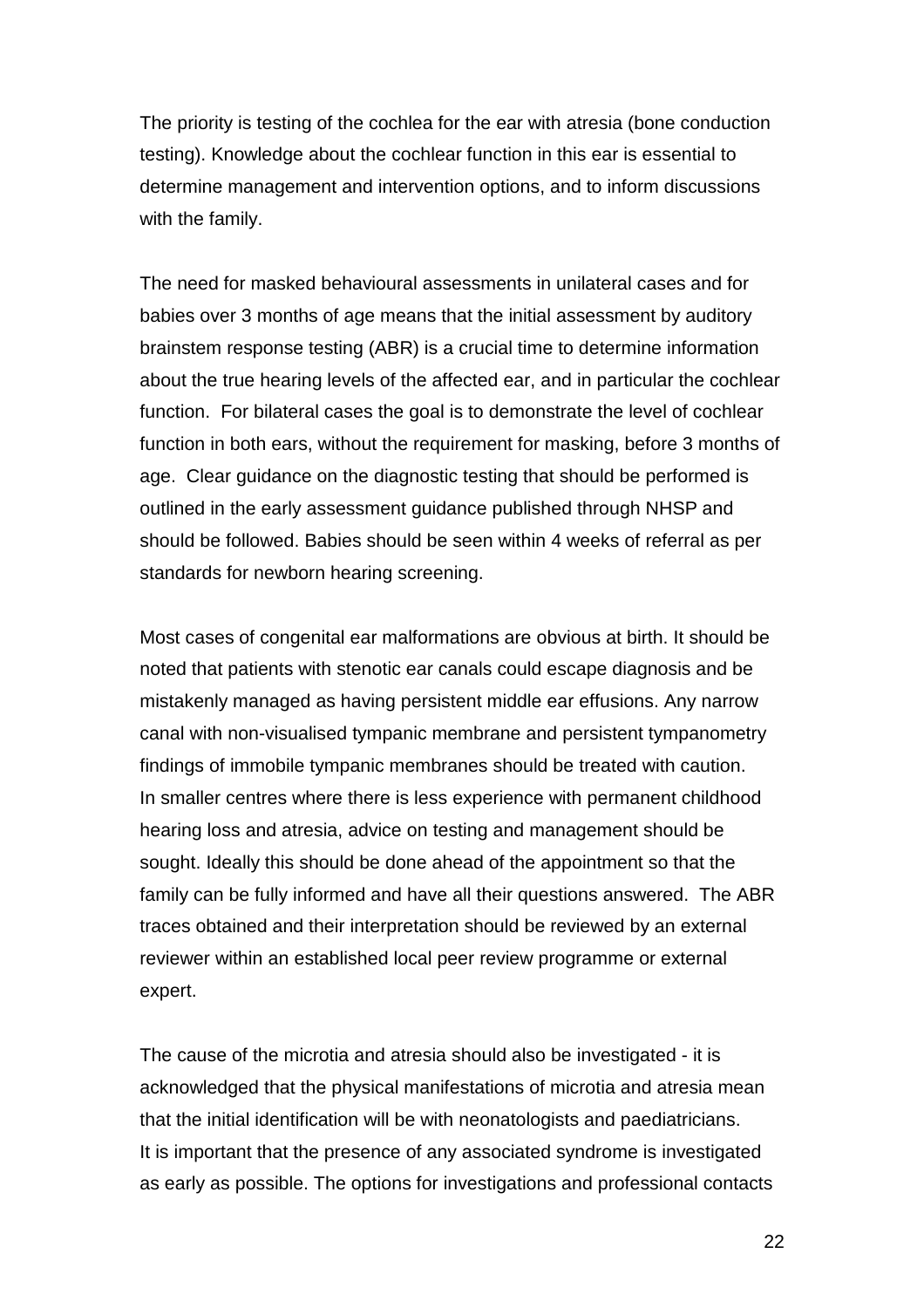arranged before hospital discharge will depend on the presence of other medical conditions, the birth hospital and the professionals involved. Guidelines for aetiological investigation of children with permanent hearing loss have been produced by the British Association of Audiovestibular Physicians (BAAP) and British Association of Paediatricians in Audiology (BAPA) (see Additional References<sup>9</sup>). Any investigations should be coordinated by the local lead for aetiological investigations for permanent childhood hearing impairment (PCHI). These may involve working with a different group of professionals than for sensorineural hearing loss, but it is important that the investigations are coordinated by one professional and used as part of the management plan for hearing and reconstruction interventions. The local audiology team performing the audiological assessment are responsible for notifying the local lead for aetiological investigations for PCHI. The lead for aetiological investigations is responsible for liaising with the other professionals involved and coordinating investigations, sharing of information and informing the management plan.

#### **5.3 FOLLOW UP AFTER INITIAL ASSESSMENT**

Following initial consultation and information exchange there is a need for regular follow up of children particularly when conductive hearing impairment is an issue. In most cases this can be offered as shared care between local audiology teams and the central multidisciplinary microtia team. Some families may prefer to have intermittent follow up annually or biannually; this fosters good relationships between professionals and the family and allows the team to discuss possible ear reconstruction in an age-appropriate manner. It also allows the family to ask about new developments in the field and if necessary to discuss (in liaison with local audiology services) psychosocial, educational and hearing issues which may arise.

Many parents and families find it useful to be provided with verbal explanations using pre- and post-operative clinical photographs of previous patients. In addition, written information to take home can be helpful and signposting to reliable online resources invaluable. It is during these early consultations that a family may benefit from time spent with a specialist/liaison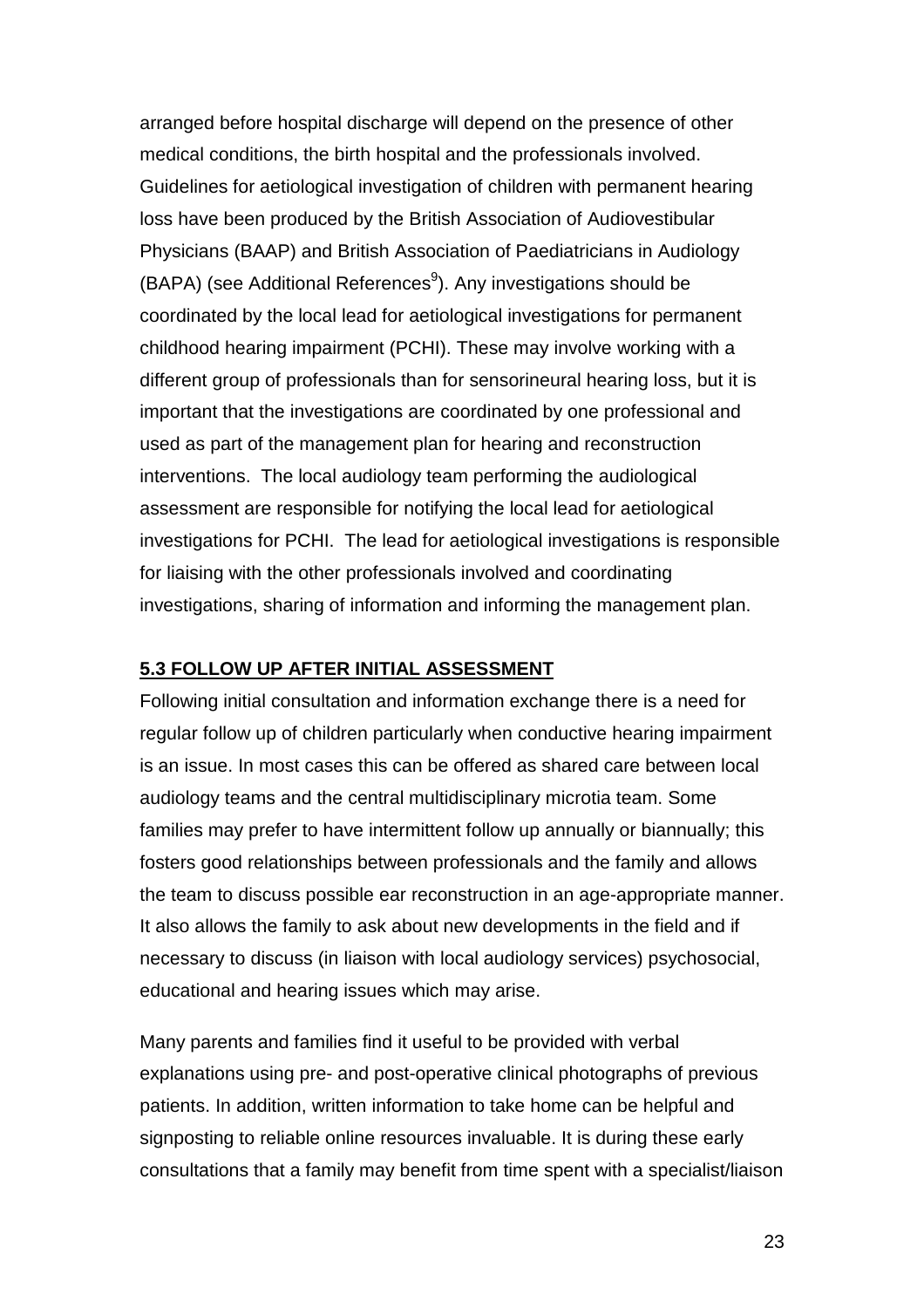nurse. They will be able to help families make sense of the information they are being given and will be easily contactable for advice and support in between appointments. It is good practice to advise families of active voluntary sector support groups such as (in the UK) Microtia Mingle (www.microtiamingle.co.uk) which has a website and facebook page and Changing Faces (www.changingfaces.org.uk). Those with associated hearing impairment may be directed to the National Deaf Children's Society (www.ndcs.org.uk) and those with hemifacial microsomia to the Goldenhaar's Association. Families should be provided with information specifically about unilateral hearing loss and its impact, and information about support groups and information resources. It is important that information can be provided at the initial appointment even if not a specialist centre. These support groups and charities can help children and their families to deal with difference, and promote confidence, resilience and positive self-image.

As noted earlier, it should be recognised that a unilateral atresia and hearing loss may have an impact on a child's development and that the child's progress and hearing should be closely monitored. Each case should be managed on an individual basis. Factors additional to the microtia, and those yet to be identified, may increase the functional impact from a unilateral hearing loss. In cases of bilateral atresia with normal cochlear function, the impact on speech and language development is clear. This scenario should be managed as for any bilateral permanent childhood hearing impairment. The need for an intervention using a bone conduction hearing device (BCHD) and other options should be discussed and agreed with the family as soon as possible, with the introduction of local support services as per local pathways.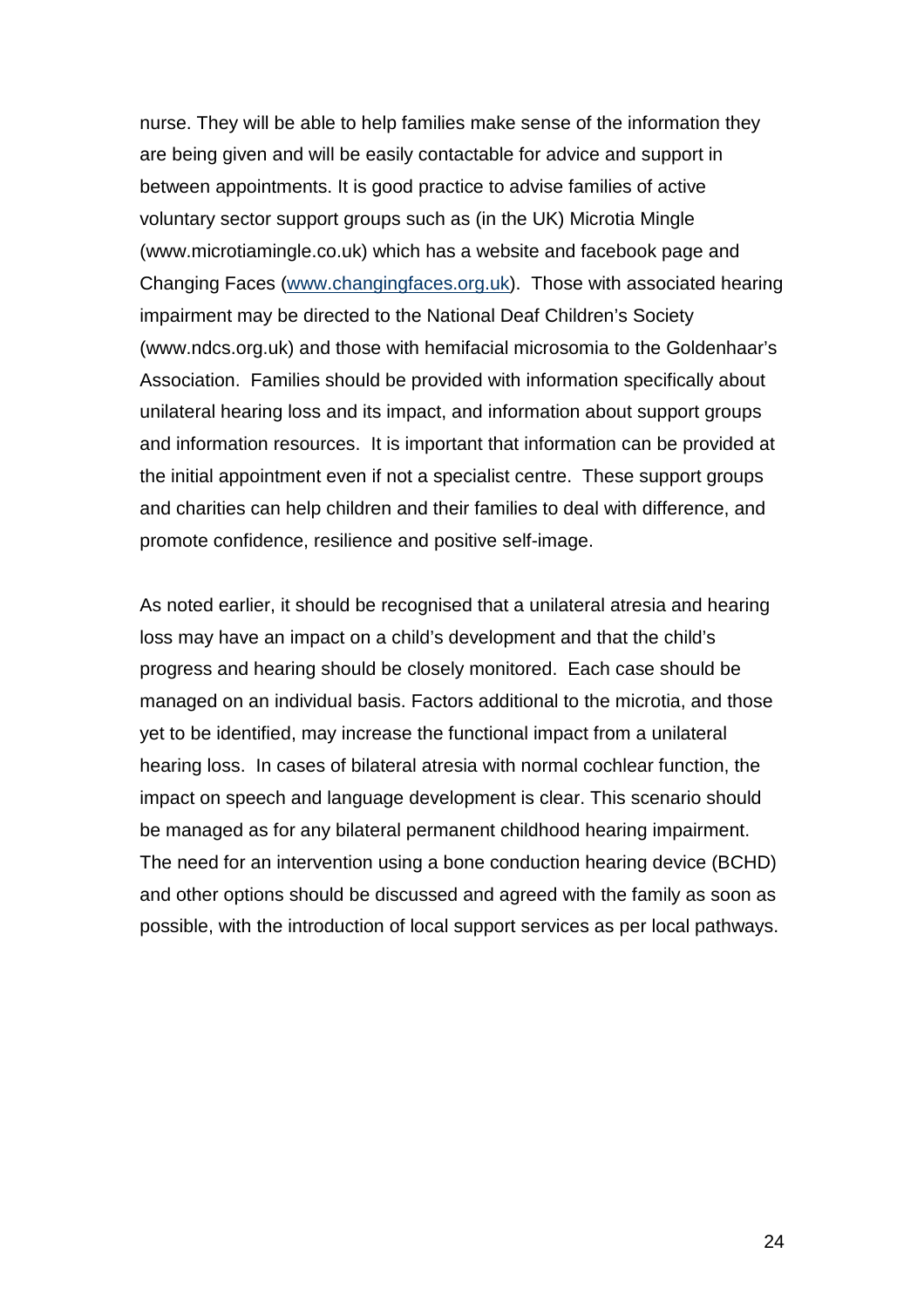#### **SECTION 6 – CONSIDERING EAR RECONSTRUCTION**

#### **6.1 THE DECISION MAKING PROCESS**

The age at which patients, families and professionals consider intervention to restore form varies. A number of factors need to be taken into consideration. This includes the concerns and wishes of the child, the physical size of the child and their face, and the type of reconstruction being considered. The options for restoration of form include: doing nothing, external silicone prosthetics, buried synthetic frameworks and reconstruction with costal cartilage.

Children become aware of facial differences relatively early although this does not always mean they are psychologically distressed by their own facial differences. An old study by Dion  $(1973)^{70}$  showed that pre-schoolers aged between 3.5 and 6 years old could distinguish differences in facial attractiveness, and Slater et al  $(2000)^{71}$  found that 2-3 day old infants prefer to look at attractive rather than unattractive caucasian faces. Some parents and professionals have argued for early intervention as a prophylactic measure to prevent teasing and psychological distress. Certainly, early provision of external silicone prosthetics can be considered. Alternatively the use of buried prosthetic porous polyethylene frameworks can be provided as young as three.

The counterargument to early prophylactic intervention is that one is not treating the child but instead treating the family. Most young children are not concerned about their facial appearance, certainly infants and preschool age children do not typically engage in much social comparison $72$ , and experience from microtia clinics tells us that most children below the age of 8-10 when asked are simply not interested in any intervention. Social comparison begins in primary school and increases at least into adolescence, with comparisons to peers and the media, as well as direct comments from peers and parents, transforming beliefs and stereotypes about attractiveness into self-evaluation concerning appearance<sup>72</sup>. There is therefore a strong argument for waiting until the child is old enough, with the necessary level of abstract conceptual

25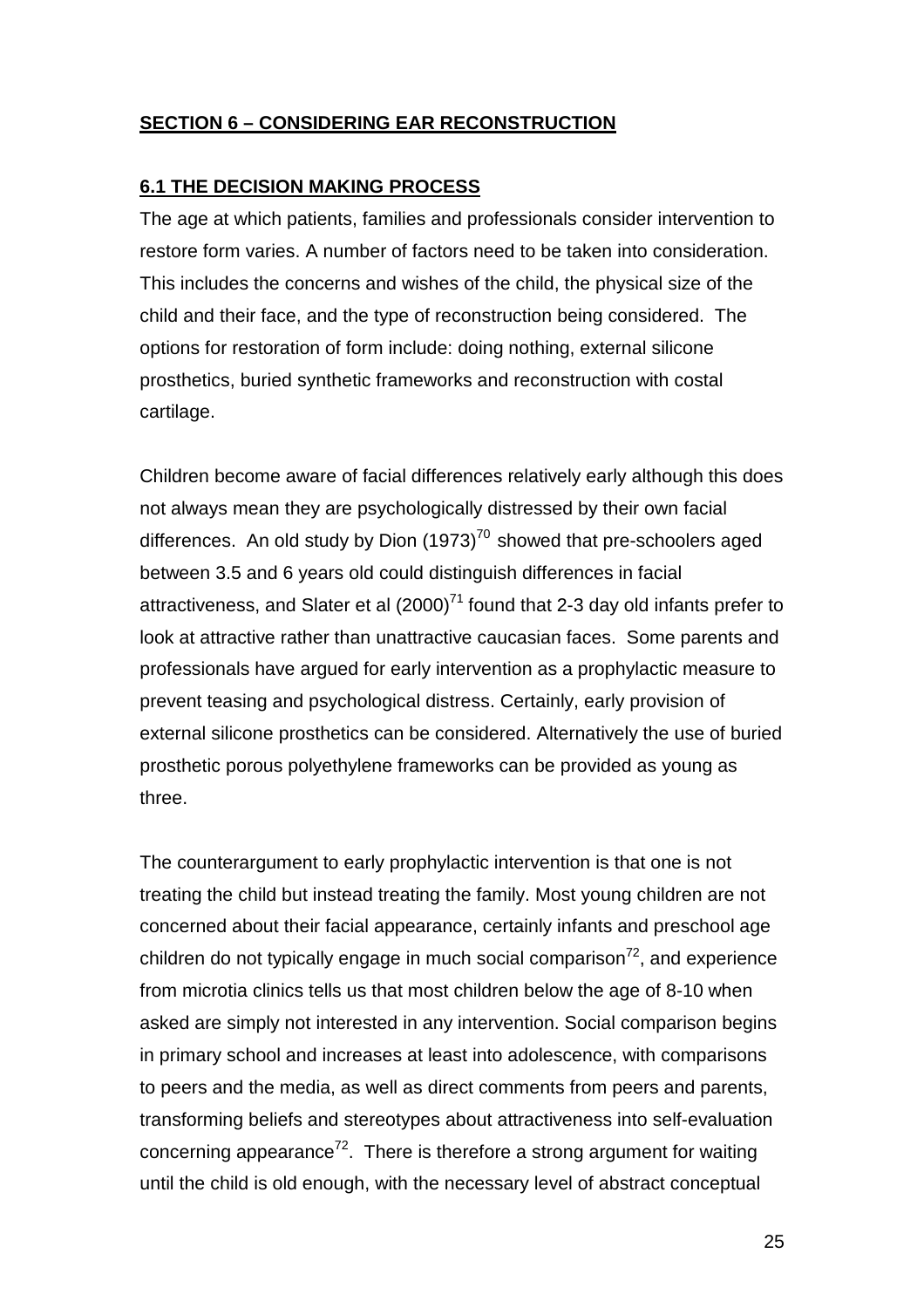thinking and emotional maturity, to enable informed decision making. Certainly deferring surgery beyond age 8 lends itself to reconstructions based on costal cartilage as the ribs are of insufficient volume until that age.

#### **6.2 RECONSTRUCTION OPTIONS**

The choice to undergo an intervention to restore the appearance of the external ear is an individual one. Some adults who have never had surgery are happy with their appearance. The MDT should enable patients and families to understand their choice either to have intervention or no intervention. Teams should offer a choice of the various forms of intervention available. The pros and cons of each form of intervention should be discussed in an objective manner with the aid of models and pre and post intervention photographs. The advantages and disadvantages of each type of intervention should be discussed to allow patients and their families to make an objective choice as to which form of reconstruction is best suited to their needs and desires. Once again, a specialist/liaison nurse can help the family make sense of the options available and take the time to ensure the child is suitably informed through simple discussion and picture presentations.

#### **External ear prosthesis**

External ear prosthesis, made from silicone, can be customised to achieve an excellent match in colour and shape. It is possible to attach the prosthesis with adhesives around the microtic ear at a very young age. Clinical opinion is divided on the benefits of such an approach. Some argue that early provision of a prosthesis may help the child and parents accept prosthetic camouflage as an integral part of body image and sense of self, at a stage of development where energy is focused on attainments, pursuit of interests and where social interactions are key. Some also feel that the advantage is of most benefit when the child starts school or nursery where they are suddenly mixing with lots of other children, as the child is less self-conscious of their prosthesis. Even if the child is not concerned with the appearance of their ear they might be subject to staring, teasing and comments by other children which could affect their confidence and self esteem. Early visits to the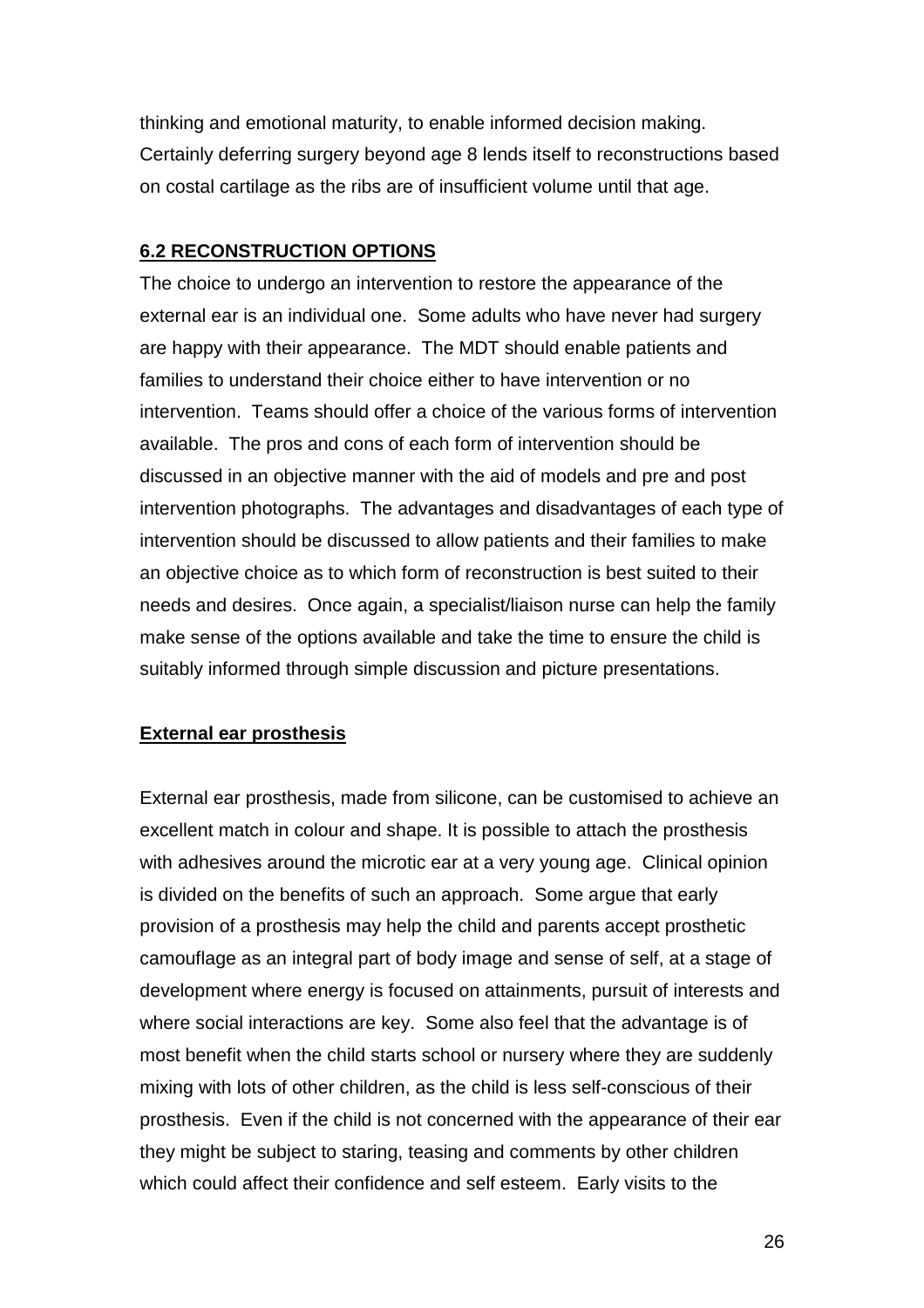hospital for non-invasive/non painful prosthetic treatment can often set the tone for future treatment options. Alternatively, instituting a regime of camouflage at an early age may indeed set the tone that the microtic ear needs to be camouflaged and indeed might be something associated with negative feelings.

A more solid attachment requires placement of titanium osseointegrated implants into the skull which is the preferred choice for long-term prostheses; the prosthesis is then attached onto the side of the head with either magnets or a bar and clip system. This type of attachment usually requires total ablation of natural ear tissue. If that choice is being made at an early age it should be made clear to the family that this process impairs others forms of ear reconstruction and can diminish the potential outcome by depriving the patient of a soft natural ear lobule formed from the microtic remnant.

Advantages of the external prosthesis are that the surgery involved is relatively simple and the ear can be made to look very realistic. There are several disadvantages with long-term external ear prostheses for microtia. The prosthesis needs to be repeatedly removed and replaced and the pin sites cleaned. Children may lose the device when engaged in sports or rigorous activities. It may be hard to hide the seam where the prosthesis is next to the normal skin, especially as skin colour changes throughout the year. A significant percentage of patients, who have osseointegrated screws, have pin site problems such as infection and over-granulation which require that the prosthesis is not worn until the problem has resolved. Finally, the prosthesis will need periodic replacement as it ages which adds to the longterm requirements of this procedure

High density porous polyethylene (Medpor™) is the most established buried prosthesis for ear reconstruction. This is a biocompatible material which is supplied in two individual pieces that are molded together by the surgeon to form an ear framework. The Medpor™ construct is covered by a flap of tissue taken from under the scalp (temporo-parietal fascial flap) which is then covered by a skin graft. The patient's own vascularised tissue completely covers and integrates into the implant.

27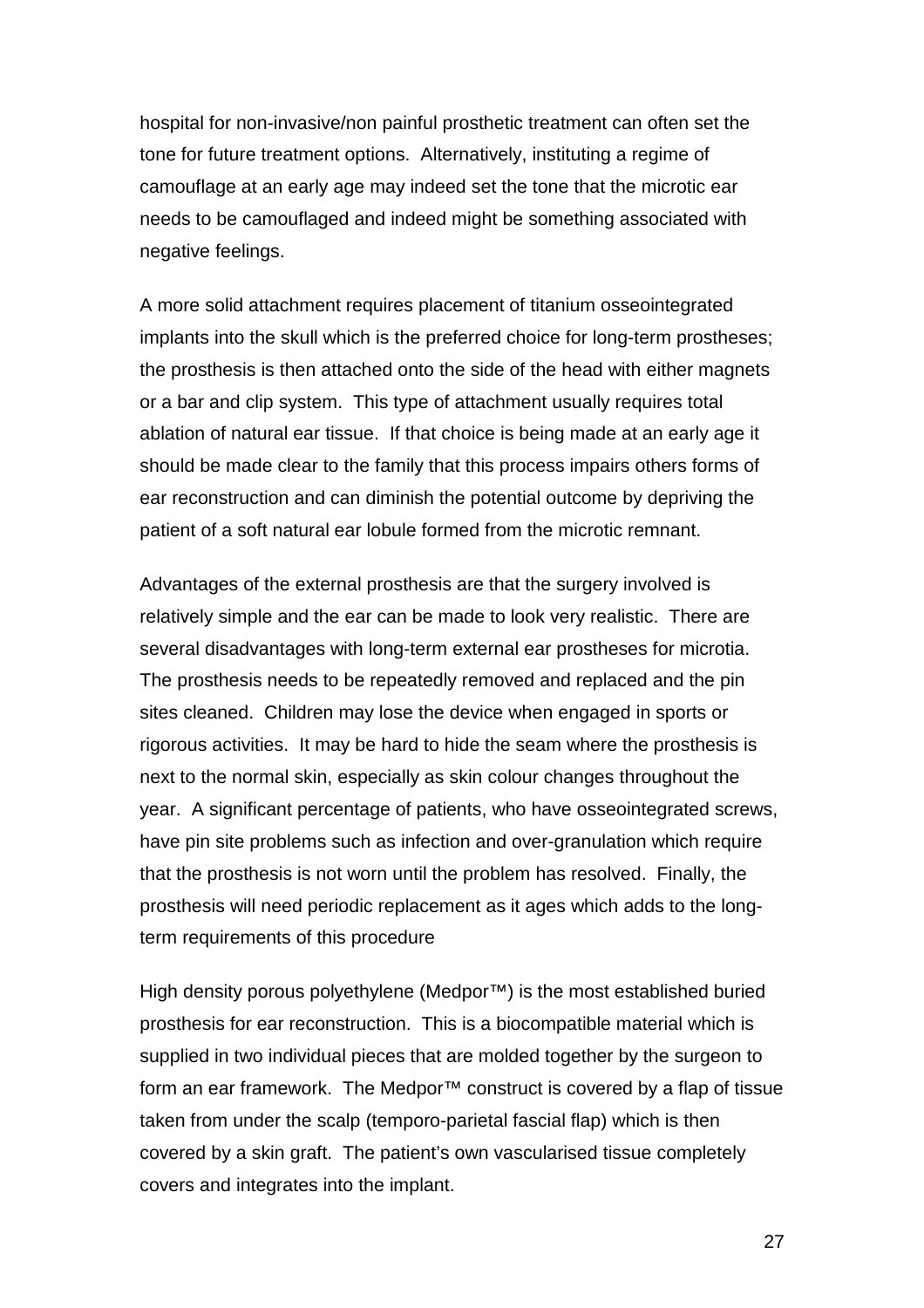#### **Buried prosthesis**

Medpor<sup>®</sup> reconstruction has been popularized by an American surgeon, John Reinisch who began using this technique in the 1990s. Medpor based reconstruction has distinct advantages. The surgery can be performed at a young age (3-5 years old), although the reconstructed ear has to be made bigger to account for the growth of the contra-lateral ear. Recovery is quicker than in autologous reconstruction as no rib cartilage is harvested.

The main disadvantage of Medpor® framework is the risk of prosthesis extrusion. Small extrusions may be managed conservatively but larger extrusions and infections will require that the construct be removed. Also since Medpor $^{\circledR}$  ear reconstruction began in 1991, the outcome of the implant over a lifetime is not known. Extrusion rates as high as 13% and fracture rates as high as 15% have been reported.

Medpor<sup>®</sup> reconstruction is less technically demanding than rib cartilage reconstruction. However a high level of technical expertise is still required to attain good results and thus surgeons who perform this type of reconstruction should be doing so on a regular basis.

#### **Reconstruction with autologous rib cartilage**

Reconstruction with autologous rib cartilage has for many years been regarded as the gold standard in microtia reconstruction. Success with this technique was reported as far back as the 1970s when popularised by an American surgeon (Burt Brent). Brent has performed over two thousand cases demonstrating excellent aesthetic outcome, durability and longevity of ear construct. Two other surgeons who further advanced this technique and who have performed similar numbers of cases are Francoise Firmin in Paris and Satorou Nagata in Japan.

The original description of the technique by Brent was in four stages. This has been refined by Firmin and Nagata into two stages which most microtia surgeons now follow. The first stage is performed when the child is 9-10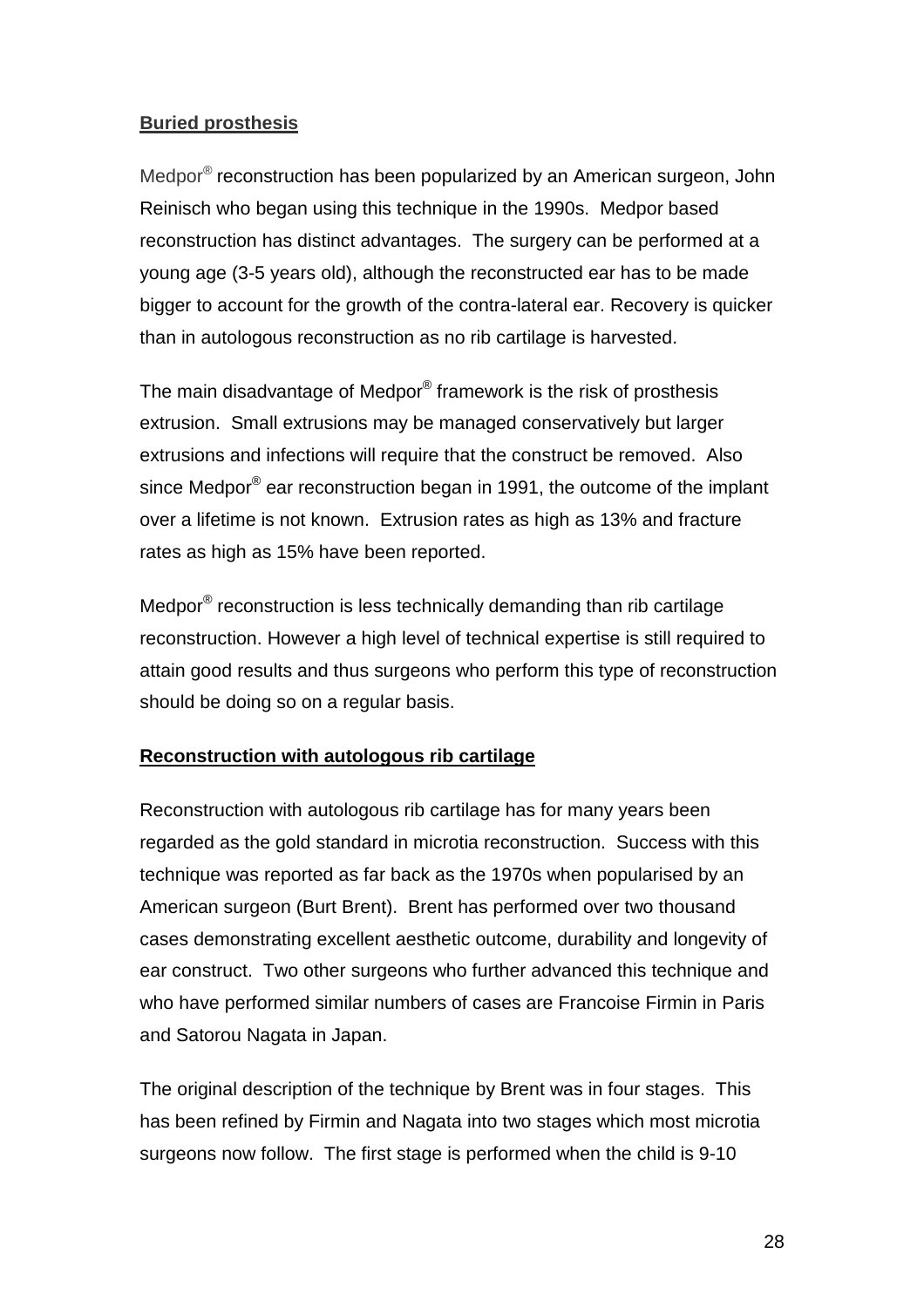years old. In this operation rib cartilage<sup>7, 8, 9, 10</sup> is harvested and a detailed three dimensional ear framework is constructed. A skin flap is raised at the site of the ear whilst the lobule is rotated into its normal position. The framework is placed in the pocket and gentle suction allows the definition of the ear to become visible. At the end of this stage the patient will have a normal looking ear which is adherent to the head. The second stage is performed after 6 months in which the ear is elevated from the head and a sulcus is created.

Experience demonstrates that the ears reconstructed with rib cartilage are durable for the rest of the patient's life. The cartilage is revascularised and responds to trauma by standard wound healing mechanism. The follow up by Brent (up to 17 years) showed no softening or shrinkage of the cartilage. There is also no doubt about the emotional and psychological benefit of the treatment. As well as the excellent results that can be achieved, the other main advantage is that this treatment has minimal long-term complications compared to prosthetic ears and thus over the years the cost incurred will be less than treatment with a prosthetic ear.

Autologous ear reconstruction is technically a very demanding operation with a steep learning curve. Surgeons who choose to perform this surgery must specialise in this field and should be dedicated to ear reconstruction. Poor results are very difficult to rectify and the best outcome for the patient is when reconstruction is performed in virgin tissue. Such surgery should be performed in designated national centres with a multidisciplinary approach.

#### **6.3 PERIOPERATIVE CARE**

Any inpatient care offered to individuals for either ear reconstruction or auditory device implantation should be conducted in an age-appropriate inpatient facility. All care should be subject to local clinical guidelines for infection control, pain control, patient safety and clinical governance.

The psychologist should be involved at preadmission stage to assess psychological readiness for surgery, including identifying any procedural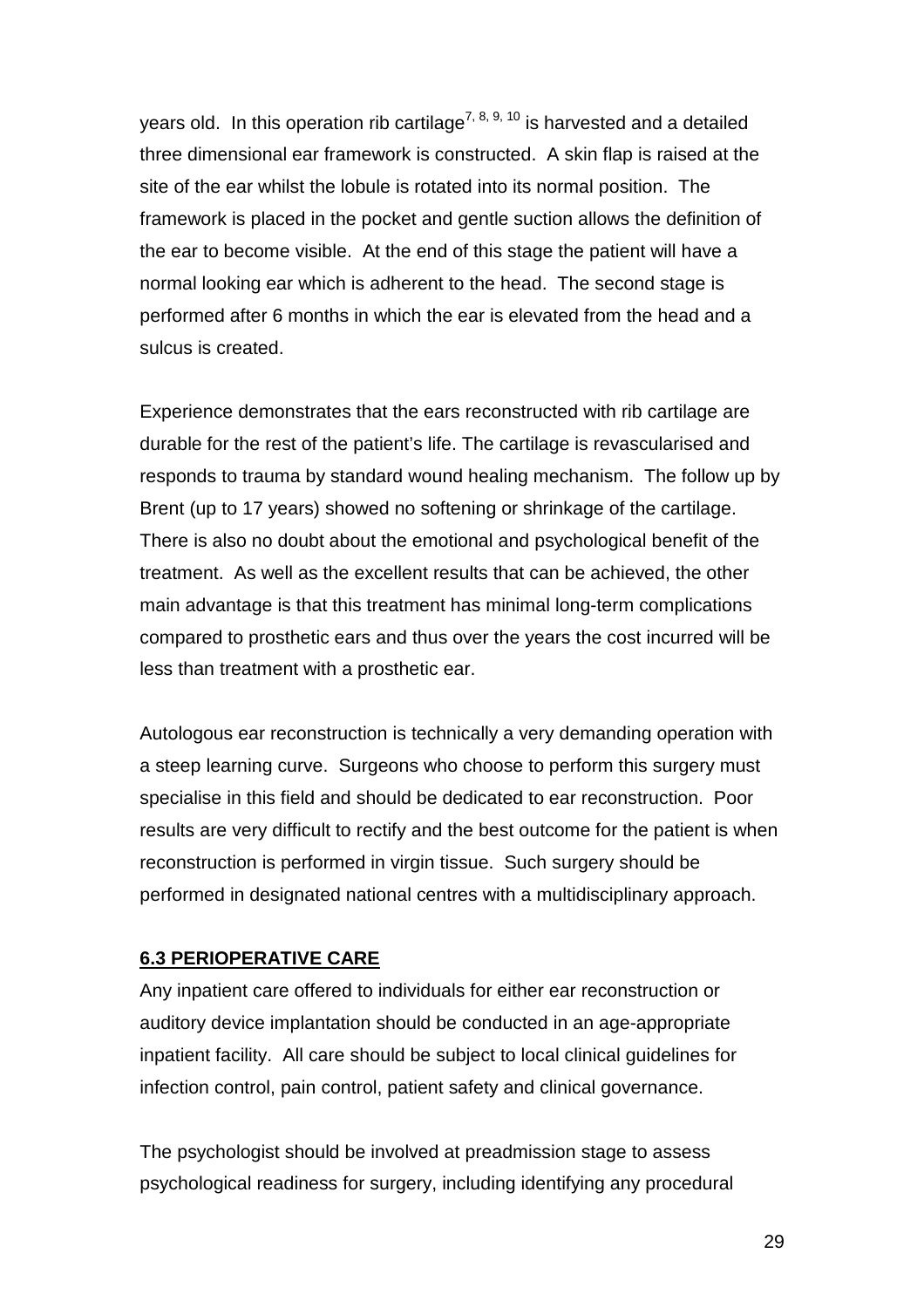anxiety that will impact on the surgery itself, and psychosocial issues that may affect treatment adherence post-operatively. Post-operative follow-up should occur following completion of ear reconstruction to assess emotional state, satisfaction with surgical process, and body image issues. Pre-operative preparation of the patient can also include a ward visit, surgical planning, anaesthetic assessment, and the chance to ask questions or discuss anxieties with the specialist nurse.

Because of the high preponderance of difficult airways in patients with Treacher Collins Syndrome and patients with hemifacial microsomia, anaesthetic staff should be appropriately trained in difficult airway management and fibreoptic intubation. Post-operative care should be in a high dependency, or if necessary, an age-appropriate intensive care facility. Post-operative management of patients should involve nurses with appropriate training, surgical staff including the ear reconstruction surgeon and specialist nursing input as required. Implant based reconstructions may be discharged as early as 23 hours. Costal cartilage based reconstructions may require up to one week post-operative inpatient stay for surgical drains and pain management. The average inpatient stay following first stage costal cartilage reconstruction is 4 days. Subsequent stages of the autologous reconstructions can be performed on a 1 night or day case basis as geography allows.

Patients should be followed up regularly wherever possible by the operating surgical team in the early weeks following discharge. If geographical considerations make this difficult then follow up in a more local surgical care or dressing care facility may be appropriate, provided there is close communication between relevant professionals.

Patients should always be provided with a telephone point of contact to allow them to contact an appropriately trained member of the clinical team after discharge for advice and to facilitate early review as required. In some centres this may be a specialist nurse but other team members can provide this role.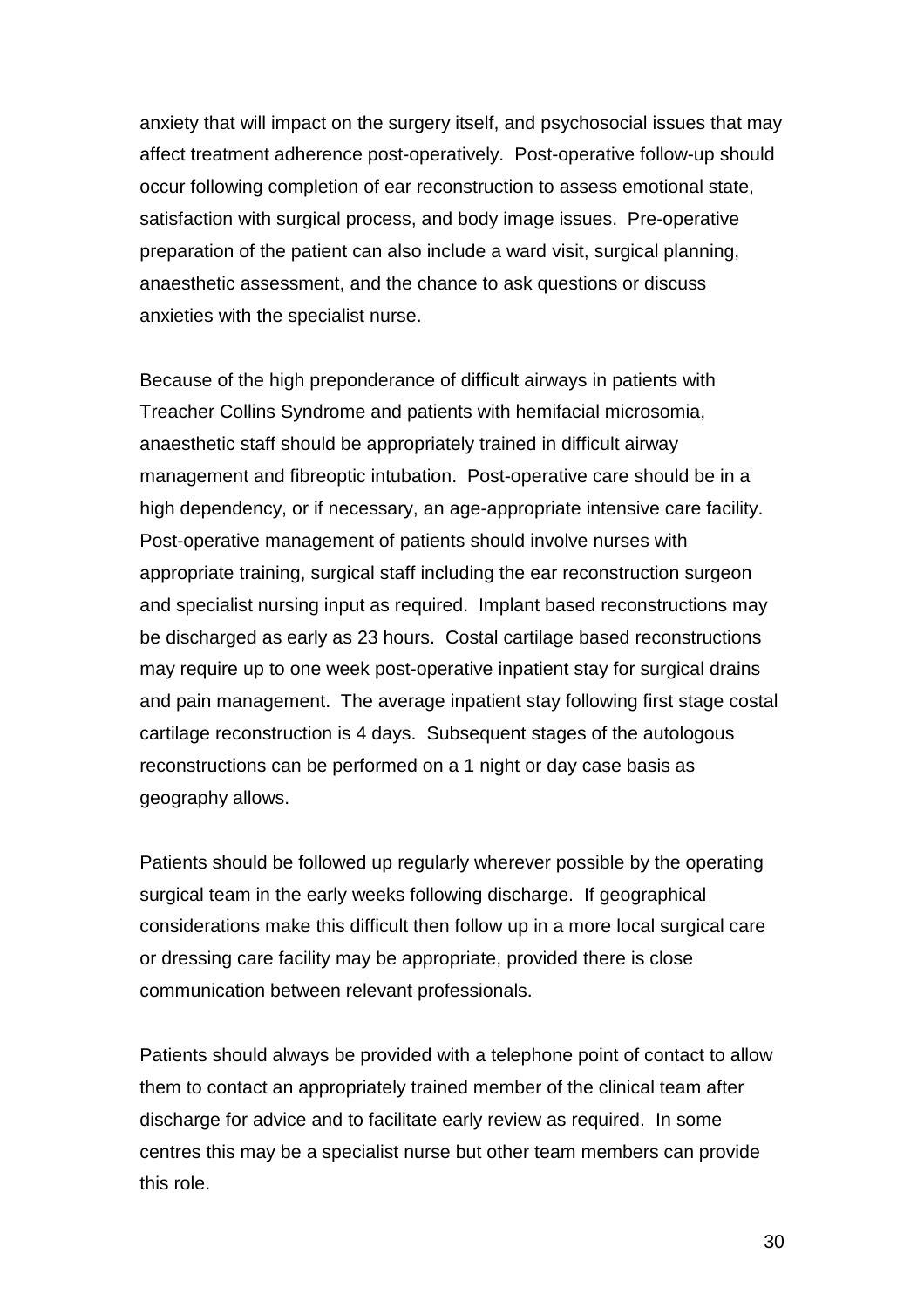#### **6.4 TRAINING IN EAR RECONSTRUCTION**

All surgical procedures improve with knowledge, experience and practise, and no surgeon is immune from this learning curve. Surgeons gain competencies at different rates and some are adept and perhaps 'suited' to different skill sets. Surgical training aims to provide surgeons with the surgical skills they need for independent practice and the learning skills they need for continuing acquisition of skill throughout a career. The Intercollegiate Surgical Curriculum Programme is an online platform which facilitates the documentation of surgical competencies during training.

Ear reconstruction is a curriculum option for senior trainees in reconstructive surgical specialties. Completion of this module should be regarded as mandatory for any surgeon wishing to embark upon a career in ear reconstruction. Any surgeon who has been trained in the era of ISCP and who wishes to undertake ear reconstruction must be able to demonstrate competence. Competence can be defined as procedure-based assessments signed at level 4 (competent to perform the procedure independently and to deal with any complication that may arise) by a recognised expert in the field.

Whilst ISCP-defined competencies are mandatory they do not ensure satisfactory aesthetic outcomes and ears with artistic merit. It is highly desirable that surgeons undertaking ear reconstruction have a specific period of training in their final years, or even beyond CCT recognition, devoted to ear reconstruction. They should be able to demonstrate prolonged commitment to the area of endeavour and their training should be endorsed as satisfactory by a surgeon with recognised expertise.

Ear reconstruction centres in the UK need to work together to produce a template that offers optimal training for the small number of surgeons required to support ear reconstruction surgeons for the UK. This may follow the interface specialty training programmes offered in other areas of reconstructive surgery.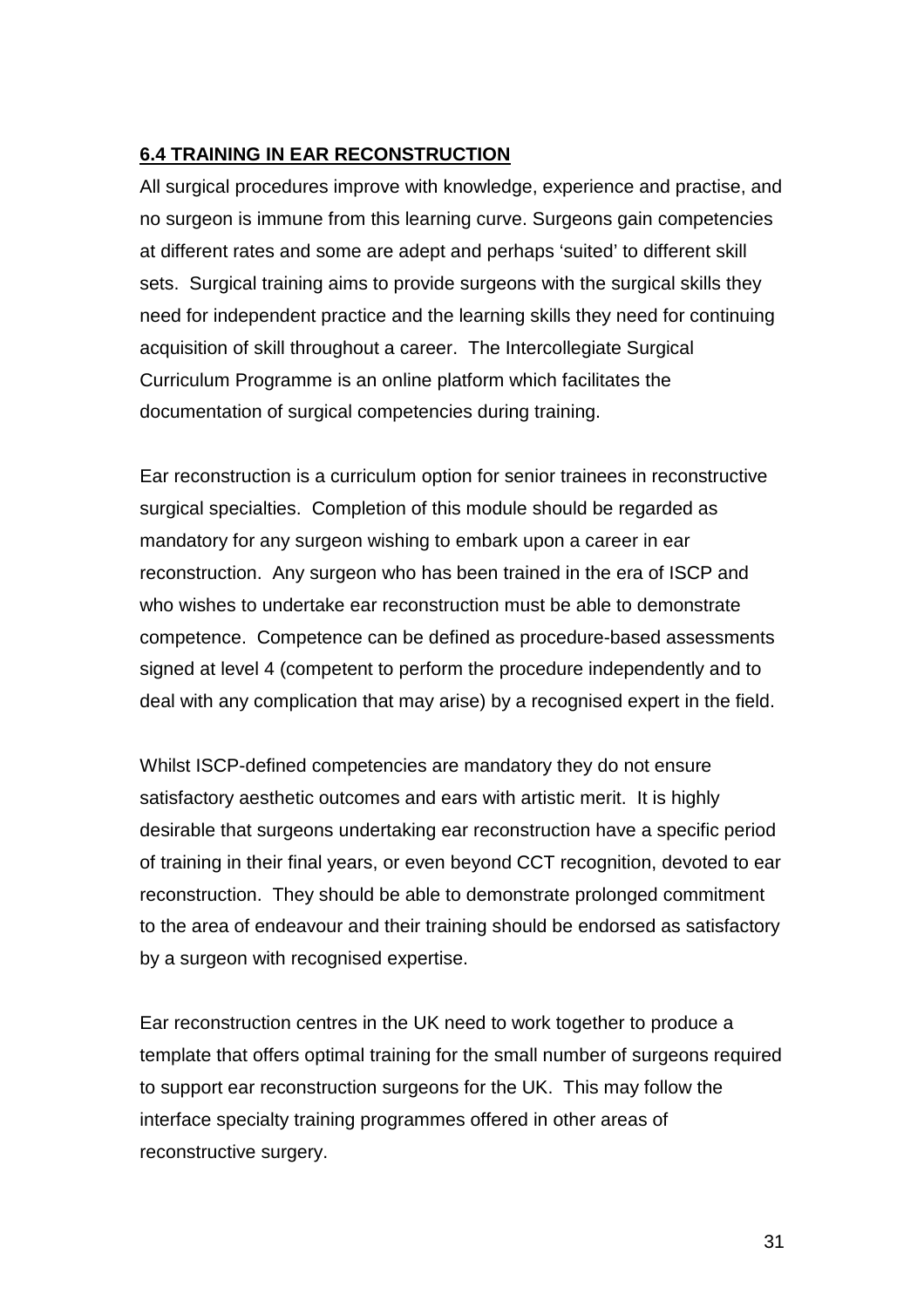Ear reconstruction centres should also consider, when appropriate, the proleptic appointment of surgeons to replace retiring surgeons with a significant period of overlap. Such a system will facilitate mentorship and would go a long way to reducing the risk of unsatisfactory results associated with the early period of a surgeon's ear reconstruction career.

Some have argued that the use of prosthetic materials such as Medpor<sup>®</sup> eliminate the learning curve for ear reconstruction. However, much of the learning curve and indeed risk of complications, relates to soft tissue and skin cover. Soft tissue cover for buried prosthetics is often more complicated as it involves the routine use of pedicled fascial flaps.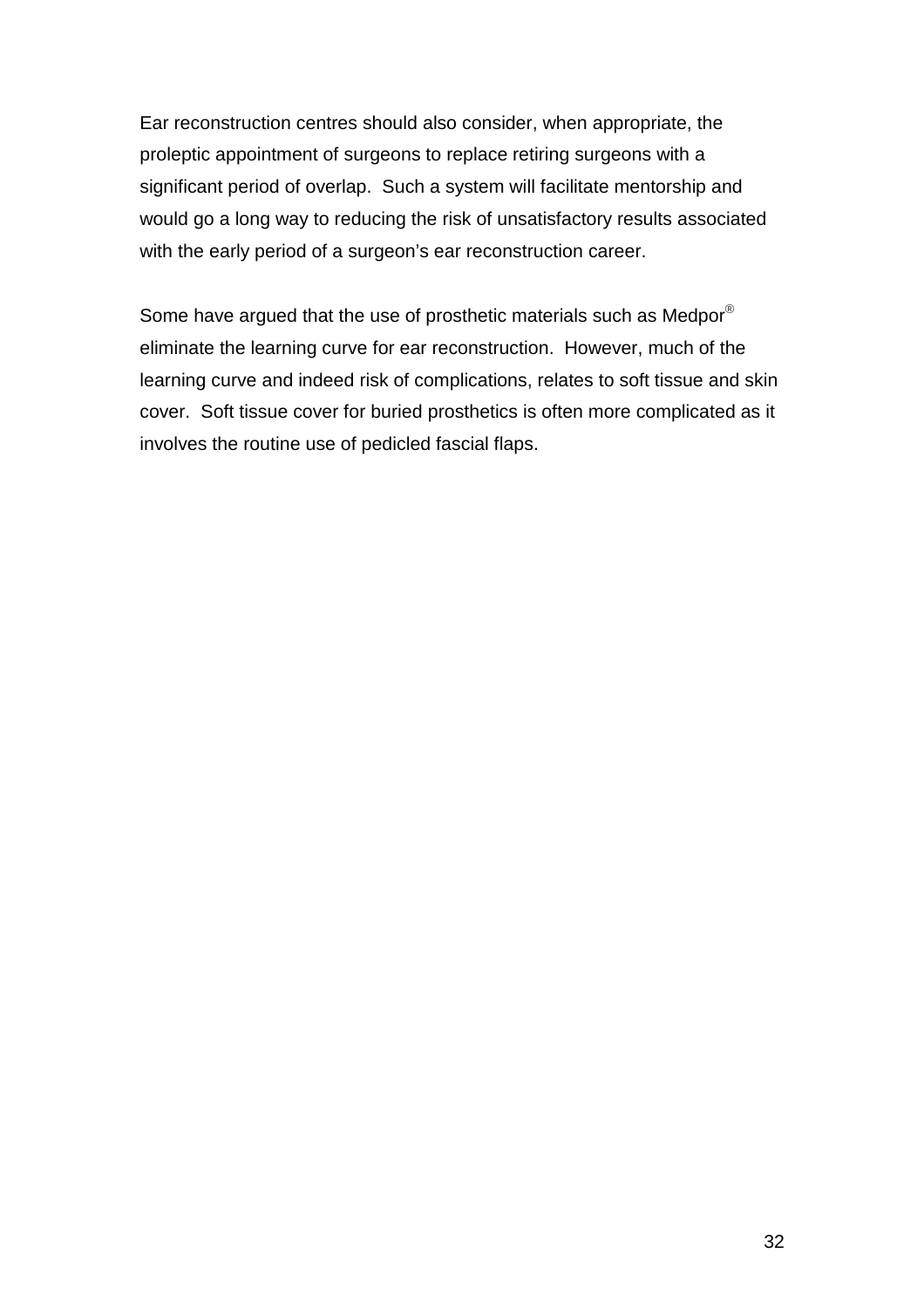# **SECTION 7 - INTERVENTION FOR HEARING LOSS ASSOCIATED WITH ATRESIA**

Families should be offered a BCHD (bone conduction hearing device) for all babies and children identified with a unilateral microtia<sup> $1$ </sup> with atresia. The rationale for this and the options available have been outlined.

From experience in a number of UK centres, a BCHD on a softband can be safely used typically from 3 months of  $aq e^{i2}$ . It is expected that appropriate up to date information about the current options and rationales can be provided by audiologists performing diagnostic auditory brainstem response (ABR) assessments. Local centres with no hands on experience with these devices should offer referral to the nearest specialist centre providing BCHD for further discussion and information and potential trial.

Great care should be taken in the implantation of hearing aid devices since inappropriate access incisions or implant positioning may compromise ear reconstruction. Implantation should take place either in, or in very close liaison with, an ear reconstruction surgeon from an ear reconstruction centre. Surgery for an implanted device to aid hearing could occur earlier than ear reconstruction. Placement of the device has to take in to account the requirements of ear reconstruction. This is to ensure that any hearing device does not interfere with options for future ear reconstruction. This applies even if the family have not decided on ear reconstruction to enable consent to be given once the child is above the age of consent.

 $\overline{a}$ Experience in centres offering BCHD to families at this early stage is that families do not always take up the offer at this stage. The drivers for acceptance of this intervention include speech and language delay and presence of middle ear effusion in the unaffected ear.

The placement of the BCHD may need to be varied and include the forehead in addition to the mastoid bone for ease of use in a very young infant. However evidence is now emerging to suggest that the transfer of sound to the cochlea is not as efficient as previously thought.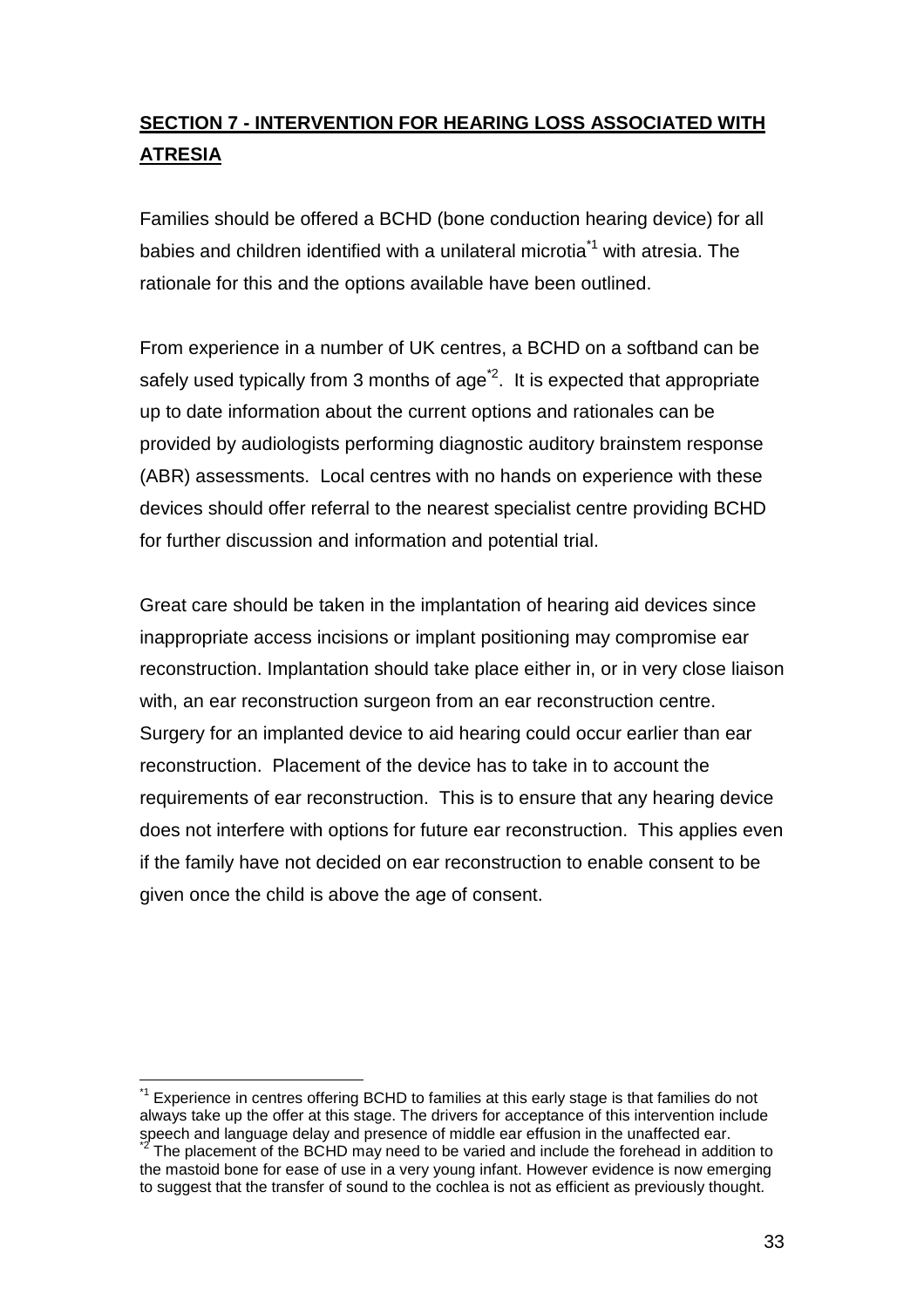### **7.1 AUDIOLOGY- BASED MANAGEMENT AND INTERVENTION OPTIONS**

The following table summarises the roles and responsibilities at each level of service potentially involved in the management of children with unilateral atresia.

For those children with bilateral atresia the case for use of intervention is essential for the development of spoken speech and language skills. Referral to the specialist audiology centre should be carried out as soon as possible in discussion with the family. Many of the principles summarised in the table still apply to how services work with families, the child and other services to achieve successful outcomes.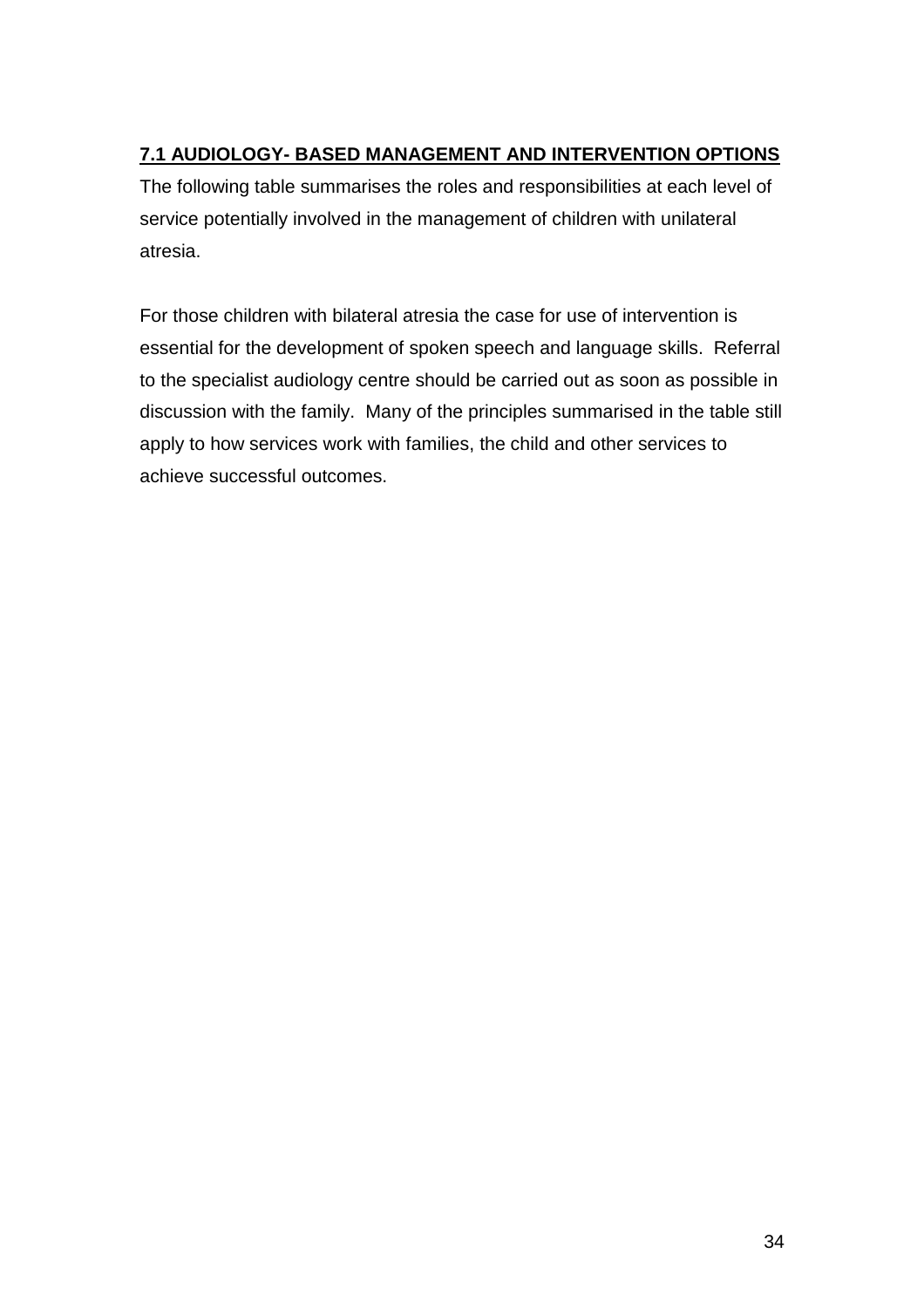|                | Audiology: Phases of management plan and interventions for unilateral microtia and atresia |                                                 |                                                                   |  |
|----------------|--------------------------------------------------------------------------------------------|-------------------------------------------------|-------------------------------------------------------------------|--|
| <b>Service</b> | <b>Birth/diagnosis</b>                                                                     | 3 months onwards with or without<br><b>BCHD</b> | Surgical options - Implantable hearing device /<br>reconstruction |  |
|                |                                                                                            |                                                 |                                                                   |  |
| Local          | Diagnostic assessment according to national                                                | Monitoring of hearing in unaffected ear.        |                                                                   |  |
| audiology      | standards.                                                                                 |                                                 |                                                                   |  |
| and ENT        |                                                                                            | Monitoring of progress in speech and            |                                                                   |  |
| team           | Priority to determine hearing in unaffected ear <sup>3</sup>                               | language development.                           |                                                                   |  |
|                | and bone conduction levels in atresia ear as                                               |                                                 |                                                                   |  |
|                | minimum.                                                                                   | Behavioural assessment commences                |                                                                   |  |
|                |                                                                                            | around 7-8 months of age.                       |                                                                   |  |
|                | Provide up to date information on the                                                      |                                                 |                                                                   |  |
|                | management of unilateral atresia.                                                          | In cases of persistent middle ear effusions     |                                                                   |  |
|                |                                                                                            | discuss                                         |                                                                   |  |
|                | Provide information about parent groups.                                                   | BTE aid for unaffected ear.                     |                                                                   |  |
|                |                                                                                            | <b>BCHD</b> on softband                         |                                                                   |  |
|                | Provide information about keeping unaffected                                               | Liaise with otologist                           |                                                                   |  |
|                | ear healthy.                                                                               |                                                 |                                                                   |  |
|                |                                                                                            | Monitor hearing in unaffected ear until 5       |                                                                   |  |
|                | Discuss use of BCHD on softband for binaural                                               | years of age with reviews every 3-4 months      |                                                                   |  |
|                | hearing experience.                                                                        | in first 2 years and every 6-9 months until 5   |                                                                   |  |
|                |                                                                                            | years of age.                                   |                                                                   |  |
|                | Discuss role of education sensory support                                                  |                                                 |                                                                   |  |
|                | services and refer on agreement.                                                           | Refer to community paediatrician if             |                                                                   |  |
|                |                                                                                            | developmental concerns. The child may           |                                                                   |  |
|                | Refer to local lead for aetiological investigations                                        | already be involved because of previously       |                                                                   |  |
|                | for PCHI to ensure coordinated assessments                                                 | identified co-morbidities, but it is possible   |                                                                   |  |
|                | and sharing of information.                                                                | that delays will become evident during          |                                                                   |  |
|                |                                                                                            | audiological monitoring and prompt              |                                                                   |  |
|                | Refer to specialist audiology team for further                                             | response is required to ensure early            |                                                                   |  |
|                | advice about BCHD if family interested, or local                                           |                                                 |                                                                   |  |
|                |                                                                                            | intervention.                                   |                                                                   |  |
|                | service not able to provide all the information                                            |                                                 |                                                                   |  |
|                | required by the family.                                                                    | Revisit involvement of education sensory        |                                                                   |  |
|                |                                                                                            | support services if not previously involved     |                                                                   |  |
|                | Refer to specialist ear reconstruction team for                                            | at nursery and school age.                      |                                                                   |  |
|                | advice on future implantable hearing device and                                            |                                                 |                                                                   |  |
|                | reconstruction options as requested and as                                                 | Support any requests for further                |                                                                   |  |
|                | meets needs of family.                                                                     | information and advice with onward referral     |                                                                   |  |
|                |                                                                                            | to specialist teams as appropriate.             |                                                                   |  |
|                | Named audiologist to act as link for family and                                            |                                                 |                                                                   |  |
|                | other services.                                                                            |                                                 |                                                                   |  |
|                |                                                                                            |                                                 |                                                                   |  |
|                | Issue with family-owned microtia plan.                                                     |                                                 |                                                                   |  |

<sup>\*3</sup> Unaffected ear refers to the ear without the atresia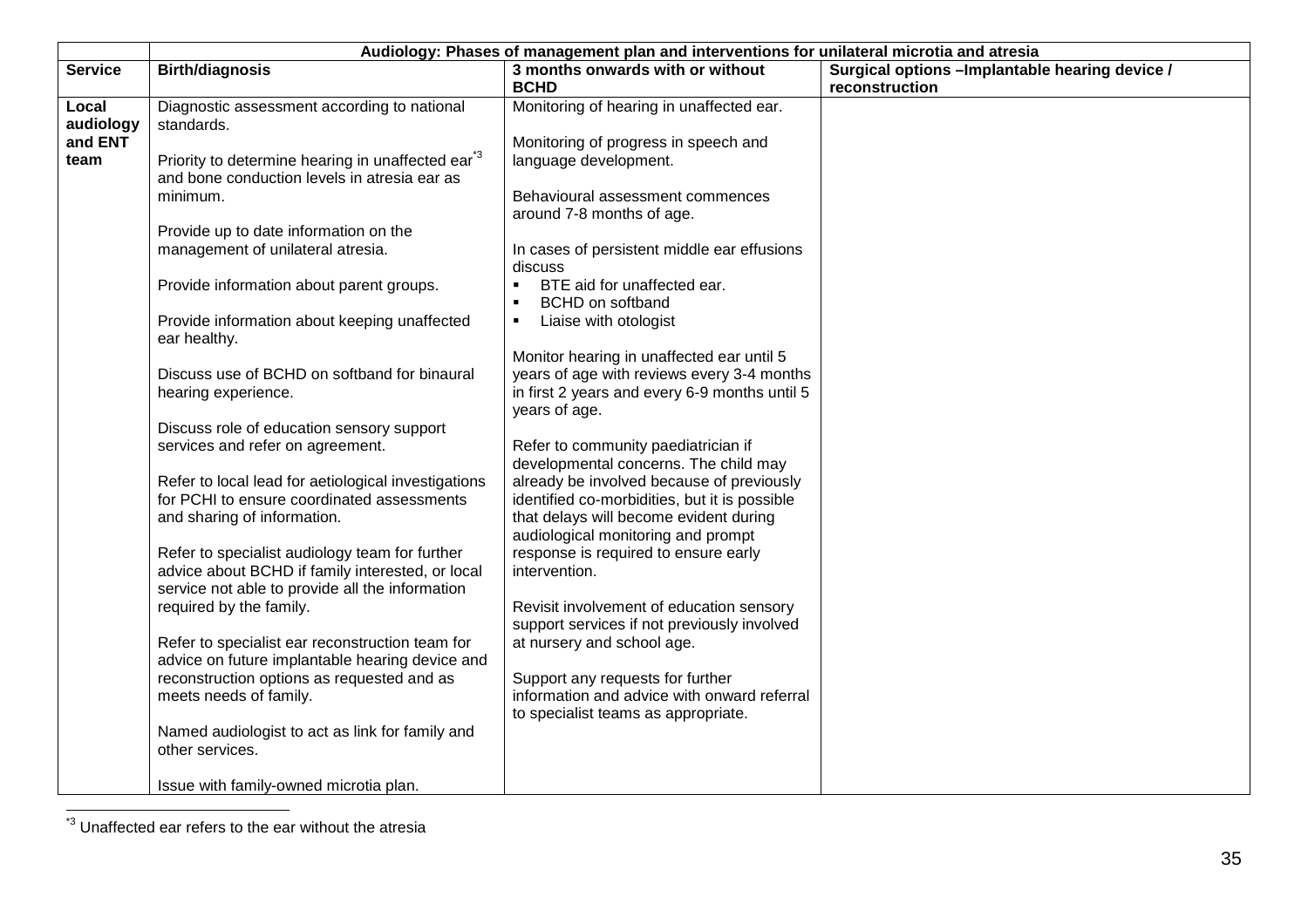|                                                       | Audiology: Phases of management plan and interventions for unilateral microtia and atresia                                                           |                                                                                                                                                                                                                                                                                                                                                                                                                                                                          |                                                                                                                                                                                                                                                                                                                                                                                                                                                                                                                                                                                                             |  |
|-------------------------------------------------------|------------------------------------------------------------------------------------------------------------------------------------------------------|--------------------------------------------------------------------------------------------------------------------------------------------------------------------------------------------------------------------------------------------------------------------------------------------------------------------------------------------------------------------------------------------------------------------------------------------------------------------------|-------------------------------------------------------------------------------------------------------------------------------------------------------------------------------------------------------------------------------------------------------------------------------------------------------------------------------------------------------------------------------------------------------------------------------------------------------------------------------------------------------------------------------------------------------------------------------------------------------------|--|
| <b>Service</b>                                        | <b>Birth/diagnosis</b>                                                                                                                               | 3 months onwards with or without<br><b>BCHD</b>                                                                                                                                                                                                                                                                                                                                                                                                                          | Surgical options - Implantable hearing device /<br>reconstruction                                                                                                                                                                                                                                                                                                                                                                                                                                                                                                                                           |  |
| <b>Specialist</b><br>audiology<br>team <sup>*4</sup>  | Advice and information to the family about<br>current and future BCHD options.<br>Named audiologist to act as link for family and<br>other services. | Advice and information. Opportunity to<br>meet with other families.<br>Provision of BCHD on softband.<br>Agreed plan with family and local audiology<br>to monitor progress. Possible that some<br>monitoring could be done locally <sup>5</sup> .<br>Refer for information or consideration for<br>implantable hearing device at parent<br>request or if issues with use of band at any<br>stage.<br>Named audiologist to act as link for family<br>and other services. |                                                                                                                                                                                                                                                                                                                                                                                                                                                                                                                                                                                                             |  |
| <b>Specialist</b><br>surgical<br>centre <sup>*6</sup> |                                                                                                                                                      |                                                                                                                                                                                                                                                                                                                                                                                                                                                                          | Advice and information about implantable hearing devices<br>and reconstruction options. Opportunity to meet other<br>families/young people.<br>Implantable hearing device surgery should ideally be<br>performed by the reconstruction team <sup>7</sup> .<br>Named link professional to act as link for family and<br>involved local and specialist services.<br>Audiological management and monitoring of the device can<br>be done between local, specialist audiology and specialist<br>surgical ear teams as best fits the needs of the family.<br>Surgery, fitting of device and ongoing maintenance. |  |

<sup>\*4</sup> Where an audiology service provides BCHDs the local and specialist otology/ audiology team will be the same.<br><sup>\*5</sup> This agreed plan will be dependent on location, individual families and knowledge and experience within t Follow-up support for the BCHD will need to be done by the specialist team.<br><sup>To</sup> Refers to specialist centre able to perform ear reconstruction and implantable BCHD surgery. This may or may not be the same service as the s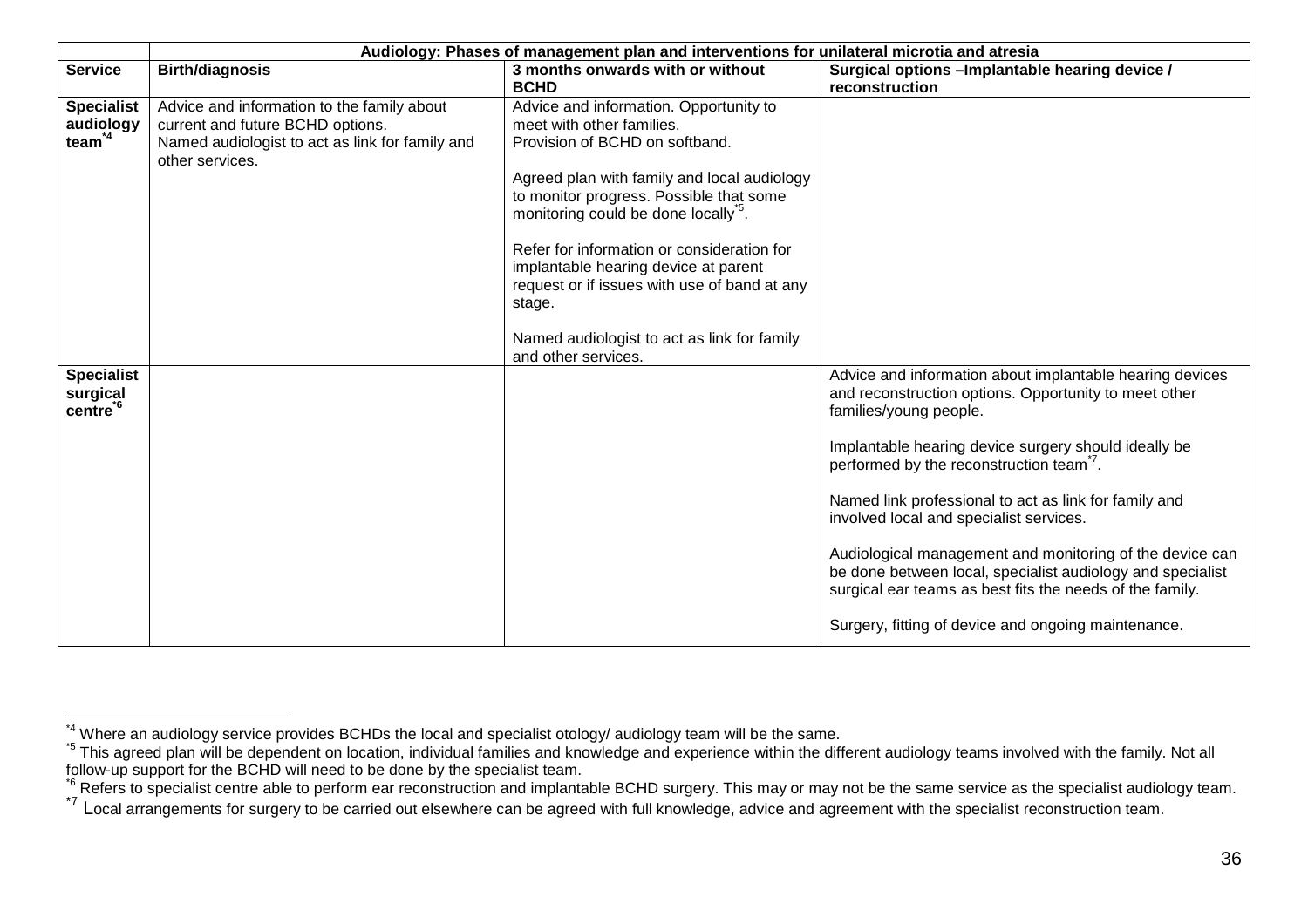# **7.2 HEARING DEVICES**

Research on early intervention for sensorineural hearing loss attests that early intervention with hearing aids is crucial to maximise both auditory and linguistic development in infants. For example, there is evidence that without access to speech sounds, children with hearing losses will not keep pace with their normally hearing peers in communication, cognition, social/emotional development and reading<sup>73, 74</sup>. The goal should be that unilateral or bilateral microtia / atresia does not have a detrimental impact on the development of the infant compared to normally hearing peers.

The review of devices prepared for this document concentrates on, and is influenced by, existing technologies available at the time of writing and those systems most commonly used in the UK. The reader should be aware that other systems, in particular implantable devices, exist and may become more appropriate to this patient group as the evidence and experience base develops, and that the devices are constantly evolving.

Bone conduction hearing device (BCHD) will be the likely device choice in most cases, although a low grade microtia with an ear canal stenosis rather than atresia, may mean that a behind-the-ear (BTE) hearing aid fitting is possible.

### **Bilateral atresia and access to speech**

Cases of bilateral atresia should be managed as per any bilateral permanent hearing loss. The only option for intervention to ensure access to sound for spoken speech and language development is the use of a bone conduction hearing device. This should be explained and offered at diagnosis without delay.

It is recognised that one device is sufficient for acquisition of spoken language in cases of bilateral canal atresia. However, best practice is to offer bilateral devices to promote binaural hearing.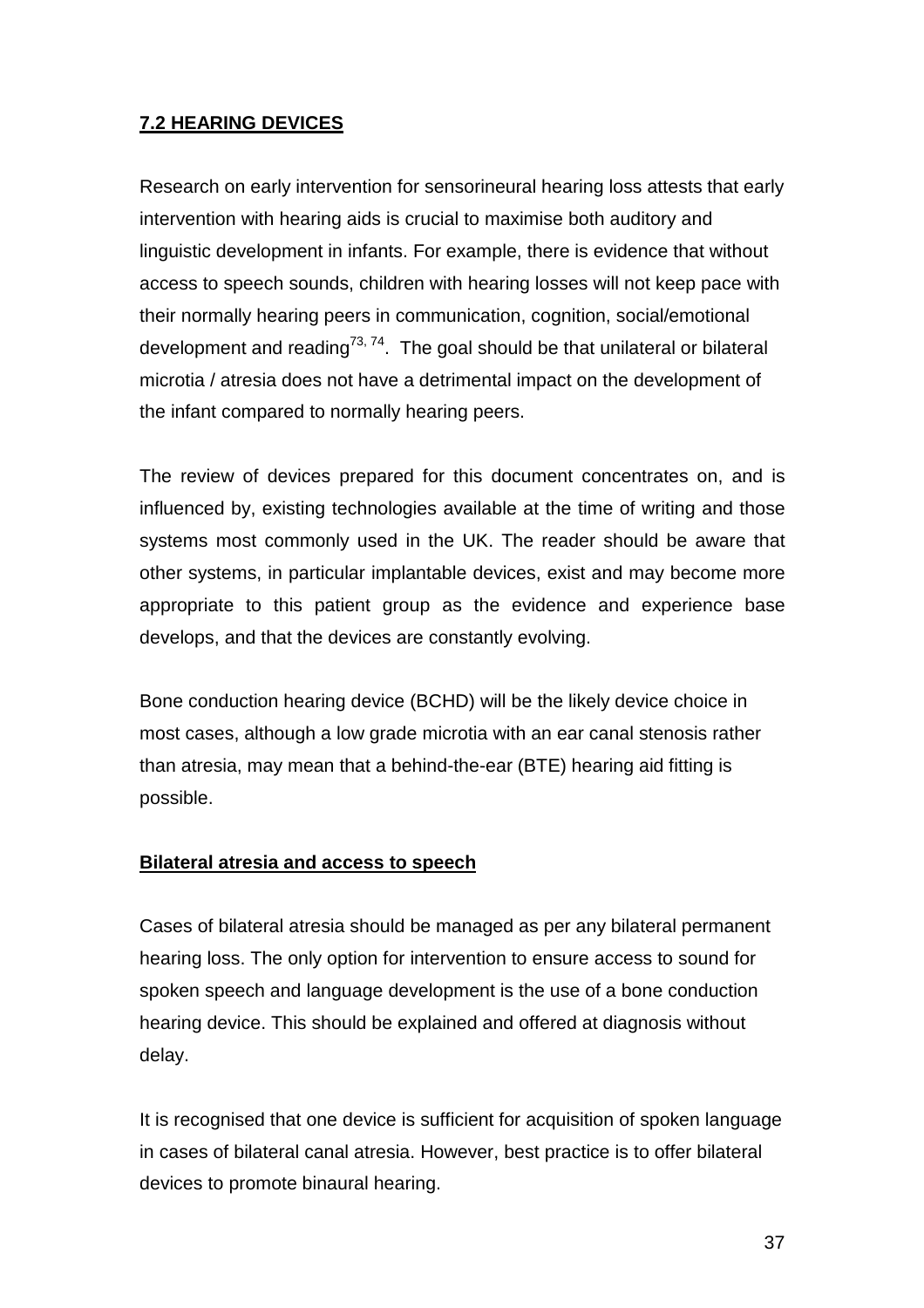### **Unilateral atresia and binaural hearing**

In the case of unilateral atresia, sound will not be able to reach a working cochlea. Stimulating a working cochlea as early as possible using a BCHD maximises the potential for future interventions. A goal is also to achieve as close to binaural hearing as possible.

Transcranial attenuation is greater in young infants than adults and this decreases throughout maturation. It is predicted that infants have at least 10- 30 dB of transcranial attenuation to bone-conduction stimuli compared to adults $75$ . Therefore, using a BCHD when there is a unilateral profound loss would be less effective for infants compared to adults, as the vibrations produced would be severely attenuated as they passed to the better hearing ear. However, when there is unilateral conductive hearing loss, and the purpose of amplification is to target the ipsilateral cochlea, infants and young children will have much less routing of the signal to the contralateral ear, and a much more binaural experience than adults.

It is recognised that families may not take up options of BCHD at the early stages following diagnosis of unilateral canal atresia. A trial of a BCHD for unilateral canal atresia should be available to families at any time and the advantages for future development and listening skills explained. This should be done in the context of neural plasticity and the potential for greater benefit from intervention, if that intervention occurs early.

### **Bone conduction aids**

Traditional bone conduction systems typically consist of a microphone which is connected via a cable to a bone conductor/vibrator which is mounted onto a headband. The microphone may be part of a body worn sound processor, or a specially adapted linear BTE depending on the level of power needed (i.e. whether it is a mixed or a pure conductive hearing loss). Typically they use analogue sound processing.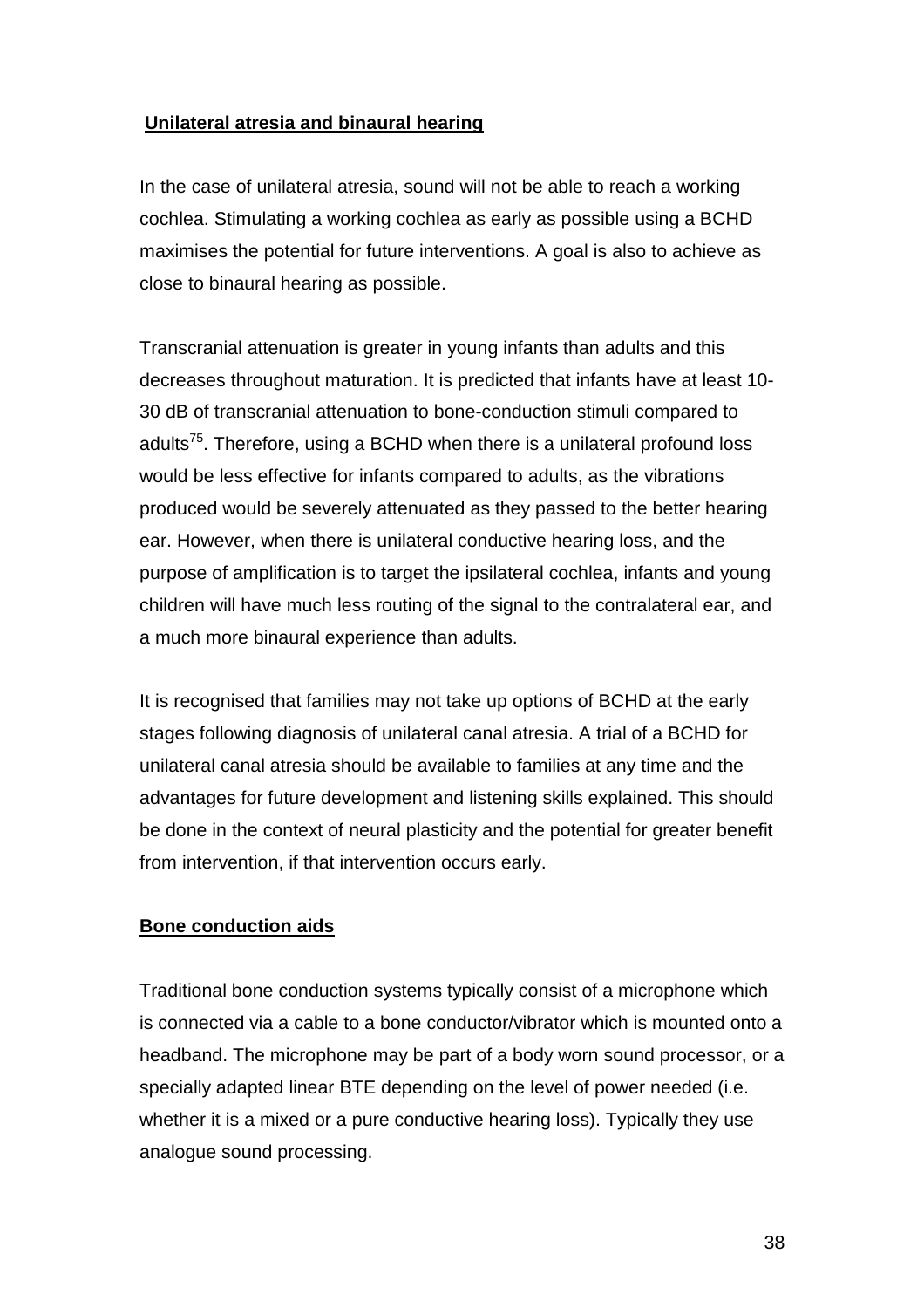Some limitations of transcutaneous conduction (sound travelling through skin) include attenuation of the signal as it passes through the skin. This can be up to 15dB for high frequencies<sup>76</sup>. To try to minimise this attenuation bone conduction transducers press firmly onto the skin. One commonly reported feature of bone conduction aids is that the tight headband can be uncomfortable to wear and/or cause headaches and sore skin/pressure points. The absence of digital sound processing and comfort issues means that they should not routinely be considered for infants or very young children.

#### **Bone conduction hearing implants worn on softband**

Bone conduction hearing implants were designed originally to attach to an implant in the temporal bone. However, it was quickly realised that bone conduction hearing implants can also be attached to a soft band that wraps around the head or mounted on a headband (often called a 'hardband'), with the sound transmitted through transcutaneous stimulation. The bone conduction hearing implant sound processor snaps onto the plastic disc on the soft or hard band, rather than onto the implant. This system is mainly used with children who are too young for surgery or who may grow out of their hearing problems, or for adults who wish to experience bone conducted sound before deciding whether to go forward with surgery for an implanted device. The bone conduction hearing implant uses digital processing of sound.

Research and specific recommendations for using bone conduction hearing implants on soft or hard bands are limited. For example, although it is widely believed that bone conduction hearing implants can be positioned on any convenient position on the child's skull (e.g. Cochlear, 2011) there is growing evidence that bone-conduction sensitivity is poorer when the transducer is placed on the forehead compared to the mastoid  $77,78$ .

Consideration also needs to be given to the attenuation of sound in all trancutaneous systems. As softbands are more regularly used in infants and young children than a traditional bone conduction hearing aid, when they are issued to a pre-lingual child, then the potential under amplification of high frequency sounds must be considered.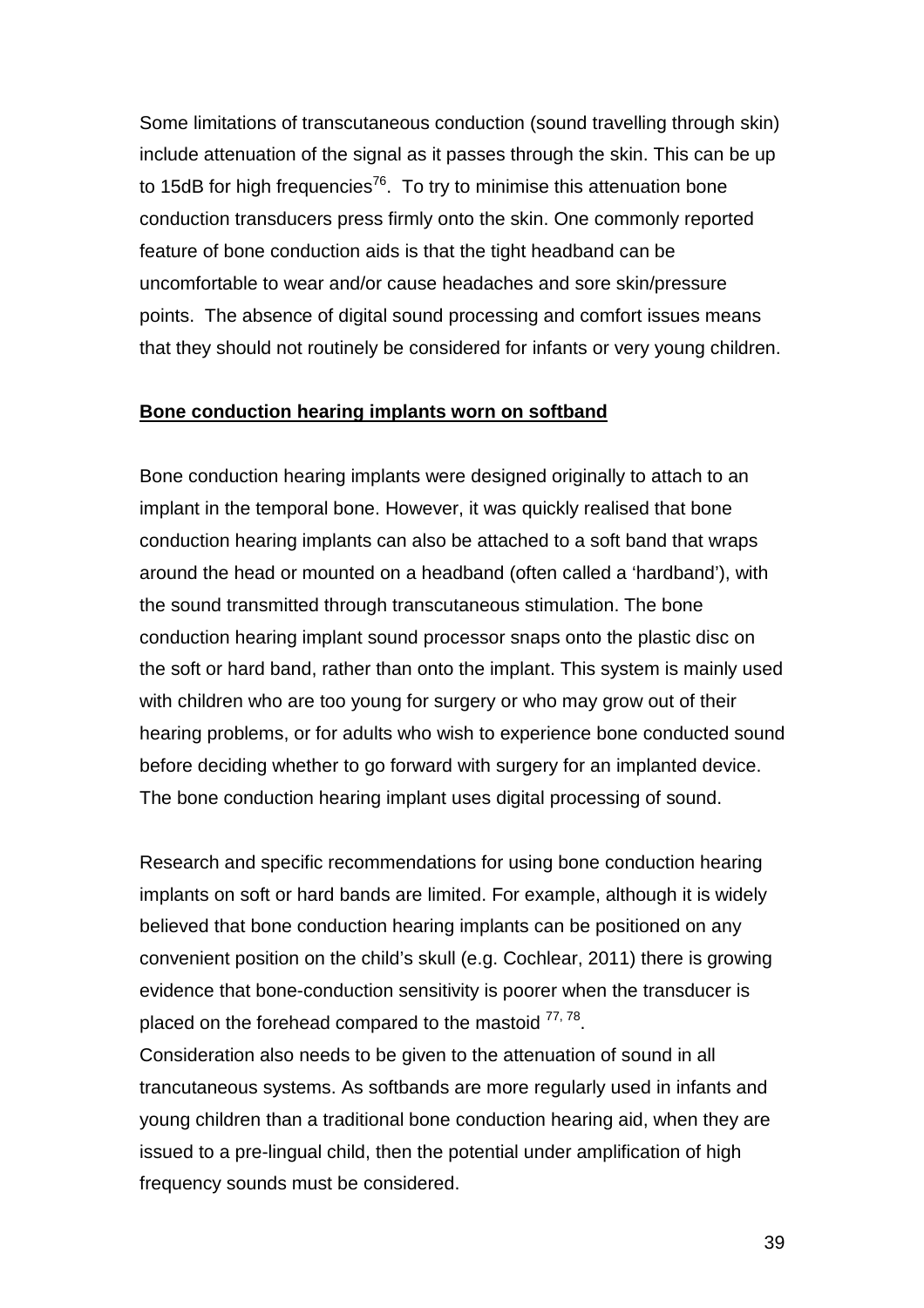### **Implantable Hearing Aids and Canal Reconstruction**

In the design of implantable hearing aids there have been 2 basic strategies used to stimulate the cochlea. The first strategy, as used in bone anchored hearing devices (e.g. BAHA, Pronto Pro), being to vibrate the cranium and thereby the cochlea which lies within the temporal bone of the skull. The second strategy is to produce mechanical vibrations that directly stimulate a middle ear structure causing it to vibrate (e.g. Middle Ear Implant, MEI).

#### **Bone conduction hearing implants**

Bone conduction hearing implants are an established treatment for conductive hearing loss, or single sided deafness, in children<sup>79</sup>. Traditionally, the external audio-processor has been clipped onto a percutaneous abutment attached to a titanium implant osseointegrated into the skull bone. This has proved to be an effective intervention in children, but is associated with a risk of implant loss due to trauma or failure of osseointegration, and recurrent skin inflammation<sup>80,81,82</sup>. Complication rates for bone conduction hearing implants in children can be high. Kraai et al reported soft tissue reactions in 89% bone conduction hearing implant cases in children, with implant removal or revision surgery required in 37% cases<sup>81</sup>.

Placement of the percutaneous bone conduction hearing implant in relation to the microtic ear is of critical importance, as siting may compromise any subsequent autologous reconstruction<sup>83</sup>. Therefore, it is mandatory that the position for a percutaneous bone conduction hearing implant is determined by, or in close discussion with, an ear reconstruction service.

The introduction of surgical techniques and percutaneous implants that do not require soft tissue reduction have the advantage of preserving soft tissue planes, minimising the impact on future autologous ear reconstruction. However, it remains imperative to ensure that the position of the percutaneous bone conduction hearing implant does not adversely affect subsequent pinna reconstruction. To further negate the risk of skin infections and improve

40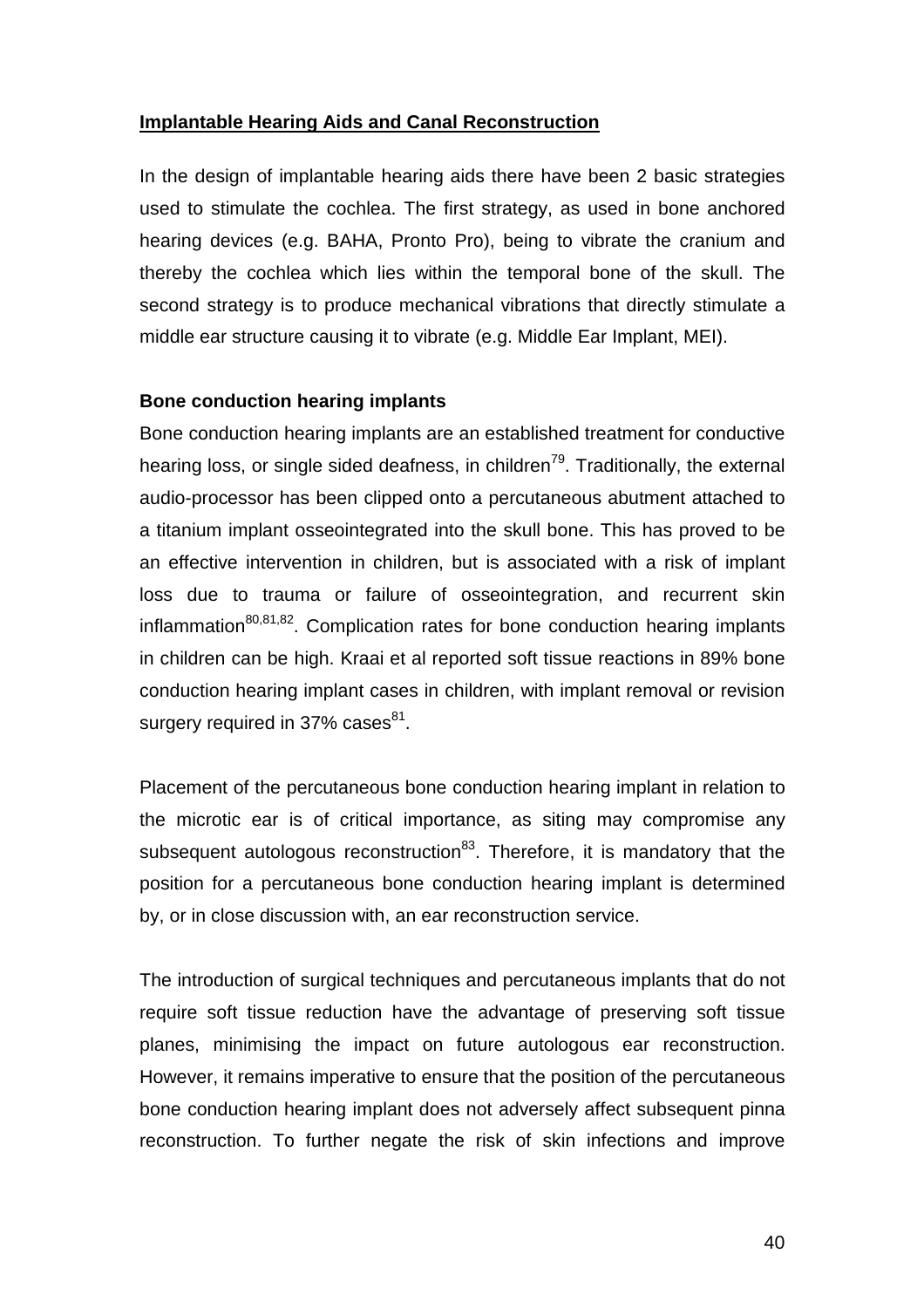cosmetic acceptance, passive transcutaneous bone conduction hearing aid systems have been developed and are now licensed for use in children.

#### **Middle Ear Implants**

Middle ear implants (MEI) (eg. Vibrant Soundbridge<sup>R</sup> (VSB), MED-EL, Innsbruck) have been demonstrated to be an option for hearing rehabilitation in children with canal atresia, and can be used in conjunction with autologous ear reconstruction<sup>84</sup>. MEIs have an internal and external component as for transcutaneous bone anchored hearing devices, but the internal component produces mechanical vibrations that directly stimulate a middle ear structure, causing it to vibrate. In the Vibrant Soundbridge<sup>R</sup> the mechanical vibrations are produced by an electromagnetic element called the floating mass transducer (FMT), which is attached to the stapes or incus, or placed against the round window membrane, dependent upon the anatomy of the middle  $ear<sup>84,85</sup>$ . Therefore, high resolution CT imaging of the temporal bone is mandatory when considering a MEI and consent must include the risk of loss of hearing, vertigo and facial nerve injury. MEIs should also be considered with caution when the middle ear is significantly dysplastic and poorly aerated. When siting the incision for MEI surgery prior to planned autologous ear reconstruction, the same consideration must be taken as for bone anchored hearing devices, to ensure the necessary preservation of the tissue layers around the microtic ear $^{86}$ . In response to the introduction and likely evolution of transcutaneous bone conduction hearing implant systems, and the fact that the majority of atresia cases have a purely conductive hearing loss<sup>84</sup>, the future role of MEIs in atresia cases remains to be determined. However, MEIs are a proven option for hearing rehabilitation in patients with canal atresia $^{84-88}$ .

#### **External Ear Canal Reconstruction (Canalplasty)**

Canalplasty remains an option in children with canal stenosis, but caution must be taken when considering this procedure in severe stenosis or atresia, as the outcome is often unsatisfactory<sup>84</sup>. The risks<sup>84,85,87</sup> of a chronically discharging external auditory canal, re-stenosis, and residual conductive hearing loss necessitating amplification using a conventional hearing aid in over half of cases<sup>85</sup>, have restricted the practice of canalplasty in the UK. The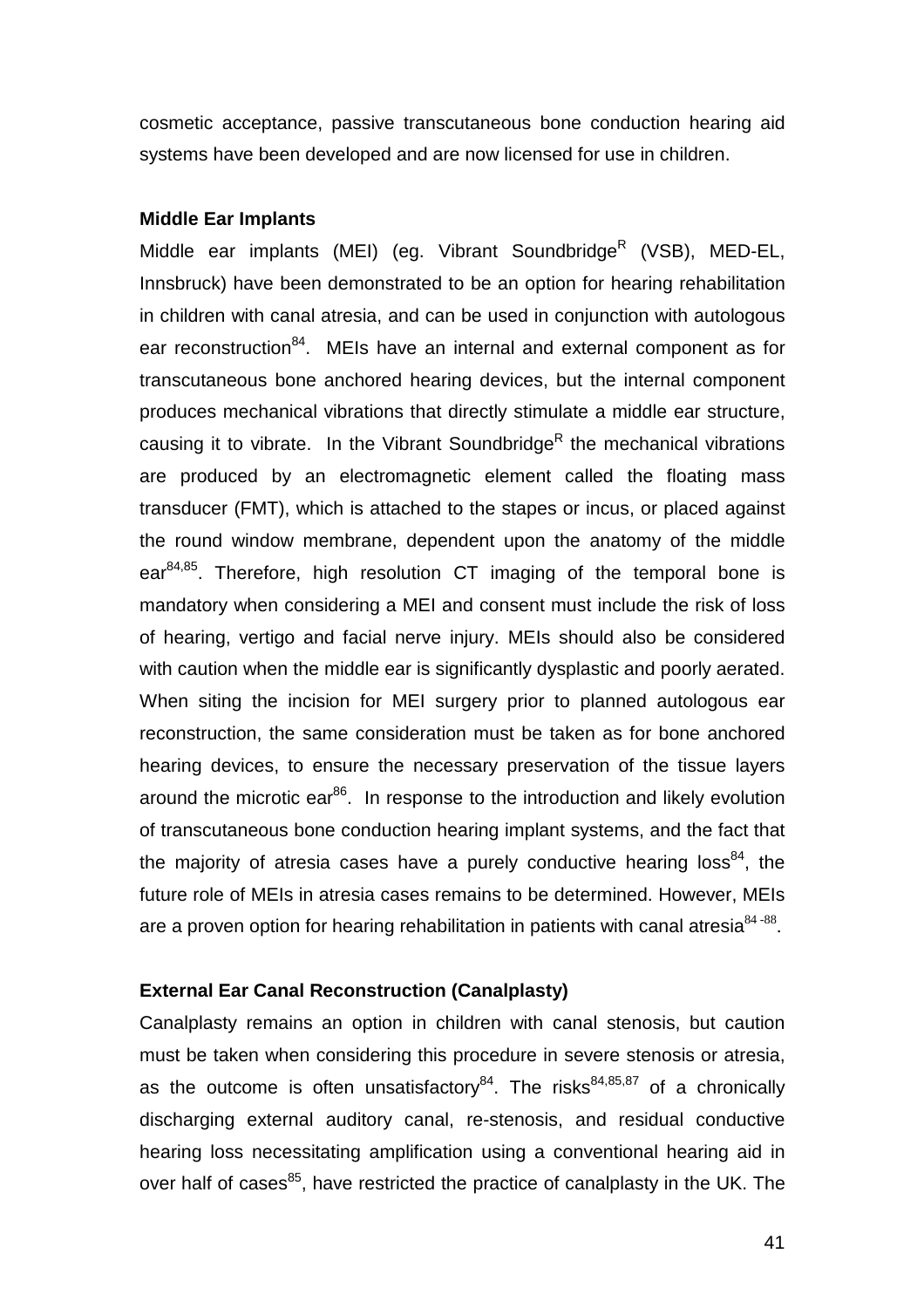subsequent use of a conventional air conduction hearing aid can also prove difficult in reconstructed ear canals $84,85$ . If a canalplasty is to be considered, the surgery should only be performed by an experienced surgeon, in the presence of very favourable middle ear anatomy (intact stapes & well aerated middle ear, Jahrsdoerfer score >7-8/10)<sup>85</sup>.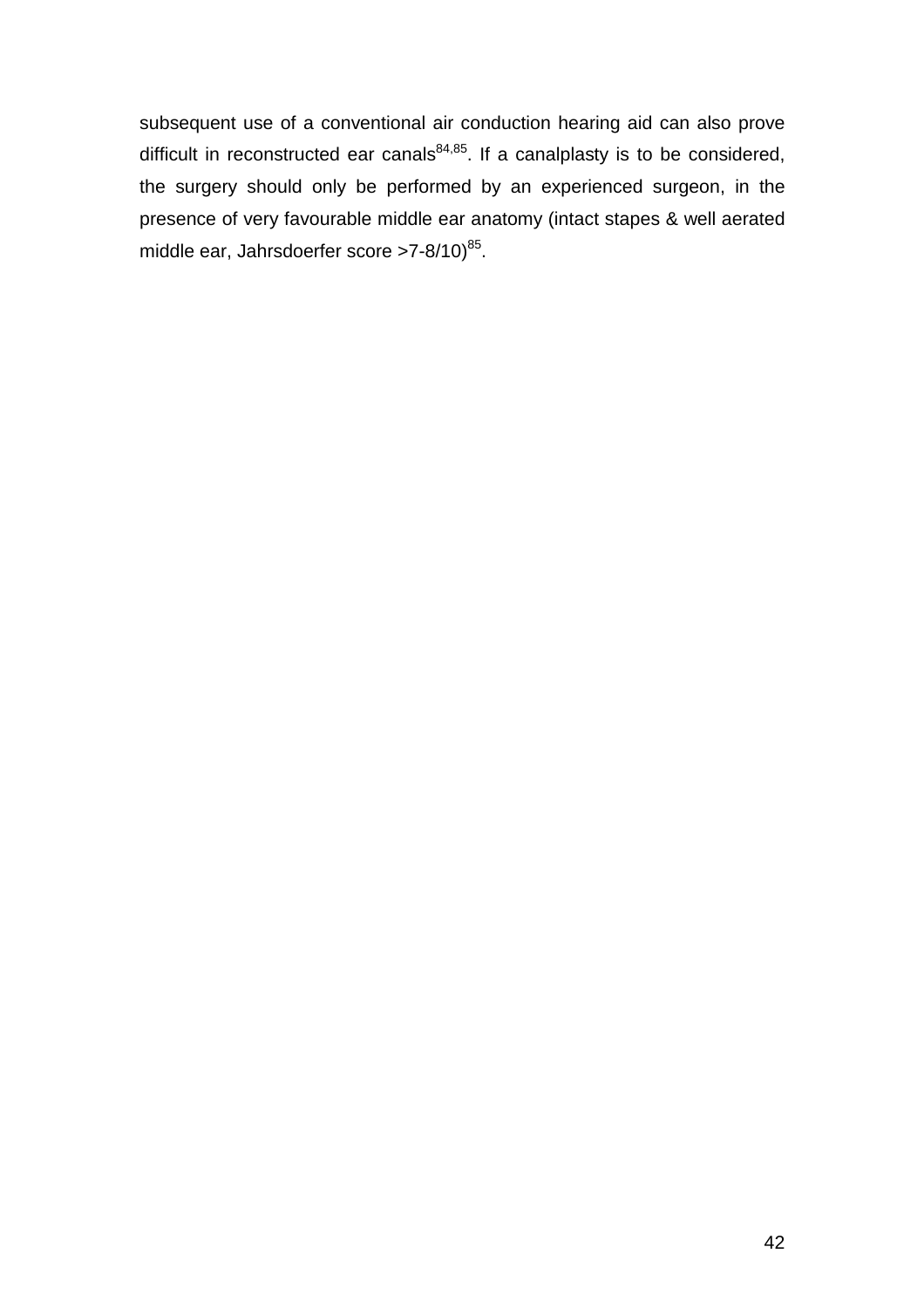# **SECTION 8 – SERVICE MODELS AND CARE STRUCTURE**

### **8.1 CURRENT UK SERVICE MODEL**

The current structure of care for microtia patients varies significantly across the UK.

In Scotland, a nationally designated and funded centre exists within NHS Lothian. This provides ear reconstruction services for 5.3 million people for both congenital microtia and acquired ear loss. (Referrals are accepted from elsewhere in the UK subject to funding). The service offers inpatient surgical care within the children's hospital and adult head and neck hospital, according to age. Regular clinics are conducted both within Lothian and, on the basis of the hub and spoke model, in Glasgow, Dundee and Inverness. The service is contracted to perform reconstruction for 10 congenital cases per year and 10 acquired cases per year for the Scottish population. Thus, a minimum of 20 cases are performed annually.

In England, a number of centres have a dedicated ear reconstruction service. Currently several are in London, one in Manchester and one in Liverpool. These centres are not nationally designated or nationally funded but instead have developed along historical lines and rely on individual funding on a named patient basis. On occasion local health commissioners have been reluctant to fund reconstruction for microtia and have dismissed such surgery as "cosmetic".

In theory, there are very few barriers to stop other centres emerging and offering complex ear reconstruction. Indeed, in the recent past such centres have been proposed and some have provided care for a transient period. Concern exists within the clinical community that such services may not be able to offer optimal levels of care or, even if they do offer optimal care, they may not be constructed in a robust, sustainable and auditable manner. There is a clear consensus that parallels exist between the current provision of microtia care and the previous relatively ad hoc provision of cleft care within the UK prior to the C.S.A.G. report.<sup>1, 89</sup>. Evidence would suggest that the

43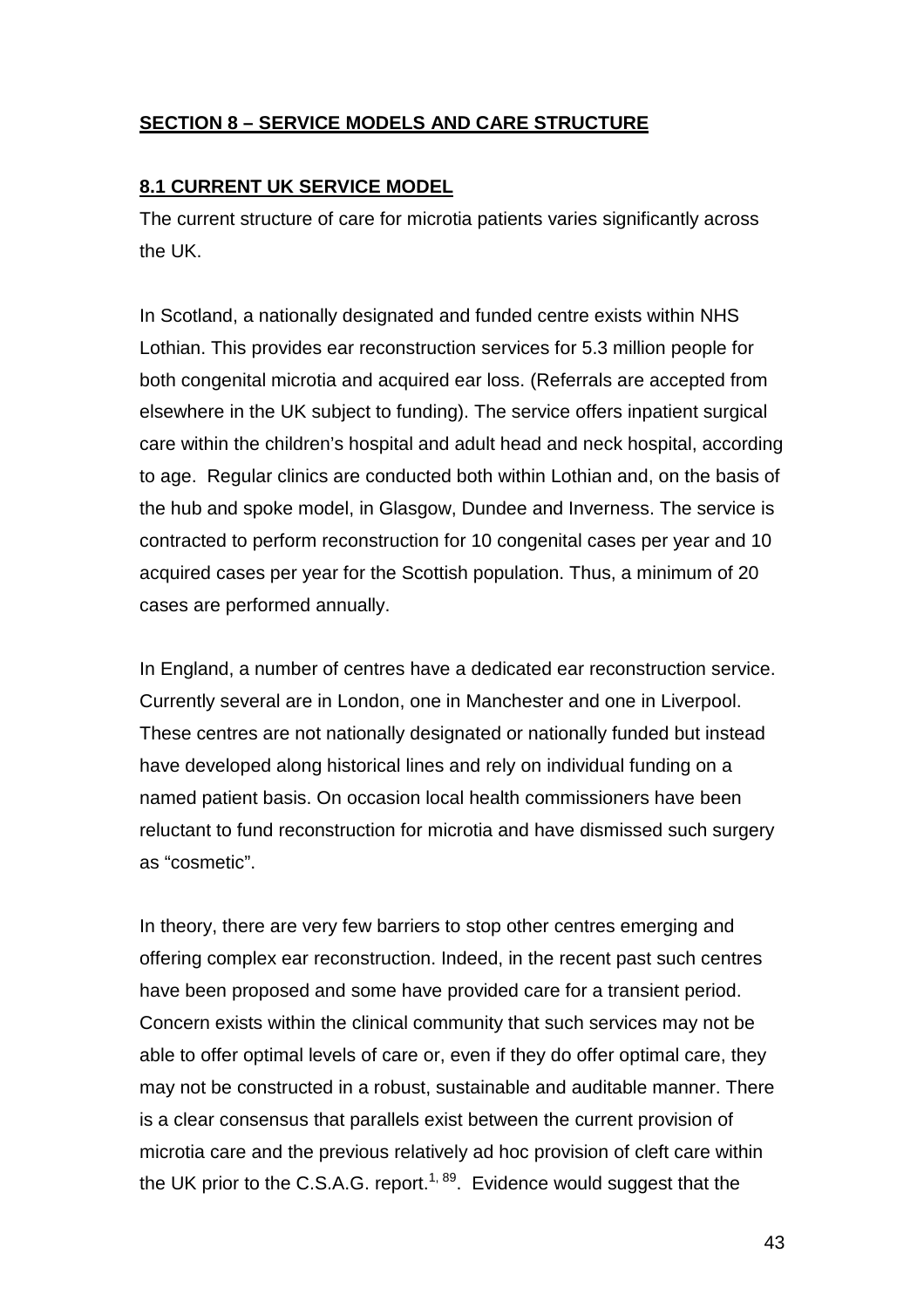results of ear reconstruction surgery are highly operator-dependant and that occasional operator results may be sub-optimal, to the significant detriment of patients with microtia.

Thus, it would seem logical and desirable that across the UK, units are designated as ear reconstruction centres.

### **8.2 RECOMMENDED SERVICE MODEL**

#### **Designated centres**

Designated centres should be defined by their capacity to provide optimal care of microtia / atresia both in the out-patient environment and with regard to all aspects of in-patient care. Designated centres should include staff with the appropriate training and experience. Centres should offer regular microtia / atresia clinics, at least once a month. All appropriate surgical equipment should be available within the facility.

The discussion regarding numbers is always difficult. However, there is increasing evidence that this is an important factor. Prior to setting up the designated service in Scotland there was anecdotal evidence of poor standards for ear reconstruction. However, since the service has been nationally designated in Scotland, it is clear that consistently high quality and improved care has been delivered. This has been shown in subsequent service evaluations looking at patient and carer feedback. <sup>90</sup>

Surgeons must be competent to perform total and partial ear reconstructions for all congenital and acquired aetiologies. They should be able to evidence training in ear reconstruction in their training portfolio.

A recent study looking at the number of hip arthroplasties performed by a single surgeon, assessing results and complications, concluded that they should perform more than 35 per annum  $91$ . Similar studies in paediatric cholecystectomy, transurethral prostate resection, shoulder arthroplasty and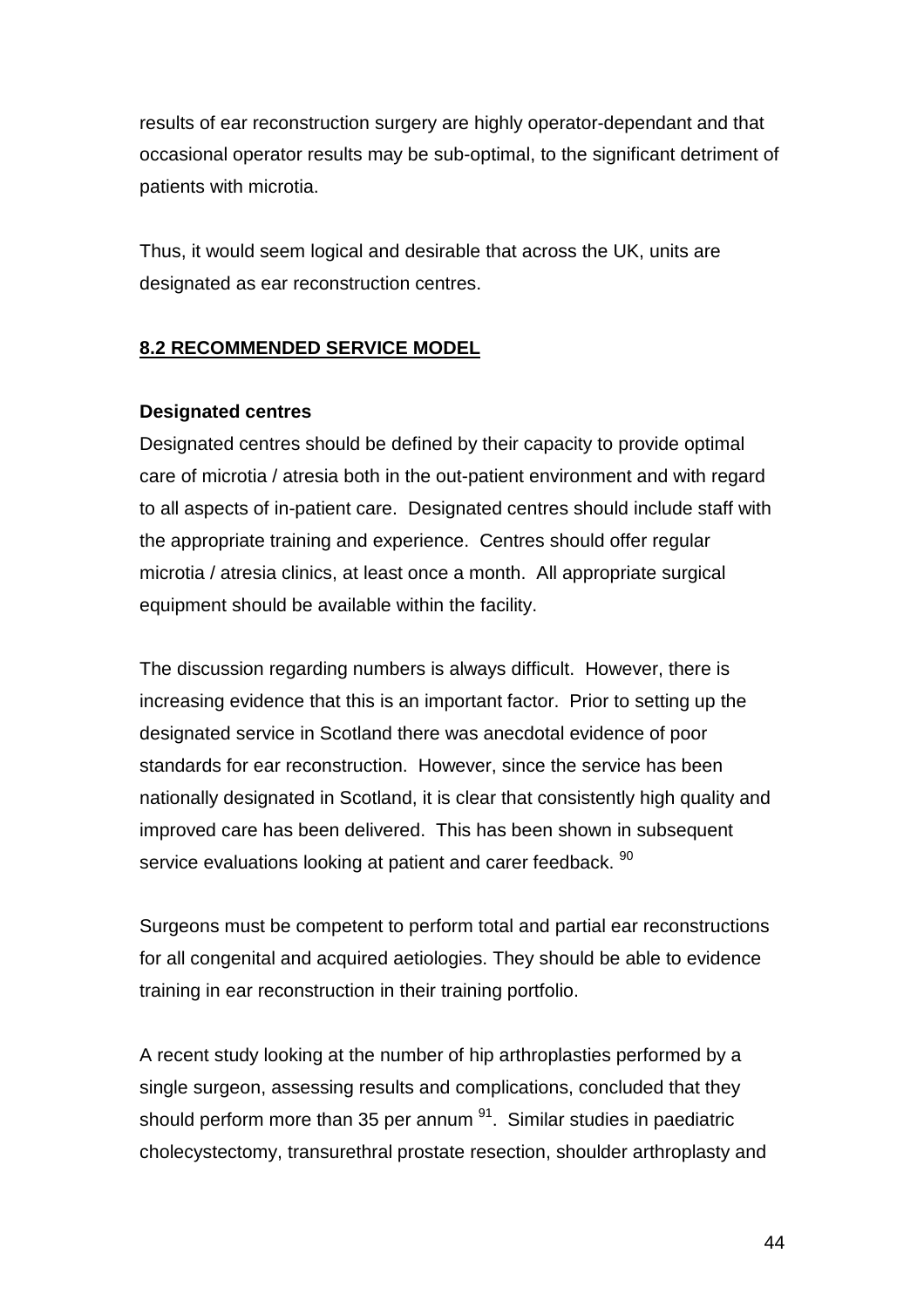paediatric otoplasty have all demonstrated a similar link between the annual numbers of cases a surgeon is performing and outcome  $92-96$ .

The soon to be published re-examination of Cleft care in the UK is near to completion and will show highly significant improvements in care following designation of units and high case volume per surgeon. There have been improvements in speech, facial appearance and dento-alveolar growth. Currently the median surgeon volume is 78 primary cleft operations per year compared to pre-designation when 75 surgeons performed small numbers with only one surgeon performing over 35 surgeries per annum. Perhaps unsurprisingly the hub and spoke model has improved access with less patient travel for hospital care<sup>97</sup>.

The evidence certainly backs the consensus within the ear reconstruction community that there should be a minimum numbers of cases performed by a single surgeon, and that a minimum number of cases per year should be expected to be seen in clinics. Surgeons performing microtia reconstruction should perform a minimum of 20 ear reconstructions per year, of which 10 should be total reconstructions for microtia. All cases of microtia reconstruction should be assessed and presented, with the results being discussed in an open annual audit forum in order investigate this further.

#### **'Hub and spoke' model**

An aesthetically, psychologically and functionally acceptable outcome should be a reasonable expectation for every patient born or arriving into the UK with congenital microtia. The treatment pathway should be patient-focused. This can best be delivered by a carefully co-ordinated, networked MDT working in close collaboration between a designated centre and local care providers. Each patient needs a tailored plan accessing different levels of input at different time points as close to home as possible.

The design of services should be on a hub and spoke model. That is to say that for every patient there would be a designated centre (the hub) offering highly specialised aspects of care, while peripheral hospitals (the spokes)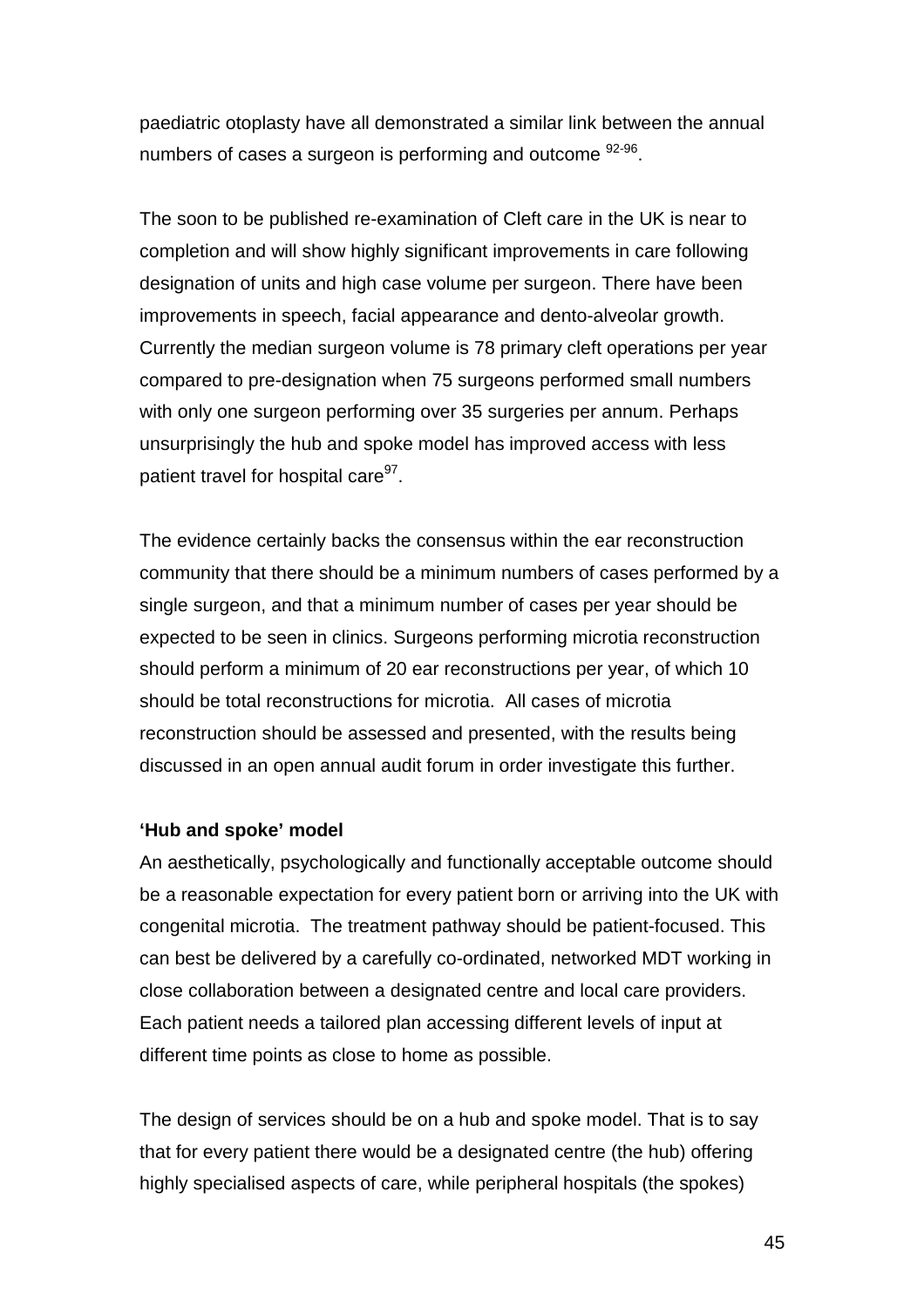would offer specific services at a more local level. Certain services should be offered in the designated centre, whereas other services could be provided within the designated centre or in a peripheral unit. Where services are available centrally and locally, informed patient choice should dictate where the care takes place.

Services that could be offered in peripheral hospitals includes certain ENT procedures, audiology and hearing aid care, bone anchored prosthesis surgery, maxillo-facial surgery and so on. However, other services such as surgical ear reconstruction with rib cartilage or a buried prosthetic implant should not be provided by any unit other than the main central hub. Central microtia teams should offer outreach clinics in hub facilities. This not only provides as much care close to home as possible but also facilitates regular communication with the broader team including local audiology services.

# **Multi- Disciplinary Team (MDT)**

Designated centres should offer MDT care. Members of the MDT should include: Anaesthetist, Audiologist, Craniofacial or Maxillo-facial surgeon, Physician, Geneticist, Microtia Surgeon, Otologist, Paediatrician, Clinical Psychologist, Prosthetist, Specialist Nurse, Speech and Language therapists.

MDT clinics will vary in their members between different designated centres. However patients and their families should be fully aware that direct access to clinics comprising any member of the MDT is possible.

The table below shows a loose timetable of involvement for the core members of the MDT.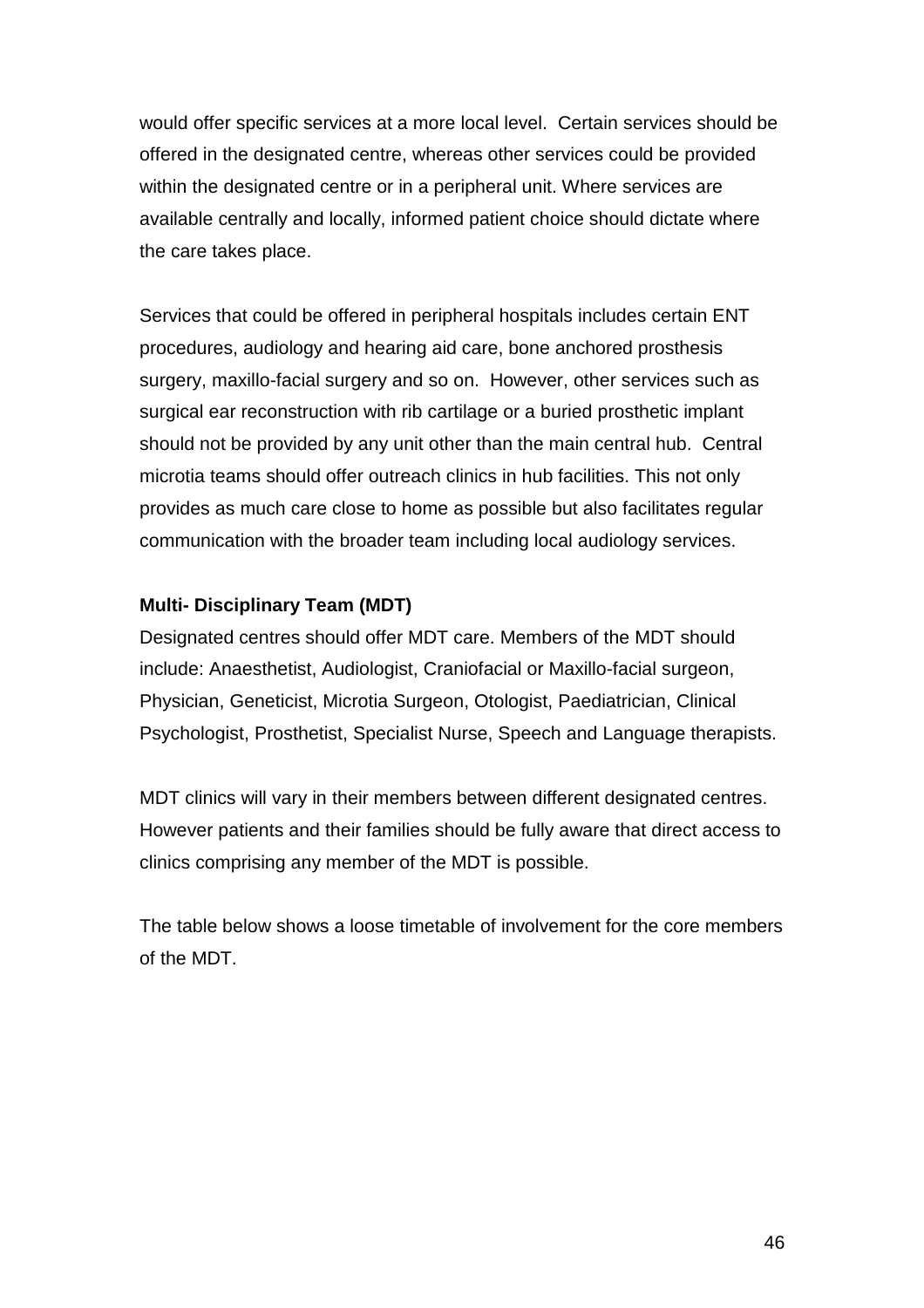|                         | Microtia and Atresia - Core Disciplines                                                          |                                              |                                              |                                                                         |  |  |  |  |
|-------------------------|--------------------------------------------------------------------------------------------------|----------------------------------------------|----------------------------------------------|-------------------------------------------------------------------------|--|--|--|--|
| age                     | <b>Audiology</b>                                                                                 | <b>Otology</b>                               | <b>Plastic Surgery</b>                       | <b>Psychology</b>                                                       |  |  |  |  |
| $\mathbf 0$             | early<br>assessment<br>support and<br>advice,<br>discuss<br>options<br>including<br>intervention | support and<br>advice,<br>discuss<br>options | support and<br>advice,<br>discuss<br>options |                                                                         |  |  |  |  |
| $\mathbf{1}$            | ongoing<br>review and<br>discuss<br>potential<br>options<br>including<br>intervention            |                                              |                                              | support and<br>advice re.<br>appearance<br>differences<br>Psychological |  |  |  |  |
| $\overline{\mathbf{2}}$ |                                                                                                  | ongoing<br>review                            | ongoing<br>review                            | assessment and<br>therapy as                                            |  |  |  |  |
| 3                       |                                                                                                  |                                              |                                              | necessary                                                               |  |  |  |  |
| 4                       |                                                                                                  | ongoing<br>review                            | ongoing<br>review                            |                                                                         |  |  |  |  |
| 5                       |                                                                                                  |                                              |                                              |                                                                         |  |  |  |  |
| 6                       |                                                                                                  |                                              | discuss<br>options with<br>child             |                                                                         |  |  |  |  |
| 7                       |                                                                                                  |                                              |                                              |                                                                         |  |  |  |  |
| 8                       | ongoing<br>review and                                                                            | ongoing                                      | ongoing                                      | support and                                                             |  |  |  |  |
| 9                       | discussion<br>of options                                                                         | review (2<br>$yearly) + / -$                 | review                                       | advice re.<br>surgery/change                                            |  |  |  |  |
| 10                      | including<br>intervention                                                                        | intervention                                 |                                              | of appearance/<br>adjustment                                            |  |  |  |  |
| 11                      |                                                                                                  |                                              | ?intervention                                | questions/teasing                                                       |  |  |  |  |
| 12                      |                                                                                                  |                                              |                                              |                                                                         |  |  |  |  |
| 13                      |                                                                                                  |                                              | ?suitability<br>for surgery                  | ?suitability for<br>surgery                                             |  |  |  |  |
| 14                      |                                                                                                  |                                              |                                              |                                                                         |  |  |  |  |
| 15                      |                                                                                                  |                                              |                                              |                                                                         |  |  |  |  |
| $16+$                   | review as<br>required                                                                            | review as<br>required                        | review as<br>required                        | review as<br>required                                                   |  |  |  |  |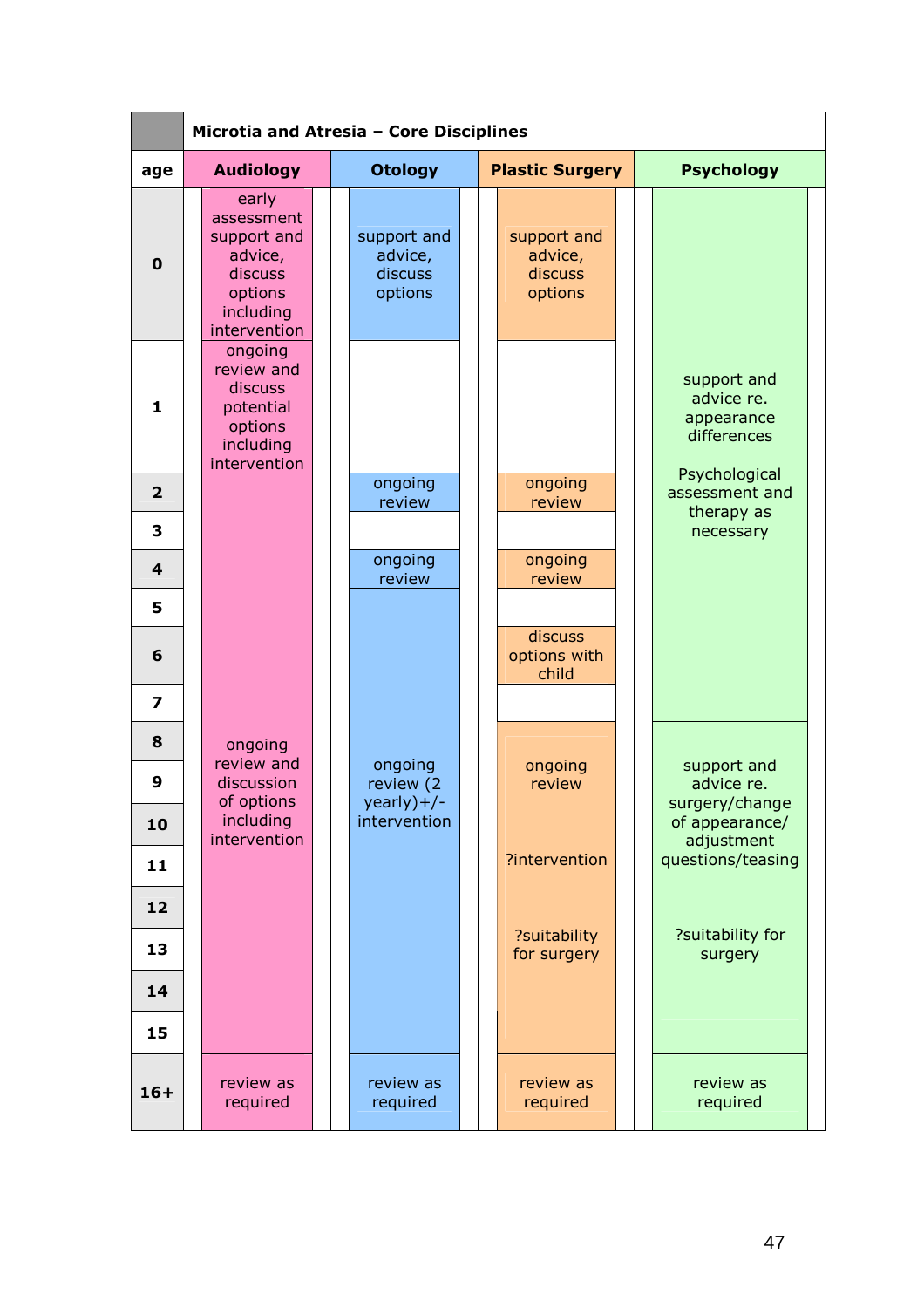# **8.3 FUNDING STRUCTURE**

Funding for microtia reconstruction should be centralised into designated services following the Scottish model. Units should serve a population base of between 5 and 10 million. Failure to achieve this, results in a perpetuation of the post-code lottery of funding that currently exists. Patients should be allowed to elect to change their central designated units. Patients eligible for treatment whose families are unable to afford the travel and accommodation costs involved should receive financial support.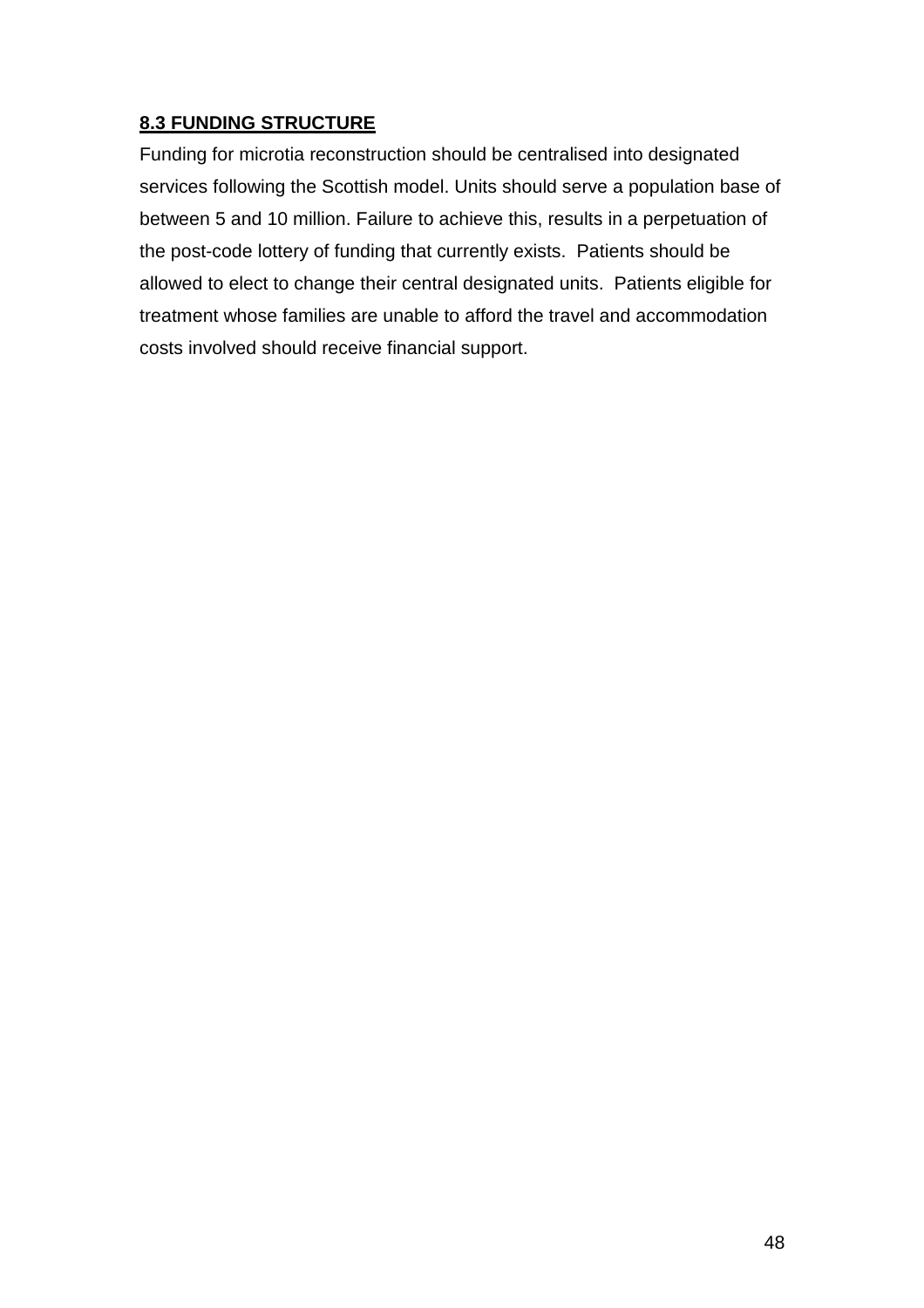# **SECTION 9 - OUTCOME MEASURES**

Measures to look at all surgical outcomes (hearing intervention and reconstruction), hearing and psychological outcomes to allow local and national audit should be a matter of routine. The use of validated selfreported outcome measures should also be administered as routine. Each local and specialist service should maintain a database allowing audit of the options taken by families for intervention and reconstruction.

# **9.1 OUTCOME MEASURES FOR HEARING AND HEARING INTERVENTION**

As there are few standard outcome measures used universally across Audiology services, measures should be sought to cover the following areas.

- ▶ Device acceptability to child and parent
- > Communication and early language skills e.g. common monitoring protocol (CMP)
- > Language skills
- > Non-verbal IQ
- > Developmental progress
- > Access to the classroom and teaching e.g. SIFTER
- > Academic achievement
- $\triangleright$  Listening effort
- > Confidence and participation

These will enable the progress of individual children to be monitored and in particular to develop the knowledge base of the impact of unilateral atresia. Efforts should be made to ascertain this information where possible, and in liaison with local teams and colleagues. Where known measures exist these should be used.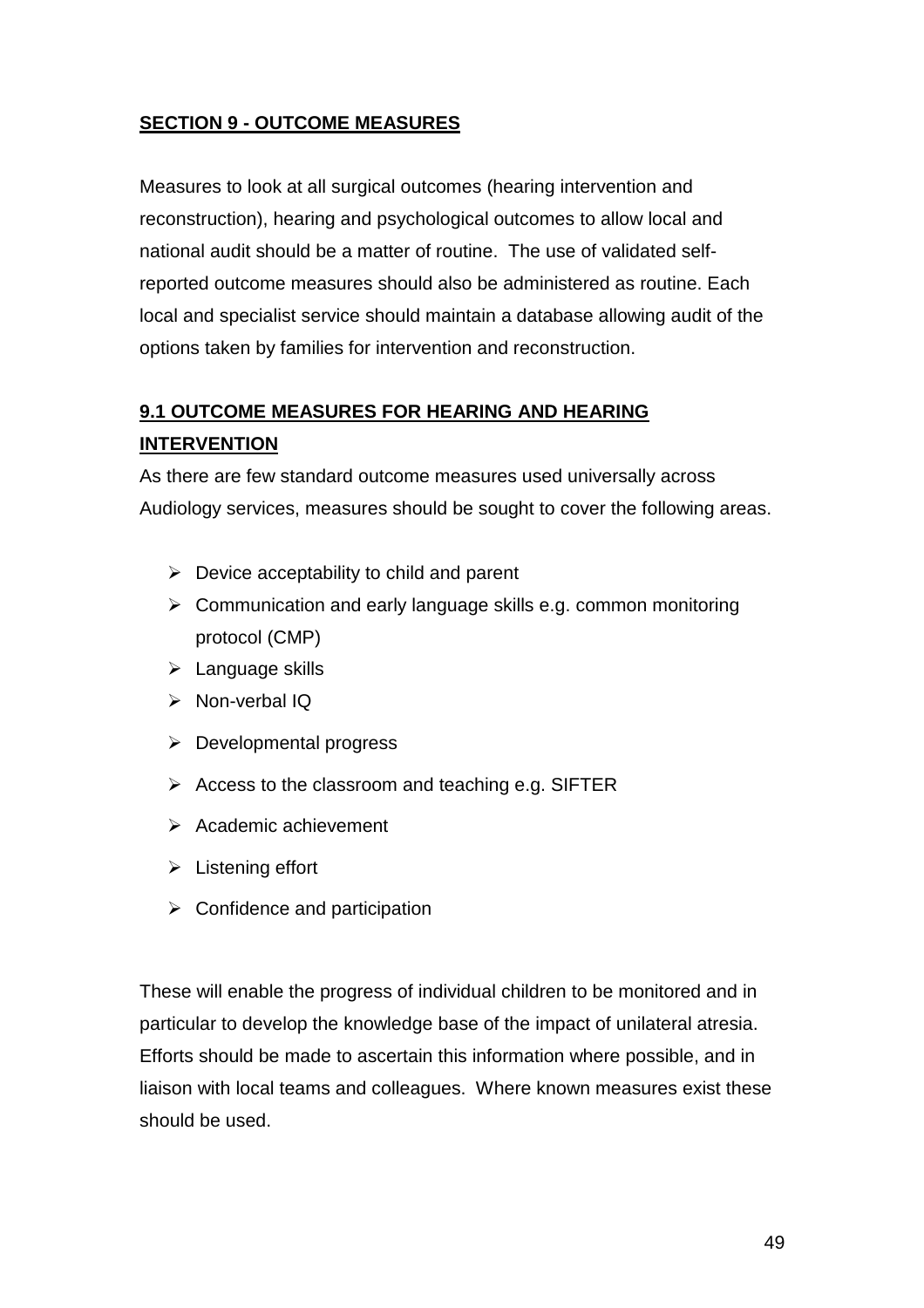#### **9.2 PSYCHOLOGICAL OUTCOME MEASURES**

Should the child/young person/adult decide to pursue autologous ear reconstruction, it is useful to obtain a combination of qualitative and quantitative information both pre- and post-surgery. Assessment of readiness for surgery should occur before or at the preadmission clinic. A semistructured interview format should be used to establish current emotional state, family functioning, mental and physical health history, significant life events, risk factors for poor psychological adjustment post-surgery, unrealistic expectations, concerns regarding the process of hospital admission, surgery, post-operative pain etc. As well as collating feedback for the medical team, the aim should be to attempt to ascertain if ear reconstruction will contribute to long term psychological well being. It is recognised that there is a lack of quantitative and qualitative research looking at the psychological impact of microtia, atresia and ear reconstruction and a need for longitudinal studies to further inform psychological assessments.

As well as qualitative data, standardised measures should be included at preadmission to assess current psychological state, as well as providing information for assessing change post-surgery. Where performance related outcome measures (PROMs) are available, they should include psychosocial items. An example of a validated patient reported outcome measure developed in Edinburgh in collaboration with other centres is included in appendices 1 and 1. Other examples of useful measures are the Pi-ed<sup>98</sup> (Paediatric Index of Emotional Distress) and the SWA-M (Satisfaction with Appearance Scale-Microtia). The Pi-ed is a standardised measure for 8-16 year olds, validated in hospital and community samples and is effectively a paediatric version of the Hospital Anxiety and Depression Scale (HADS). The SWA-M originated as the Satisfaction with Appearance Scale© developed by the Psychology Special Interest Group of the Cleft-Palate Cranio-facial Society of Great Britain, and has been adapted by the Scottish National Ear Reconstruction Service for use with Microtia (SWA-M). The Satisfaction with Appearance Scale is not standardised but has been used in a number of published trials and is considered a valuable measure of change. It is careful not to imply that a patient should be dissatisfied with their appearance, is

50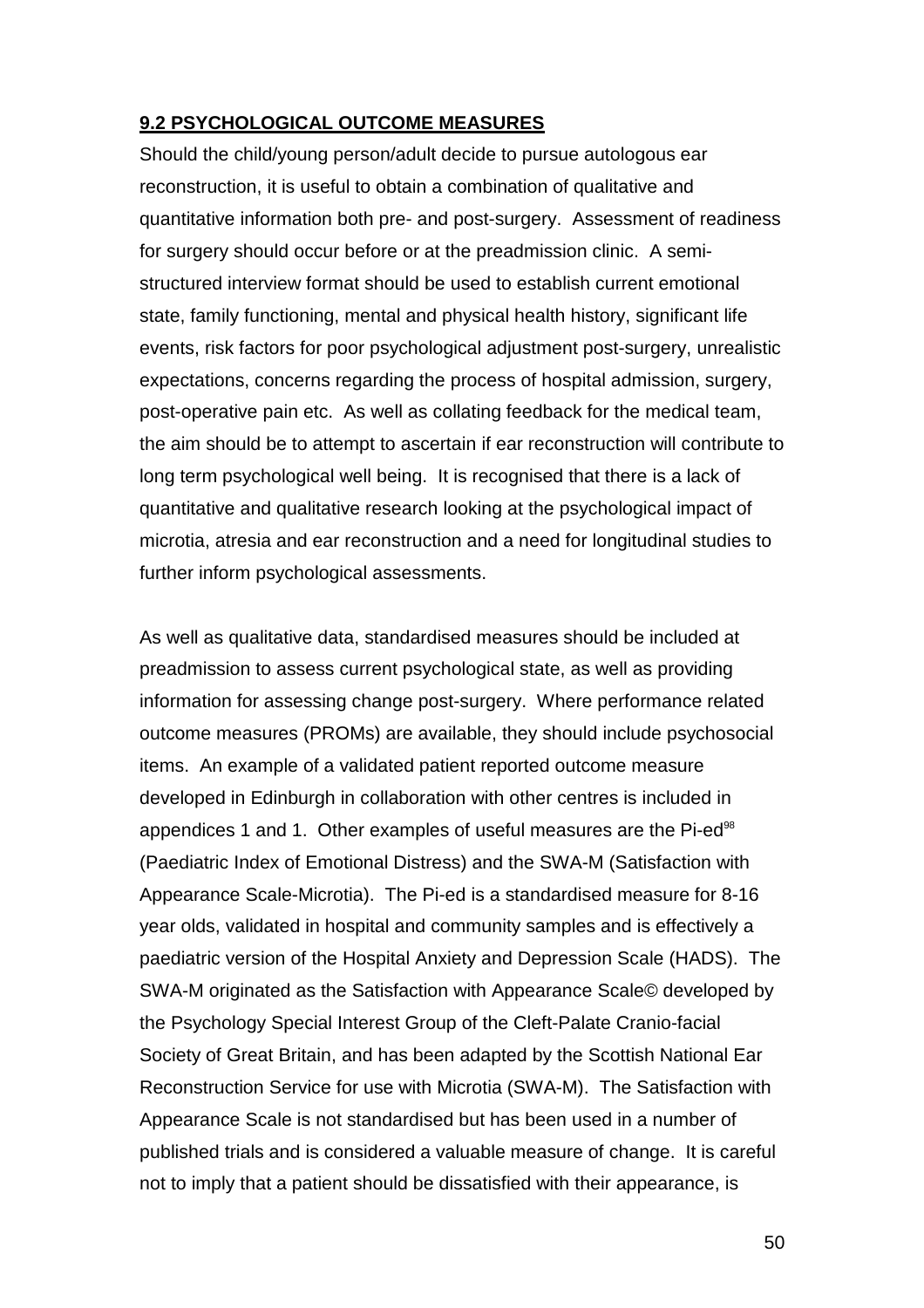accessible and brief and therefore appropriate for use in clinics. Use of these measures pre- and post-operatively provides valuable data for audit and research.

# **9.3 RECONSTRUCTIVE SURGERY OUTCOMES: MICROTIA QUALITY STANDARDS**

The following outcome measures describe markers of high-quality care that should contribute to improving the effectiveness, safety and experience of care in microtia patients undergoing reconstructive surgery. The principles underlying high quality outcomes in microtia reconstruction are twofold. Firstly, to ensure patients have a positive experience of care, and secondly, to treat and care for microtia patients in a safe environment and protect them from avoidable harm.

Expected levels of achievement for these developmental quality outcome measures are not specified. Quality standards provide a framework for continuous improvement in quality, and therefore aspirational achievement levels are likely to be 100%. However, it is recognized that this may not always be appropriate in practice taking account of patient safety, patient choice and clinical judgement. Therefore, desired levels of achievement should be defined locally.

Units should strive to promote a service that is fair, personal and responsive to patient's needs and wishes. In order to deliver a high quality reconstructive service, it is essential to ensure equality of access and quality of services. Data collection to assess this should be routine practice and subject to transparent national review. Transparency will provide evidence of service effectiveness to commissioners, and also serve to assure the public that the service, wherever provided, is safe and of an acceptable quality. Such national review would also allow performance to be benchmarked in a standardised manner, identify variance, and support quality improvement initiatives to address any variation, or unacceptable outcomes, in line with the new NHS outcomes framework.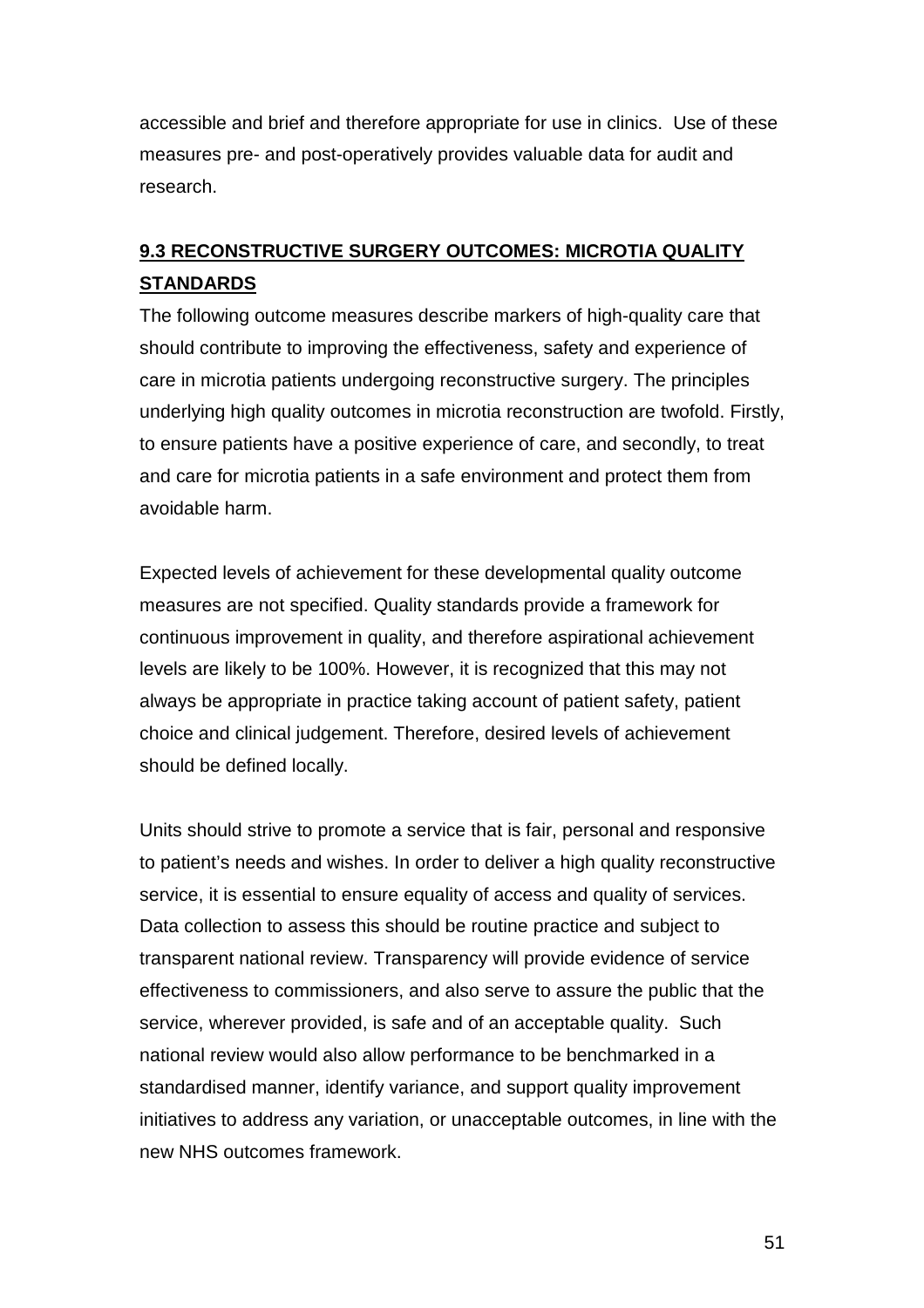Below we have highlighted for each quality measure where the data should be routinely collected and reviewed. Where local data collection is recommended, individual units should aim to generate comparisons of performance over time.

### **Quality statement 1: timeliness of care**

a) Patients considering the option of reconstruction surgery should be seen by their locality ear reconstruction team within 12 weeks of referral.

b) Referral and consultations should be offered regardless of whether the patient is of a suitable minimal age for reconstructive surgery, to allow for information giving to patients and their families.

c) Patients should be informed of the anticipated schedule of each stage of reconstruction and the estimated timeframe to completion of ear reconstruction. This information can help patients in planning their surgery at a time when it will be least disruptive to school/work.

d) Once listed for reconstructive surgery, waiting time to first surgery should follow in a timely fashion that, where possible, accommodates for patients' school/work commitments. Further surgery and outpatient appointments should also adhere to the above.

e) Should patients wish referral to a different reconstruction centre, communication links should be in place to allow for expedited referral and consultation.

### **Data source:**

- a), b), c), and d): Local data collection
- e): National data collection.

# **Equality and diversity considerations:**

Should patients wish to change their reconstruction centre this should not impact on the timeliness or the quality of care. The referring unit should make information regarding all aspects of the MDT care plan available at the time of referral in order to facilitate this.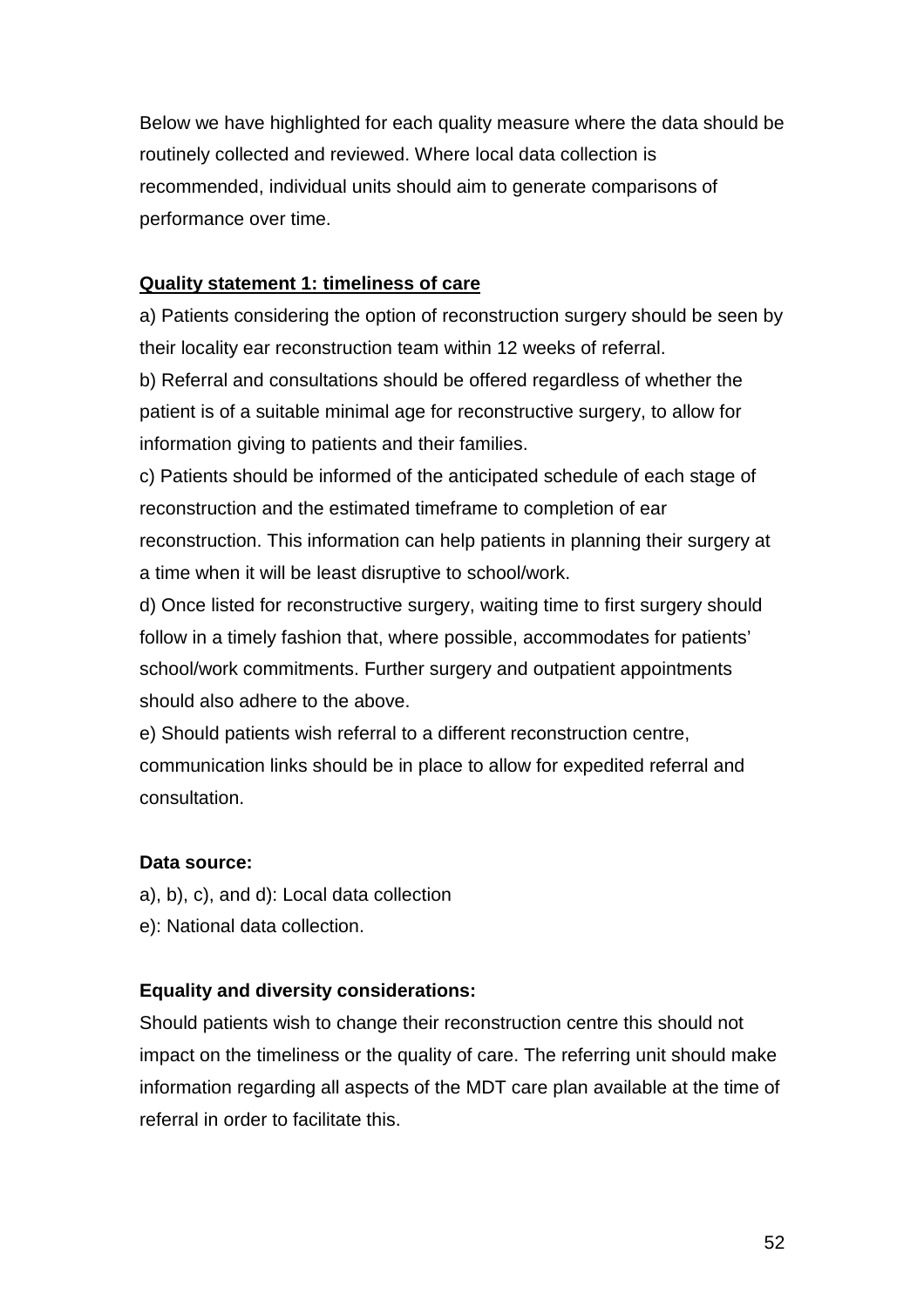### **Quality statement 2: access to reconstructive services**

a) Reconstructive surgery should be offered to patients with microtia irrespective of older age, geographical location and socioeconomic status, unless significant co-morbidity precludes it.

#### **Data sources:**

a): Local data collection.

#### **Definitions:**

People should receive an age-independent assessment of co-morbidity that includes performance status to determine the presence of significant comorbidity. All areas in the UK should be assigned a reconstruction centre for referral of patients.

### **Equality and diversity considerations:**

Ear reconstruction surgery should be based on clinical need and fitness for treatment rather than age. Treatment and care of all patients with microtia should take into account patients' needs and preferences.

### **Quality statement 3: support and aftercare**

a) Patients having ear reconstruction surgery for microtia are offered personalized information and support, including a written follow-up care plan and details of how to contact a named healthcare professional.

b) The details of such support and the care plan should be shared with the patient's named general practitioner.

c) The named healthcare contact should be a member of the reconstructive team. Their role is to co-ordinate reconstructive care and to provide continuity of care and support. They should be easily accessible to patients, be able to offer referral to psychological services if required, and liaise with the reconstructive team and other members of the MDT.

### **Data source:**

a), b), and c): Local data collection.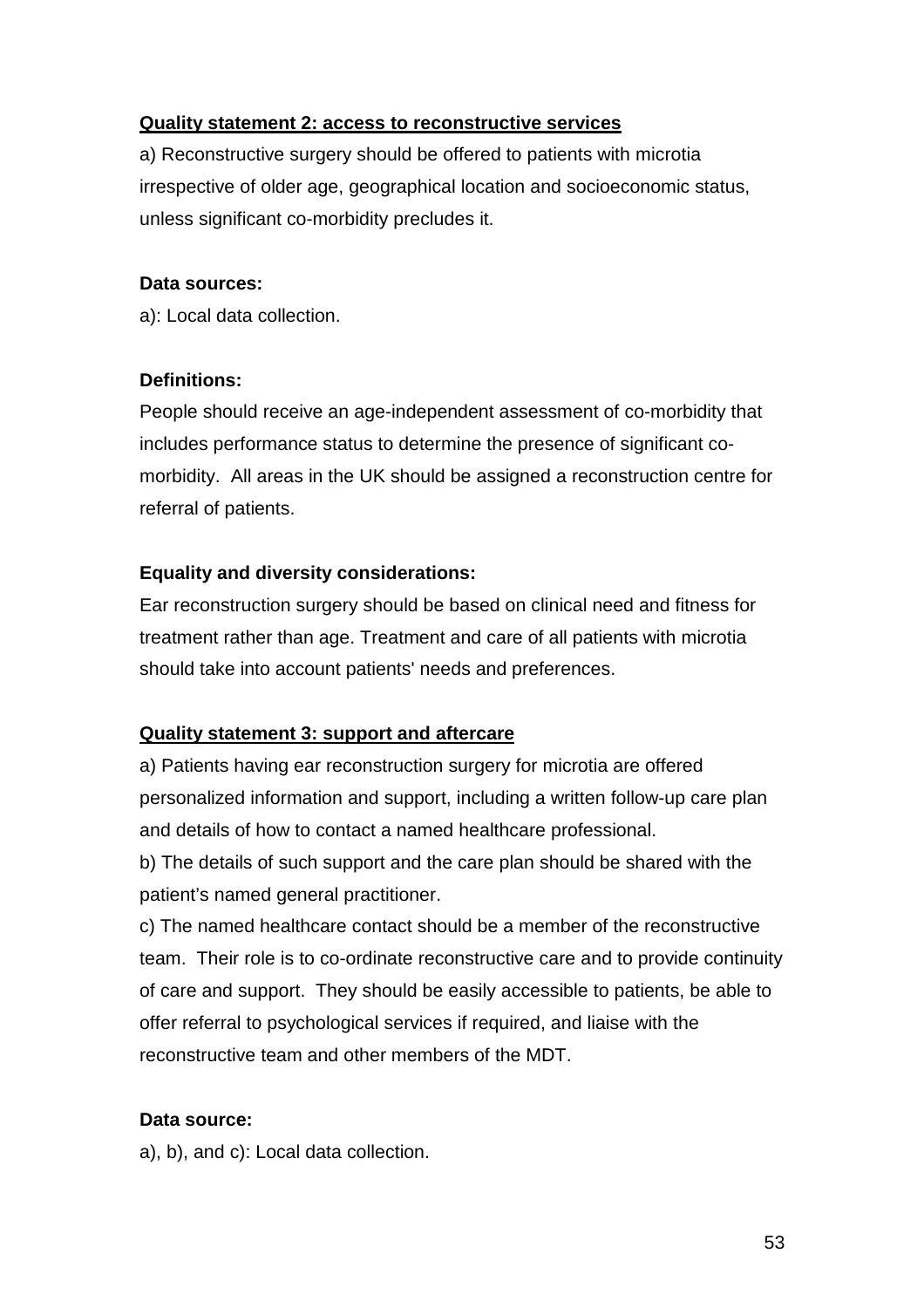# **Definitions:**

Personalised information and support should include:

- Details of the named healthcare professionals and how to contact them.
- Dates of any follow-up appointments or planned future surgery.
- Explanations of incidence and symptoms of post-operative complications, and who to contact if they occur.
- Practical information about how to care for their reconstructed ear including information on how to clean the ear, when they can start sport, return to work/school, and when they can go swimming.
- Where to find further sources of information and support.

# **Equality and diversity considerations:**

All information about treatment and care should be personalised and tailored to the individual needs of the patient. The information provided should be in an appropriate format for the patient's age. It should also be accessible to patients with additional needs such as physical, sensory or learning disabilities, and to people who do not speak or read English.

### **Quality statement 4: care delivery**

a) Patients should be satisfied with the delivery of both outpatient care and hospital care.

b) Patients should be adequately informed about how their care will be delivered and satisfied that this was met.

c) The use of patient reported experience measures to assess the above should be standard practice. Local audit should seek to identify areas to improve patient experience based feedback.

### **Data source:**

a), b), and c): Local data collection.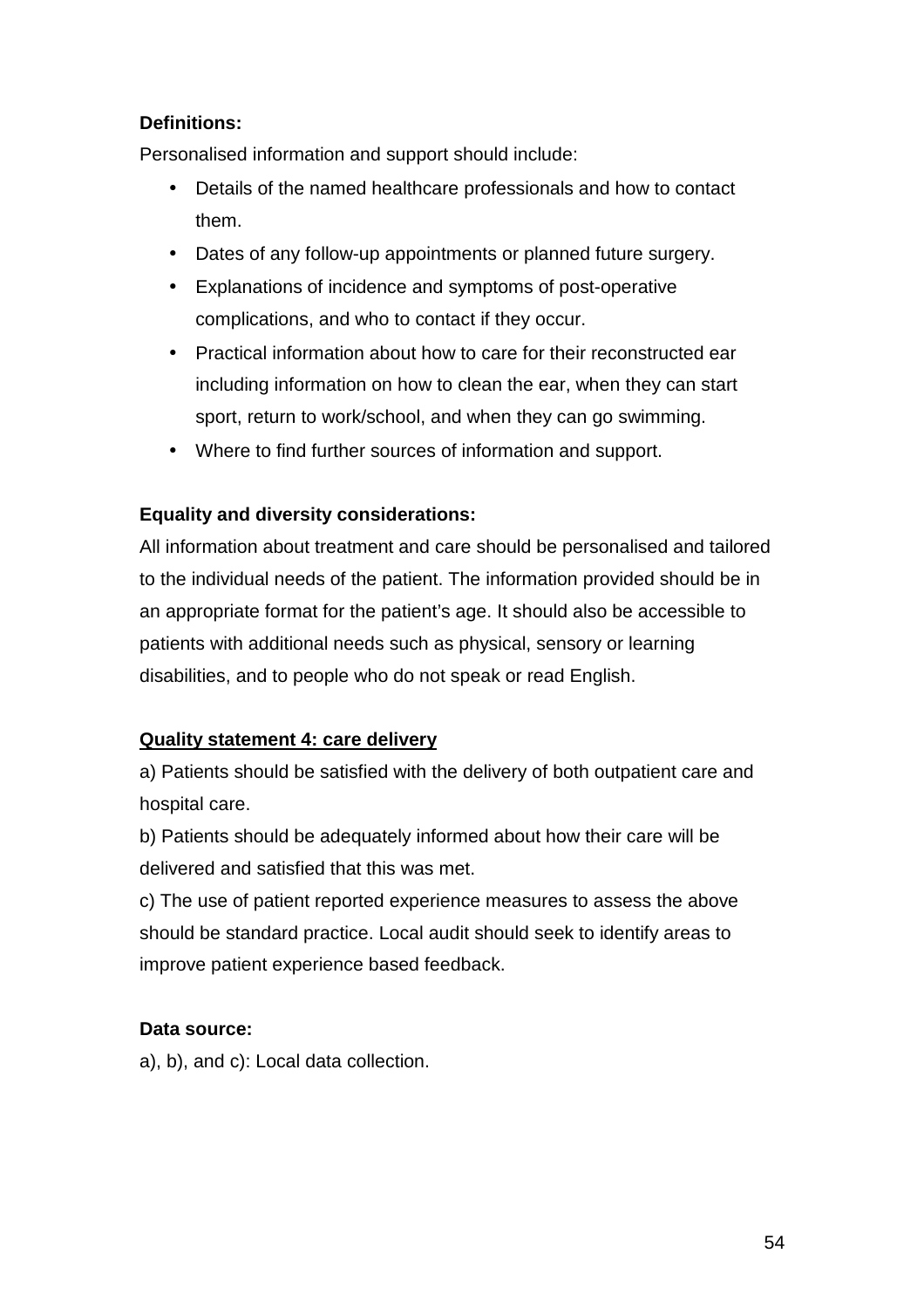### **Quality statement 5: surgical outcome**

a) Operative results should be documented with pre and post-operative photographs for all patients undergoing reconstructive surgery. This is recommended after each surgery, and must occur in all patients after the completion of reconstructive surgery.

b) Patients should be satisfied with the aesthetic outcome of their reconstructive surgery.

c) Reconstructive surgery should aim to improve patients' self-confidence and microtia-specific behavioural issues.

d) The use of patient reported outcome measures (PROMs) to assess the above should be standard practice, and results subject to local and national audit. . An example of a validated patient reported outcome measure developed in Edinburgh in collaboration with other centres is included in appendix 1.

# **Data source:**

a), b), and c): Local data collection.

d): Local and National data.

# **Definitions:**

Patient reported outcome measures (PROMs) should be collected in a standardised manner across the UK. The measure should be validated and specific to microtia. It should include information on aesthetic outcome and specific psychosocial behaviours associated with microtia. Units should aim to complete such measures pre and post-operatively.

# **Quality statement 6: safety**

a) All surgical processes should be subject to local clinical governance standards and policies.

b) Data on operative complications should be collected freely by each reconstructive unit. This information should be submitted centrally and reviewed annually amongst units. The information should be made available to service providers, commissioners and patients.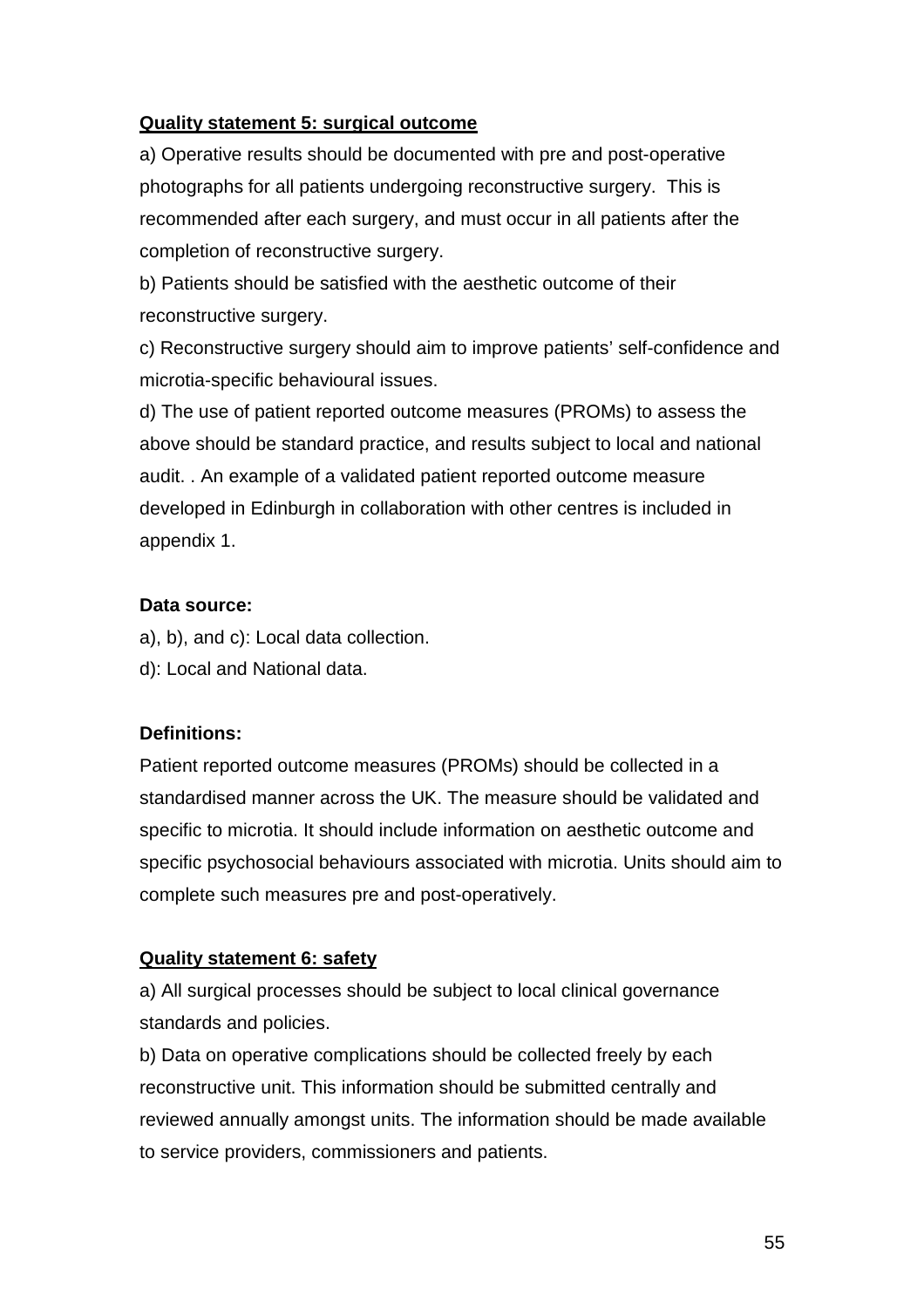c) Units providing reconstructive surgery for microtia should provide a safe peer-reviewed service with a low incidence of intra-operative pneumothorax and an acceptable rate of post-operative complications.

### **Data source:**

- a), and b): Local data collection.
- c): National data.

### **Definitions:**

Operative complications to be collected should include:

- Pneumothorax
- Haematoma
- Infection
- Extrusion
- Exposure
- Loss of graft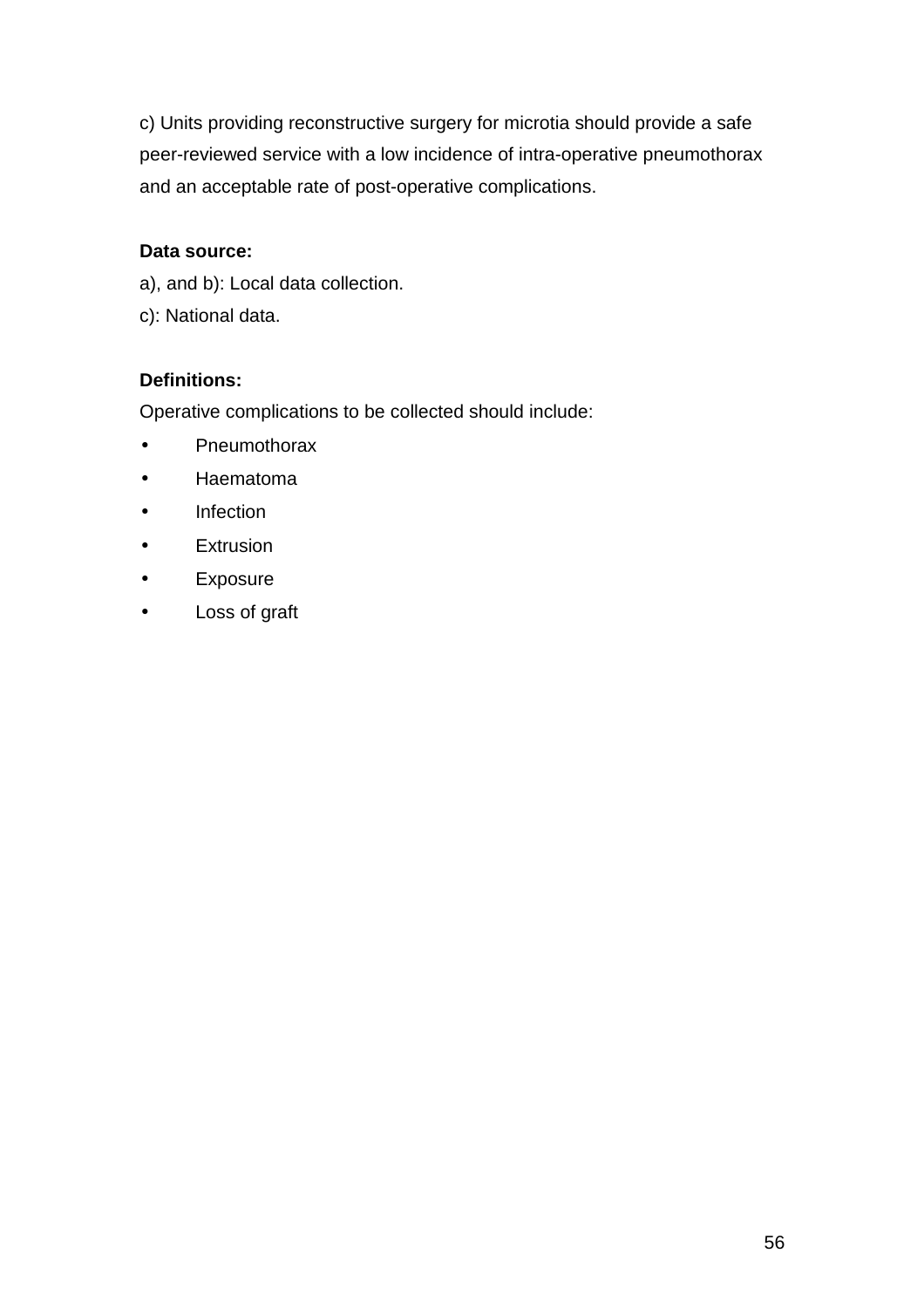### **SECTION 10 - REFERENCES**

1. Bearn D, Mildinhall S, Murphy T, Murray JJ, Sell D, Shaw WC, Williams AC, Sandy JR. Cleft Lip and Palate Care in the United Kingdom—The Clinical Standards Advisory Group (CSAG) Study. Part 4: Outcome Comparisons, Training, and Conclusions. The Cleft Palate-Craniofacial Journal. 2001;38(1): 38-43.

2. Alasti F, Genetics of microtia and associated syndromes. J Med Genet 2009;46:361-369

3. Tanzer RC. Total reconstruction of the external ear. Plast Reconstr Surg Transplant Bull. 1959 Jan;23(1):1-15.

4. Tanzer RC. Total reconstruction of the external auricle. Arch Otolaryngol. 1961 Jan;73:64-8.

5. Tanzer RC. An analysis of ear reconstruction. Plast Reconstr Surg. 1963 Jan;31:16-30.

6. Tanzer RC. Total reconstruction of the auricle: a 10-year report. Plast Reconstr Surg. 1967 Dec;40(6):547-50.

7.Tanzer RC. Total reconstruction of the auricle. The evolution of a plan of treatment. Plast Reconstr Surg. 1971 Jun;47(6):523-33.

8. Tanzer RC. Microtia--a long-term follow-up of 44 reconstructed auricles. Plast Reconstr Surg. 1978 Feb;61(2):161-6.

9. Brent B. The correction of microtia with autogenous cartilage grafts: II. Atypical and complex deformities. Plast Reconstr Surg. 1980 Jul;66(1):13-21.

10. Brent B. The correction of microtia with autogenous cartilage grafts: I. The classic deformity.? Plast Reconstr Surg. 1980 Jul;66(1):1-12.

11. Brent B, Upton J, Acland RD, Shaw WW, Finseth FJ, Rogers C, Pearl RM, Hentz VR. Experience with the temporoparietal fascial free flap. Plast Reconstr Surg. 1985 Aug;76(2):177-88.

12. Brent B. Auricular repair with autogenous rib cartilage grafts: two decades of experience with 600 cases. Plast Reconstr Surg. 1992 Sep;90(3):355-74.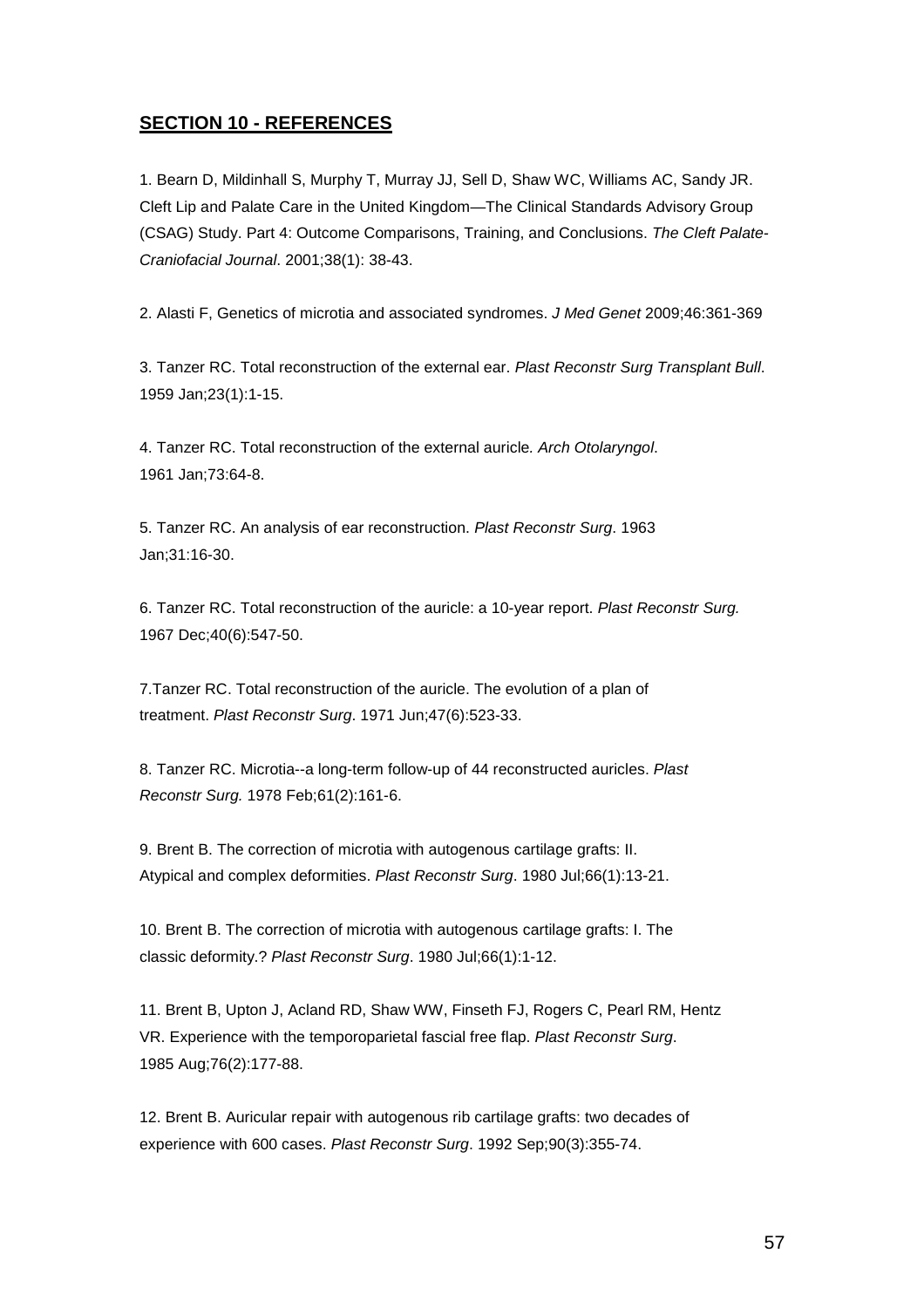13. Brent B. Technical advances in ear reconstruction with autogenous rib cartilage grafts: personal experience with 1200 cases. Plast Reconstr Surg. 1999 Aug;104(2):319-34; discussion 335-8.

14. Brent B. The pediatrician's role in caring for patients with congenital microtia and atresia. Pediatr Ann. 1999 Jun;28(6):374-83.

15. Brent B. The team approach to treating the microtia atresia patient. Otolaryngol Clin North Am. 2000 Dec;33(6):1353-65.

16. Brent B. Microtia repair with rib cartilage grafts: a review of personal experience with 1000 cases. Clin Plast Surg. 2002 Apr;29(2):257-71

17. Nagata S. A new method of total reconstruction of the auricle for microtia. Plast Reconstr Surg. 1993 Aug;92(2):187-201. PubMed PMID: 8337267

18. Nagata S. Modification of the stages in total reconstruction of the auricle: Part I. Grafting the three-dimensional costal cartilage framework for lobule-type microtia. Plast Reconstr Surg. 1994 Feb;93(2):221-30; discussion 267-8. PubMed PMID: 8310014

19. Nagata S. Modification of the stages in total reconstruction of the auricle: Part II. Grafting the three-dimensional costal cartilage framework for concha-type microtia. Plast Reconstr Surg. 1994 Feb;93(2):231-42; discussion 267-8. PubMed PMID: 8310015.

20. Nagata S. Modification of the stages in total reconstruction of the auricle: Part III. Grafting the three-dimensional costal cartilage framework for small concha-type microtia. Plast Reconstr Surg. 1994 Feb;93(2):243-53; discussion 267-8. PubMed PMID: 8310016.

21. Nagata S. Secondary reconstruction for unfavorable microtia results utilizing temporoparietal and innominate fascia flaps. Plast Reconstr Surg. 1994 Aug;94(2):254-65; discussion 266-7. PubMed PMID: 8041816.

22. Nagata S. Total auricular reconstruction with a three-dimensional costal cartilage framework. Ann Chir Plast Esthet. 1995 Aug;40(4):371-99; discussion 400-3. PubMed PMID: 8561450.

23. Kawanabe Y, Nagata S. A new method of costal cartilage harvest for total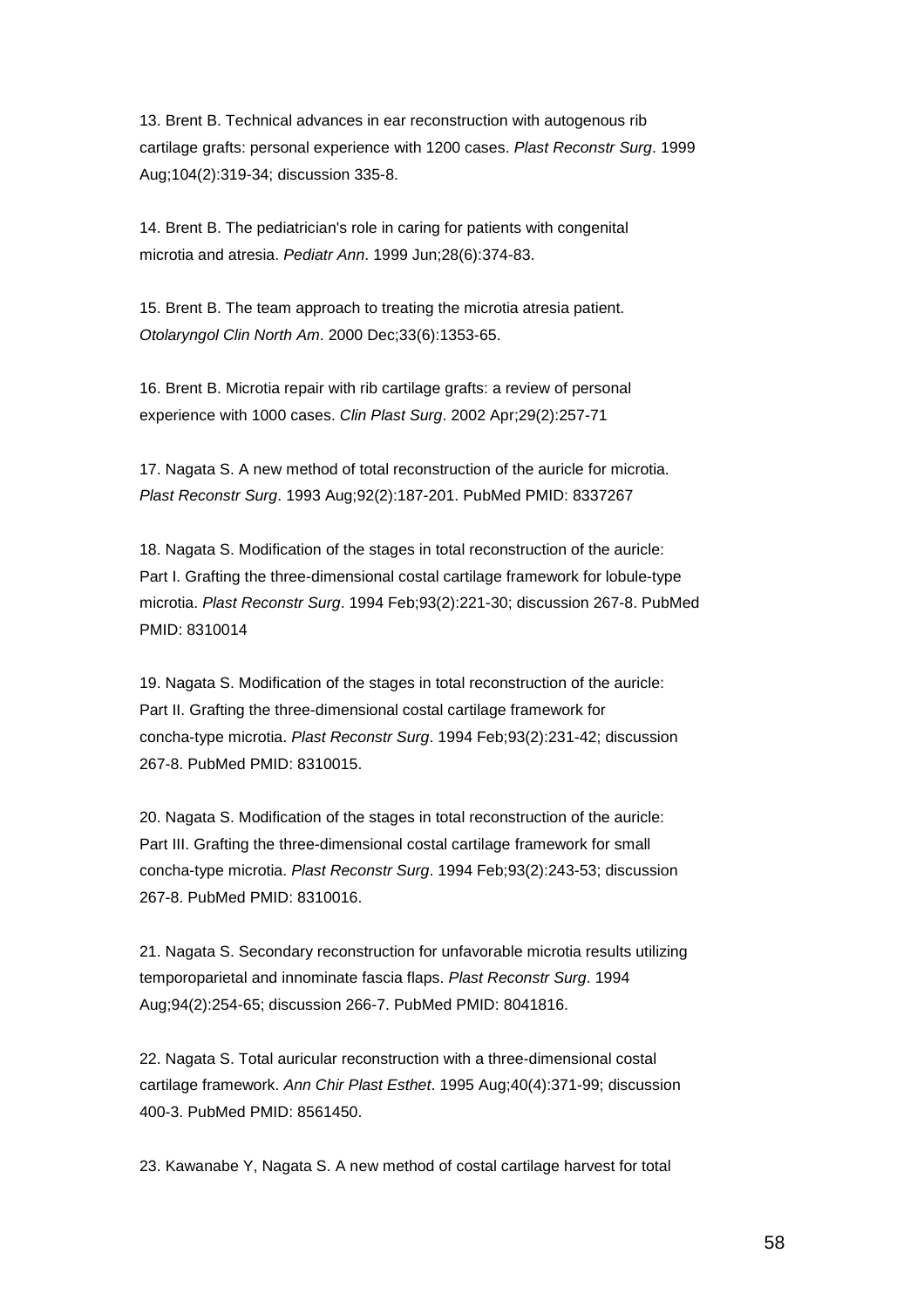auricular reconstruction: part II. Evaluation and analysis of the regenerated costal cartilage. Plast Reconstr Surg. 2007 Jan;119(1):308-15. PubMed PMID: 17255687.

24. Firmin F. [Reconstruction of the pinna in cases of microtia]. Rev Laryngol Otol Rhinol (Bord). 1997;118(1):11-6. French. PubMed PMID: 9206299.

25. Cronin TD. Use of a silastic frame for total and subtotal reconstruction of the external ear: preliminary report. Plastic Reconstr Surg. 1966 May; 37 (5): 339-405.

26. Cronin TD, Greenberg RL, Brauer RO. Follow-up study of silastic frame for reconstruction of external ear. Plast Reconstr Surg. 1968 Dec;42(6):522-9..

27. Cronin TD, Ascough BM Silastic ear construction.. Clin Plast Surg. 1978 Jul;5(3):367-78.

28. Wellisz T. Reconstruction of the burned external ear using a Medpor porous polyethylene pivoting helix framework. Plast Reconstr Surg. 1993 Apr;91(5):811-8.

29: Wellisz T. Clinical experience with the Medpor porous polyethylene implant. Aesthetic Plast Surg. 1993 Fall;17(4):339-44.

30. Romo T 3rd, Fozo MS, Sclafani AP. Microtia reconstruction using a porous polyethylene framework. Facial Plast Surg. 2000;16(1):15-22.

31. Romo T 3rd, Presti PM, Yalamanchili HR. Medpor alternative for microtia repair. Facial Plast Surg Clin North Am. 2006 May;14(2):129-36.

32. Reinisch JF, Lewin S. Ear reconstruction using a porous polyethylene framework and temporoparietal fascia flap. Facial Plast Surg. 2009 Aug;25(3):181-9.

33. Brånemark PI, Adell R, Albrektsson T, Lekholm U, Lundkvist S, Rockler B. Osseointegrated titanium fixtures in the treatment of edentulousness. Biomaterials. 1983 Jan;4(1):25-8.

34. Parel SM, Branemark PI, Tjellstrom A, Gion G. Osseointegration in maxillofacial prosthetics. Part II: Extraoral applications. J Prosthet Dent. 1986 May;55(5):600-6.

35. Parel SM, Holt GR, Branemark PI, Tjellstrom A. Osseointegration and facial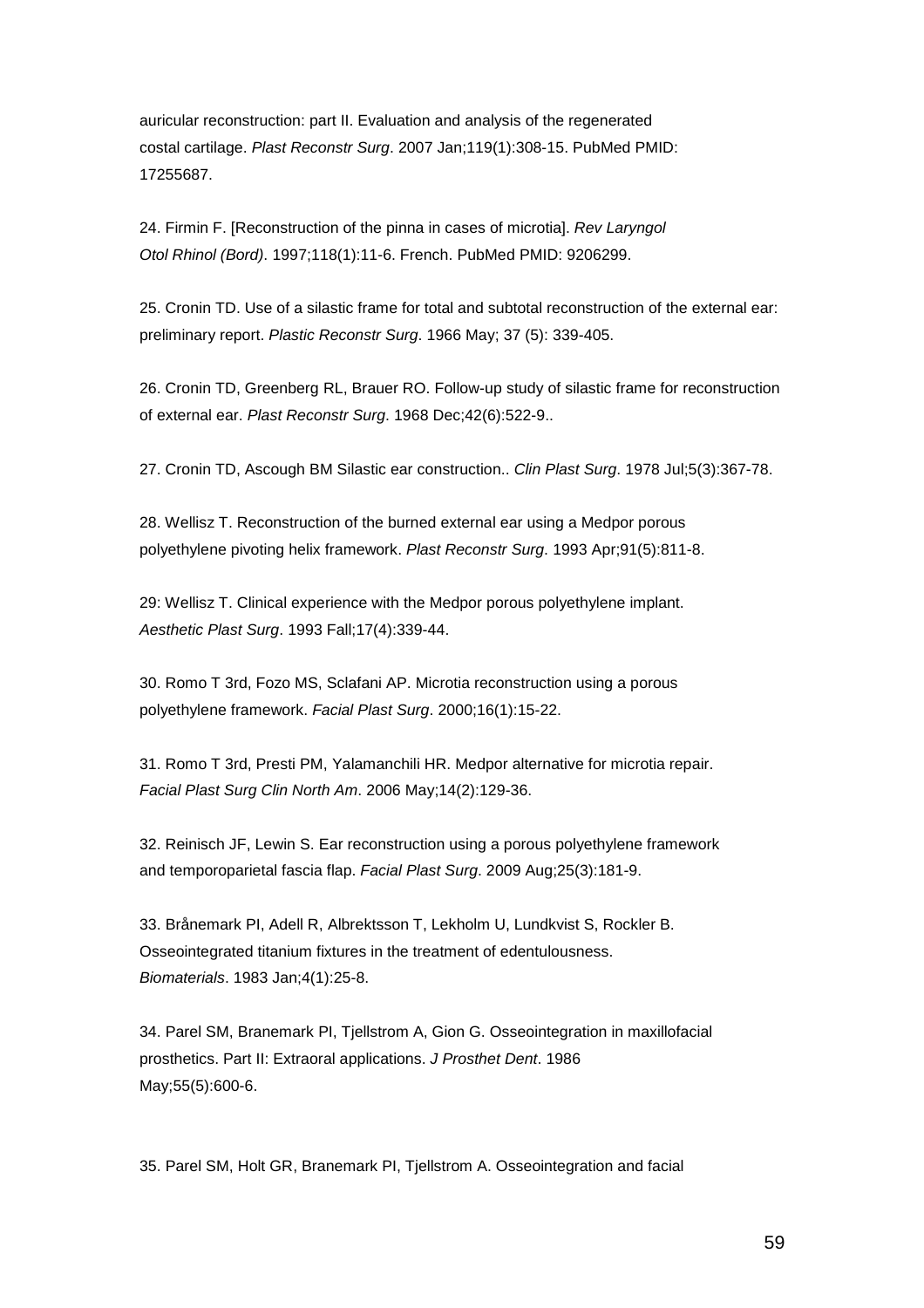prosthetics. Int J Oral Maxillofac Implants. 1986 Summer;1(1):27-9. PubMed PMID: 3462128.

36. Jacobsson M, Tjellström A, Fine L, Jansson K. An evaluation of auricular prosthesis using osseointegrated implants. Clin Otolaryngol Allied Sci. 1992 Dec;17(6):482-6.

37. Federspil PA. Ear epistheses as an alternative to autogenous reconstruction. Facial Plast Surg. 2009 Aug;25(3):190-203.

38. Federspil PA. Auricular prostheses. Adv Otorhinolaryngol. 2010;68:65-80.

39. Korus LJ, Wong JN, Wilkes GH. Long-term follow-up of osseointegrated auricular reconstruction. Plast Reconstr Surg. 2011 Feb;127(2):630-6.

40. Giot JP, Labbé D, Soubeyrand E, Pacini R, Guillou-Jamard MR, Compère JF, Bénateau H. Prosthetic reconstruction of the auricle: indications, techniques, and results. Semin Plast Surg. 2011 Nov;25(4):265-72.

41. Si Y, Fan SC, Sun W, Chen YB, Zhang ZG. Osseointegration technique in patients with acquired auricular deformities and failed previous reconstruction: a retrospective study of long-term follow-up and Chinese experience. ORL J Otorhinolaryngol Relat Spec. 2012;74(3):129-35.

42. Goiato MC, dos Santos DM, Haddad MF, Moreno A. Rehabilitation with ear prosthesis linked to osseointegrated implants. Gerodontology. 2012 Jun;29(2):150-4.

43. Shonka DC, Jahrsdoerfer RA, Kesser BW. The Jahrsdoerfer Grading Scale in Surgery for Congenital Aural Atresia. Arch Otolaryngol Head Neck Surg. Aug. 2008;134:873-7.

44. Chang SO, Choi BY, Hur DG. Analysis of the long-term hearing results after the surgical repair of aural atresia. Laryngoscope. Oct 2006;116(10):1835-41

45. De la Cruz A, Teufert KB. Congenital aural atresia surgery: long-term results. Otolaryngol Head Neck Surg. 2003 Jul;129(1):121-7.

46. Hartvig Jensen J, Angaard Johansem P, Borre S. Unilateral sensorineural hearing loss in children and auditory performance with respect to right/left ear differences. British Journal of Audiology. 1989;23:207-213.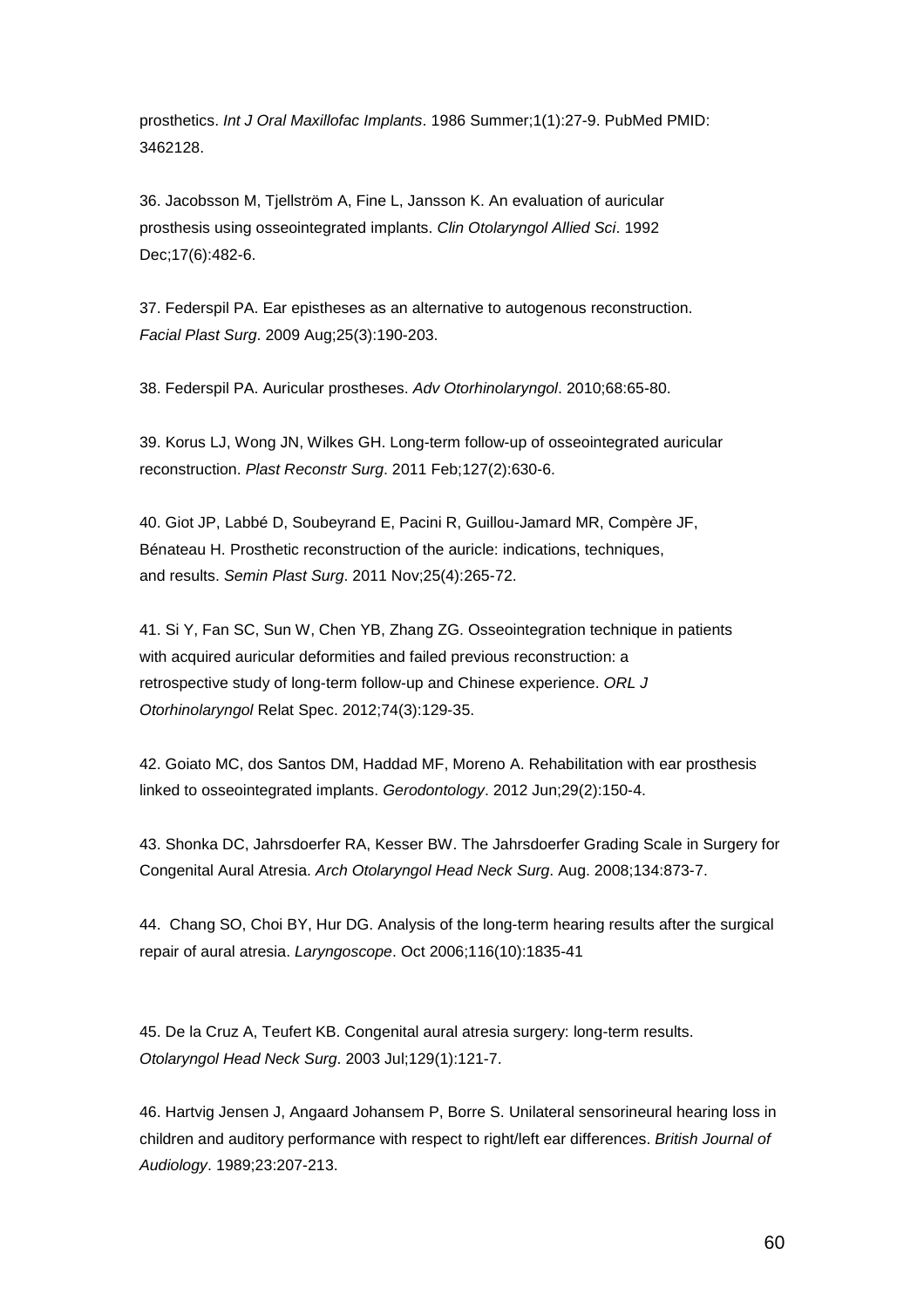47. Oyler RF, Oyler AL, Matkin ND. Unilateral hearing loss: demographics and educational impact. Language, Speech & Hearing Services in Schools. 1988;19:201-210.

48. Bess FH, Tharpe AM. Unilateral hearing impairment in children. Pediatrics. 1984;74:206- 216.

49. Dancer J, Burl NT, Waters S. Effects of unilateral hearing loss on teacher responses to the SIFTER: Screening instrument for Targeting Educational Risk. American Annals of the Deaf. 1995;140:291-294.

50. Hallmo P, Moller P, Lind, O, Tonning FM. Unilateral sensorineural hearing loss in children less than 15 years of age. Scandanavian Audiology. 1986;15:131-137.

51. Keller WD, Bundy RS. Effects of unilateral hearing loss upon educational achievement. Child Care & Health Development, 1980;6:93-100.

52. Lieu JE, Tye-Murray N, Fu Q. Longitudinal study of children with unilateral hearing loss. The Laryngoscope. 2012;122:2088-2095.

53. Kiese-Himmel, C. Unilateral sensorineural hearing impairment in childhood: analysis of 31 consecutive cases. International Journal of Audiology. 2002;41:57-63

54. Kundst SJW, Leijendeckers JM, Mylanus EAM, Hol MKS, Snik AF, Cremmers CWRJ. Bone-anchored hearing aid system application for unilateral congenital conductive hearing impairment: Audiometric results. Otology & Neurotology. 2008;29:2-7.

55. Priwin C, Jonsson R, Magnusson L, Hultcrantz M, Granstrom G. Audiological evaluation and self-assessed hearing problems in subjects with single-sided congenital external ear malformations and conductive hearing loss. International Journal of Audiology 2007;46:162- 171.

56. Stenfelt S. Transcranial attenuation of bone-conducted sound when stimulation is at the mastoid and at the bone-conduction hearing aid position. Otology & Neuro-otology. 2012;33:105-114.

57. Van der Pouw K, Snik AF, Cremers, CWRJ. Audiometric results of bilateral boneanchored hearing aid application in patients with bilateral congenital aural atresia. The Laryngoscope. 1998;108:548-553.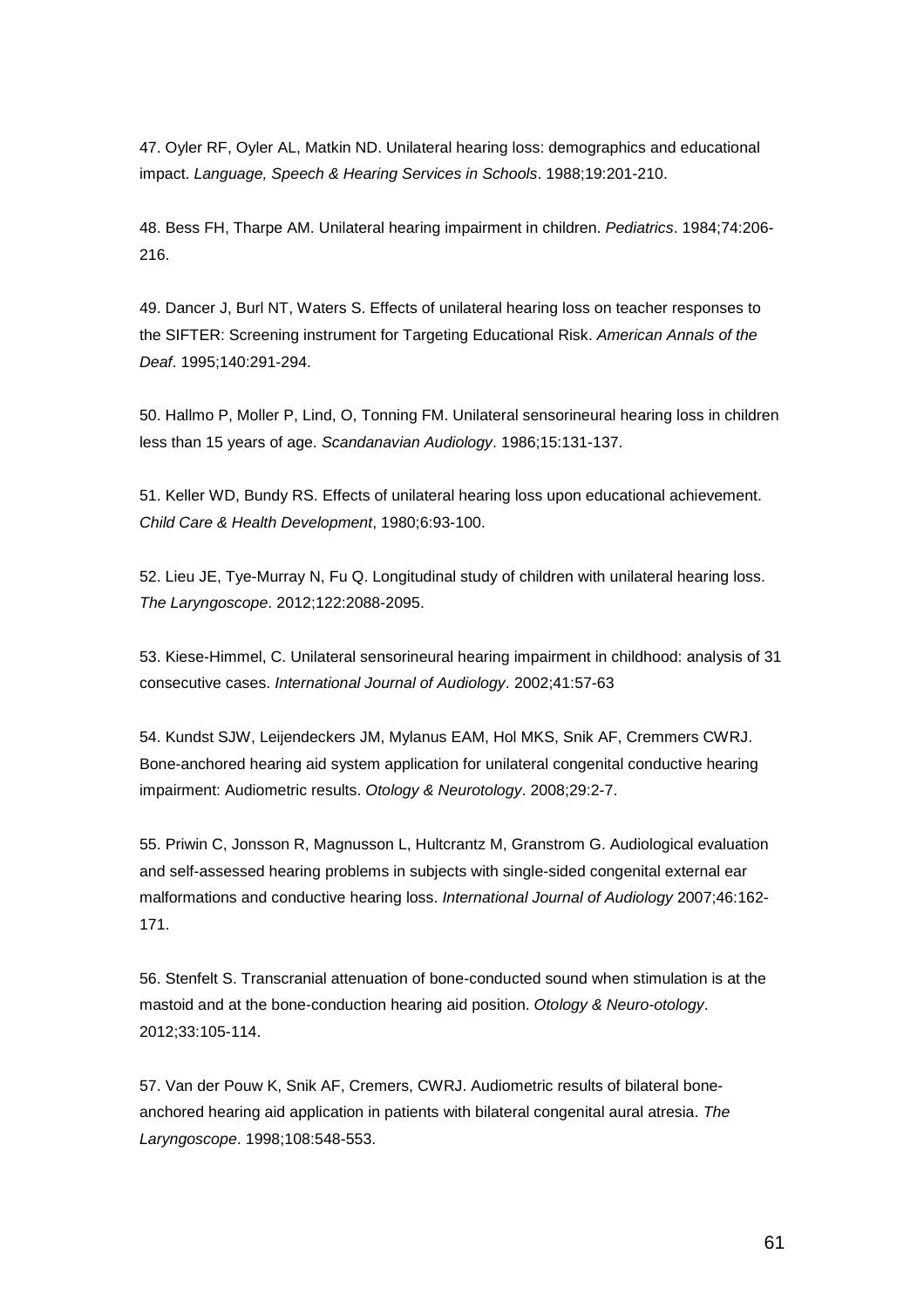58. Priwin C, Stenfelt S, Granstrom G, Tjellstrom A, Hakansson B. Bilateral bone-anchored hearing aids (BAHAs): An audiometric evaluation. The Layrngoscope. 2004;114:77-84.

59. Dutt SN, McDermott A, Burrell S, Cooper HR, Reid AP, Proops DW. Speech intelligibility with bilateral bone-anchored hearing aids: the Birmingham experience. The Journal of Laryngology & Otology. 2002;116(S28):47-51.

60. Kesser B W, Krook K, Gray LC. Impact of unilateral conductive hearing loss due to aural atresia on academic performance in children. The Laryngoscope. 2013 Sep;123(9):2270-5

61. Ren YY, Zhao SQ, Wang DN. Development and validation of a multidimensional quality of life questionnaire for congenital aural atresia. Acta Oto-Laryngologica. 2012;132(7):708-714.

62. Du JM, Chai J, Zhuang HX, Guo WH, Wang Y, Liu GF. An investigation of psychological profiles and risk factors in congenital microtia patients. Journal of Plastic Reconstructive and Aesthetic Surgery. 2008;61:S37-S43.

63. Li DT, Chin WS, Wu JF, Zhang Q, Xu F, Xu ZC, Zhang RH. Psychosocial Outcomes Among Microtia Patients of Different Ages and Genders Before Ear Reconstruction. Aesthetic Plastic Surgery. 2010;34(5):570-576.

64. Steffen A, Wollenberg B, Konig IR, Frenzel H. A prospective evaluation of psychosocial outcomes following ear reconstruction with rib cartilage in microtia. Journal of Plastic Reconstructive and Aesthetic Surgery. 2010;63(9):1466-1473.

65. Kristiansen M, Oberg M, Wikstrom SO. Patients' satisfaction after ear reconstruction with autologous rib cartilage. Journal of Plastic Surgery and Hand Surgery. 2013;47(2):113-117.

66. Horlock N, Vogelin E, Bradbury ET, Grobbelaar AO, Gault DT. Psychosocial Outcome of Patients After Ear Reconstruction: A Retrospective Study of 62 Patients. Annals of Plastic Surgery. 2005;54(5):517-524.

67. Soukup B, Mashhadi SA, Bulstrode NW. Health-related quality-of-life assessment and surgical outcomes for auricular reconstruction using autologous costal cartilage. Plastic and Reconstructive Surgery. 2012 Mar;129(3):632-640.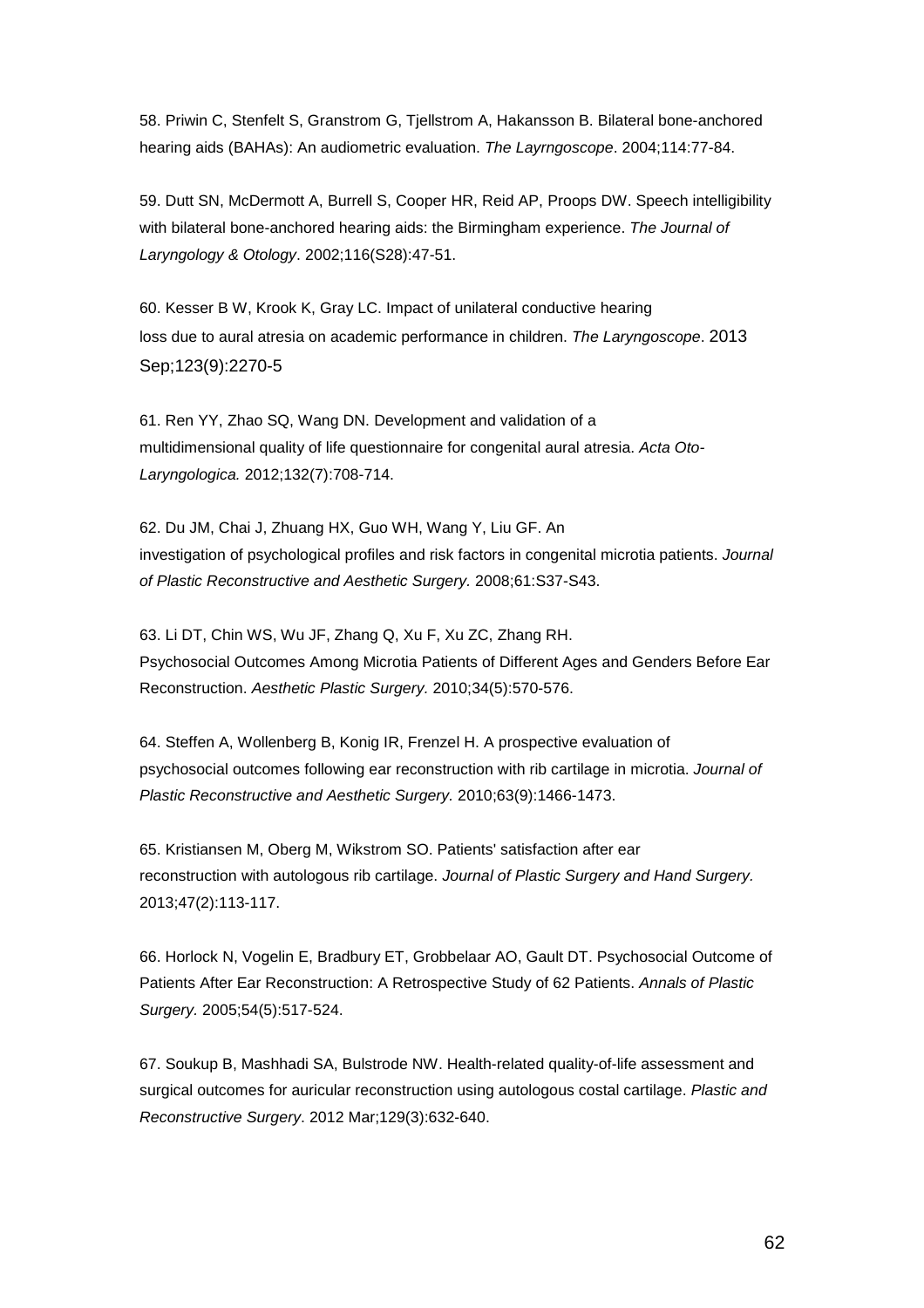68. Gatehouse S. The Glasgow Health Status Questionnaires Manual. Glasgow, Scotland: MRC Institute of Hearing Research, Glasgow Royal Infirmary; 1998

69. Wang RY, Earl DL, Ruder RO, Graham JM. Syndromic ear anomalies and renal ultrasounds. Paediatrics. 2001 Aug;108(2):E32.

70. Dion K. Young Children's Stereotyping of Facial Attractiveness. Developmental Psychology. 1973;9(2):183-188

71. Slater A, Quinn PC, Hayes R, Brown, E. Newborn infants' preference for attractive faces: the role of internal and external facial features. Infancy. 2000;1:265-274.

72. Smolak, L. Chapter 12: Appearance in Childhood and Adolescence. In Rumsey N, Harcourt D. The Oxford Handbook of the Psychology of Appearance. 2012 Oxford University Press

73. Holden-Pitt, L, Diaz J. Thirty Years of the Annual Survey of Deaf and Hard of Hearing Children & Youth: A Glance Over the Decades. American Annals of the Deaf. 1998 Apr;143(2):72-76.

74. Moeller MP, Tomblin JB, Yoshinaga-Itano C, Connor CM. Jerger S. Current state of knowledge: Language and literacy of children with hearing impairment. Ear Hear. 2007;28:740-753.

75. Small SA., Stapells DR. Maturation of bone conduction multiple auditory steady-state responses. International Journal of Audiology. 2008;47(8):476-488.

76. Zarowski AJ, Verstraeten N, Somers T,Riff D, Offeciers EF, Kompis M, Caversaccio MD (eds): Implantable Bone Conduction Hearing Aids. Adv Otorhinolaryngol. Basel, Karger, 2011;71:124–131.

77. Small SA, Hatton JL, Stapells DR. Effects of bone oscillator coupling method, placement location, and occlusion on bone-conduction auditory steady-state responses in infants. Ear & Hearing. 2007;28(1):83-98.

78. Mackey A. Maturation of skull properties with implications for the fitting and verification of the soft band bone anchored hearing system for infants and young children. Unpublished doctoral dissertation, University of British Columbia (Vancouver). 2013.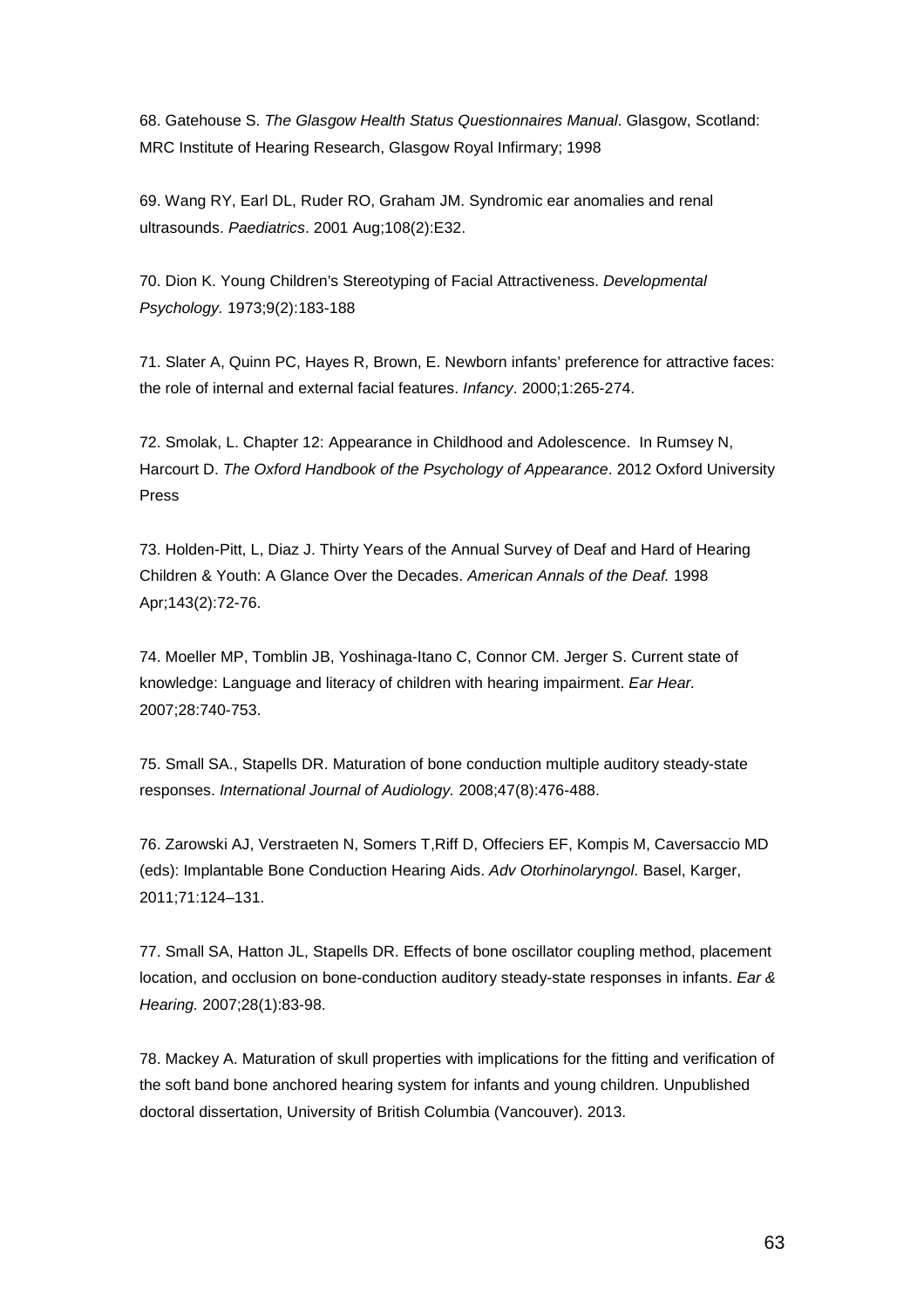79. Christensen L, Richter GT, Dornhoffer JL. Update on bone-anchored hearing aids in pediatric patients with profound unilateral sensorineural hearing loss. Arch Otolaryngol Head Neck Surg. 2010 Feb;136(2):175-7.

80. Fuchsmann C, Tringali S, Disant F, Buiret G, Dubreuil C, Froehlich P, Truy E. Hearing rehabilitation in congenital aural atresia using the bone-anchored hearing aid: audiological and satisfaction results. Acta Otolaryngol. 2010 Dec;130(12):1343-51.

81. Kraai T, Brown C, Neeff M, Fisher K. Complications of bone-anchored hearing aids in pediatric patients. Int J Pediatr Otorhinolaryngol. 2011 Jun;75(6):749-53.

82. McDermott AL, Williams J, Kuo M, Reid A, Proops D. The birmingham pediatric boneanchored hearing aid program: a 15-year experience. Otol Neurotol. 2009 Feb;30(2):178-83

83. Bajaj, Y., Wyatt, M.E., Gault, D., Bailey, C.M., & Albert, D.M. How we do it: BAHA positioning in patients with microtia requiring auricular reconstruction. Clinical Otolaryngology. 2005, 30, 468–471

84. Frenzel H, Hanke F, Beltrame M, Steffen A, Schonweiler R, Wollenberg B. Application of the Vibrant Soundbridge to Unilateral Osseous Atresia Cases. Laryngoscope. 2009;119:67– 74.

85. Kiefer J, Staudenmaier R. Combined Aesthetic and Functional Reconstruction of Ear Malformations. Staudenmaier R (ed): Aesthetics and Functionality in Ear Reconstruction. Adv Otorhinolaryngol. Basel, Karger, 2010, vol 68, pp 81–94

86. Frenzel H, Hanke F, Beltrame M, Wollenberg B. Application of the Vibrant Soundbridge in bilateral congenital atresia in toddlers. Acta Oto-Laryngologica. 2010; Early Online, 1–5

87. Verhaert N, Fuchsmann C, Tringali S, Lina-Granade G, Truy E. Strategies of Active Middle Ear Implants for Hearing Rehabilitation in Congenital Aural Atresia. Otol Neurotol. 2011 Jun;32(4):639-45

88. Colletti V, Soli SD, Carner M, Colletti L. Treatment of mixed hearing losses via implantation of a vibratory transducer on the round window. Journal of Audiology. 2006; 45:600-608

89. Clinical Standards Advisory Group. Report on cleft lip and/or palate. London: Her Majesty's Stationery Office, 1998:1-119.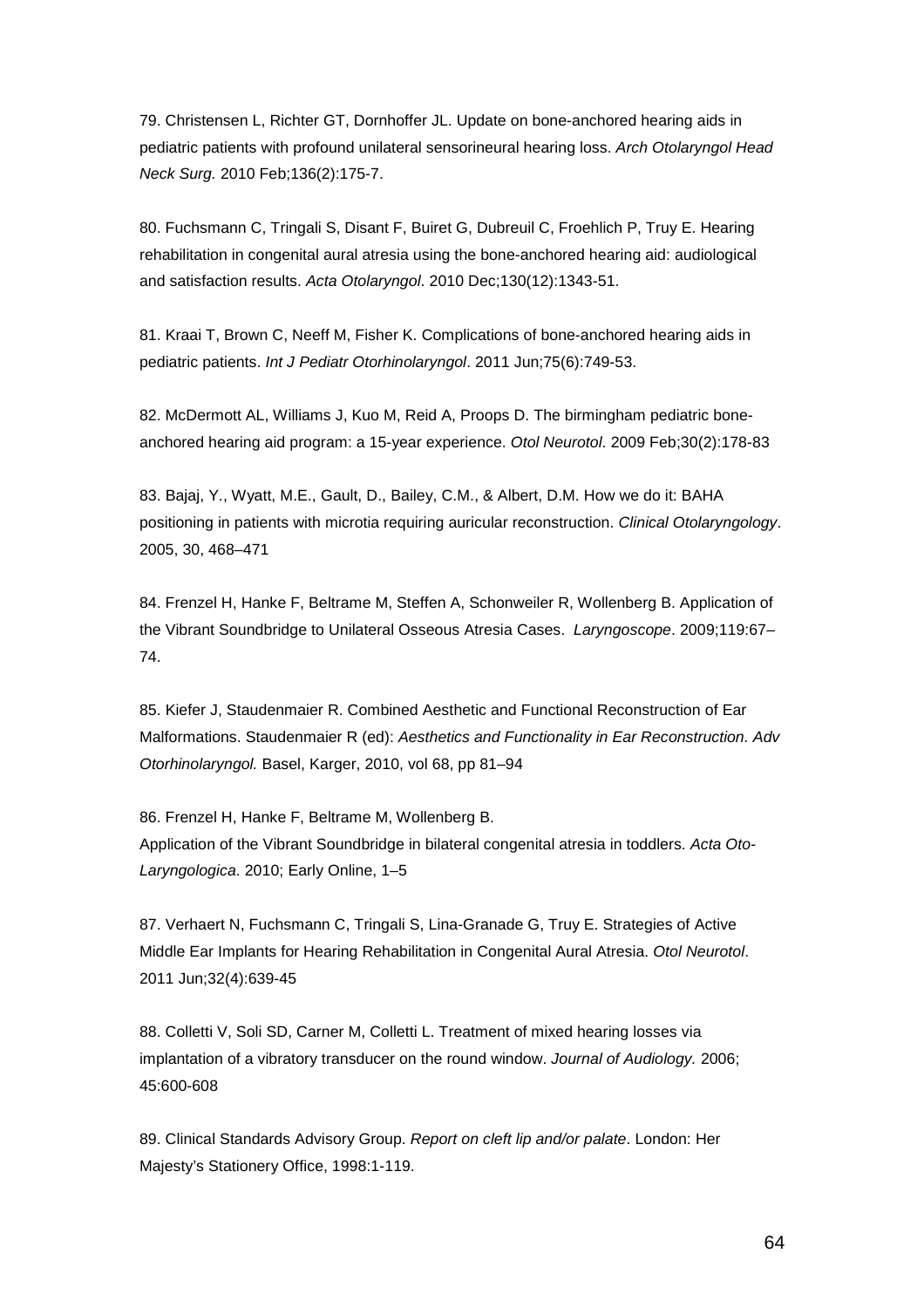90. Personal Communication from National Specialist and Screening Services Directorate (NSD) Procurement, Commissioning, and Facilities NHS National Services Scotland

91. Ravi B, Jenkinson R, Austin PC, Croxford R, Wasserstein D, et al. Relation between surgeon volume and risk of complications after total hip arthroplasty: propensity score matched cohort study. British Medical Journal (Clinical research ed.) 2014 May;348:g3284.

92. Evans C, van Woerden HC. The effect of surgical training and hospital characteristics on patient outcomes after pediatric surgery: a systematic review. Journal of pediatric surgery. 2011;46(11):2119-27.

93. Chen K, Cheung K, Sosa JA. Surgeon volume trumps specialty: outcomes from 3596 pediatric cholecystectomies. Journal of pediatric surgery. 2012;47(4):673-80.

94. Singh A, Yian EH, Dillon MT, Takayanagi M, Burke MF, Navarro RA. The effect of surgeon and hospital volume on shoulder arthroplasty perioperativequality metrics. Journal of shoulder and elbow surgery / American Shoulder and Elbow Surgeons. 2014 August;23(8):1187-1194.

95. Kim JH, Park JY, Shim JS, Lee JG, Moon du G, Yoo JW, et al. Comparison of outpatient versus inpatient transurethral prostate resection for benign prostatic hyperplasia: Comparative, prospective bi-centre study. Canadian Urological Association Journal. 2014;8(1- 2):E30-5.

96. Arkoulis N, Reid J, O' Neill C, Stewart KJ. Otoplasty- The case for skin incision by higher volume operators . Submitted JPRAS. 2014

97. Personal Communication. Prof Jonathan Sandy, Oral and Dental Sciences, University of Bristol.

98. O'Connor S, Carney T, House E, Ferguson E, O'Connor R. PI-ED: The Paediatric Index of Emotional Distress. 2010 GL Assessment, London.

#### **Additional References**

1. Department of Health. (2011). The NHS Outcomes Framework 2012-13. Available at: http://www.dh.gov.uk/prod\_consum\_dh/groups/dh\_digitalassets/documents/digitalasset/dh\_1 31723.pdf .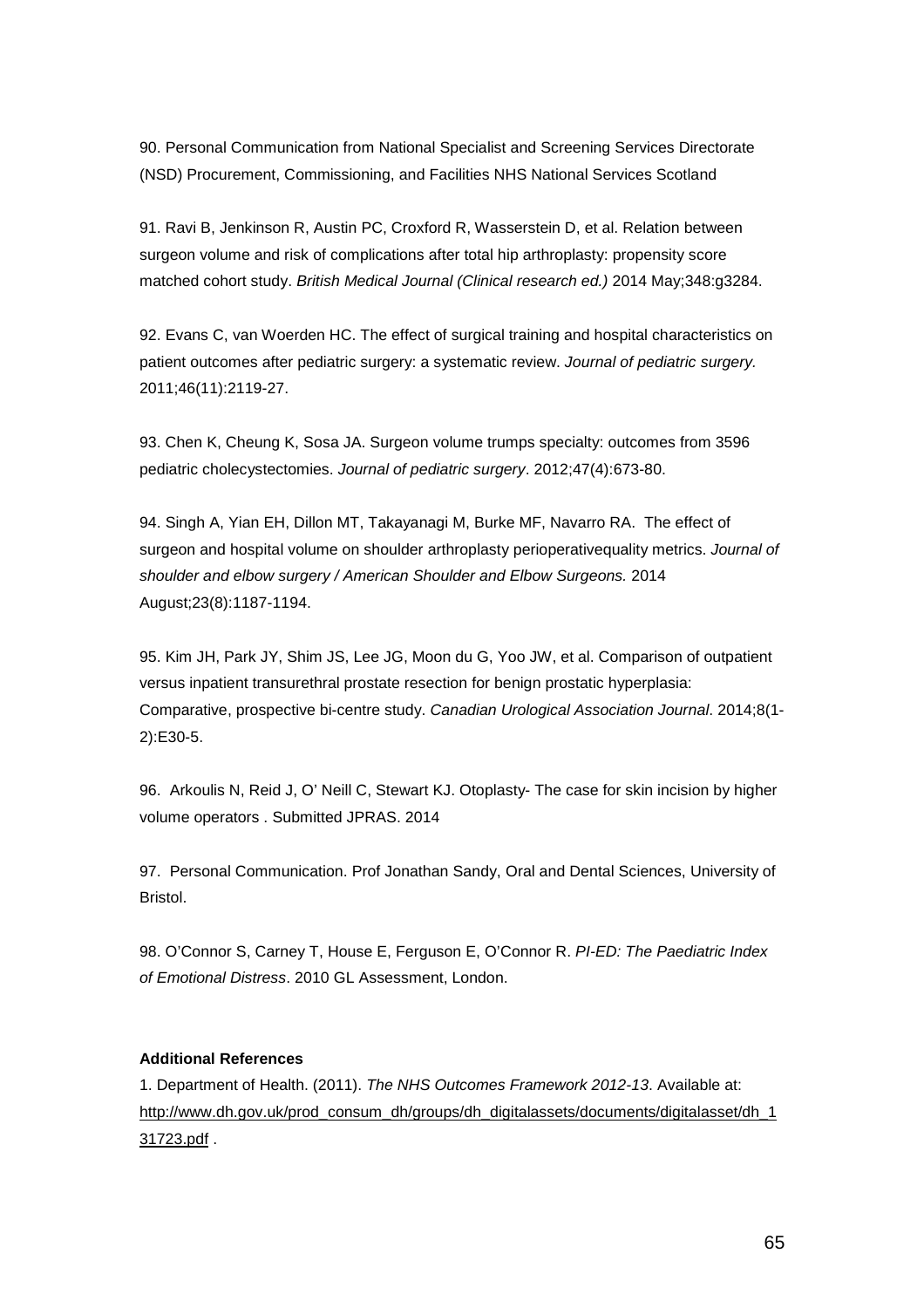2. Department of Health. (2011) Policy paper Confirmation of Payment by Results (PbR) arrangements for 2011-12.

3. Standards for better health. Department of health. July 2004.

4. The NHS Improvement Plan: Putting People at the heart of public service. Department of Health. June 2004.

5. Darzi. L. High Quality Care for All: NHS Next Stage Review Final Report. 2008. CM 7432. Available at:

http://www.dh.gov.uk/en/Publicationsandstatistics/Publications/PublicationsPolicyAndGuidanc e/DH\_085825.

6. Marshal M et al. Dying to know: public release of information about quality of healthcare. Nuffield Trust and Rand, 2000.

7. Outcome measures in plastic surgery. Editors Chung K, Pusic A. Clinic Review Articles: Clinics in Plastic Surgery, April 2013.

8. A Child with Microtia and Atresia, A guide for families. NDCS (2013) www.ndcs.org.uk.

9. Guidelines for aetiological investigation of infants with congenital hearing loss identified through newborn hearing screening.

(2009)

Aetiological investigation into severe to profound permanent hearing loss in children.

(2008)

 Aetiological investigation into bilateral mild to moderate permanent hearing loss in children. (2008)

Medical evaluation of children with permanent unilateral hearing loss.

(2009)

www.baap.org.uk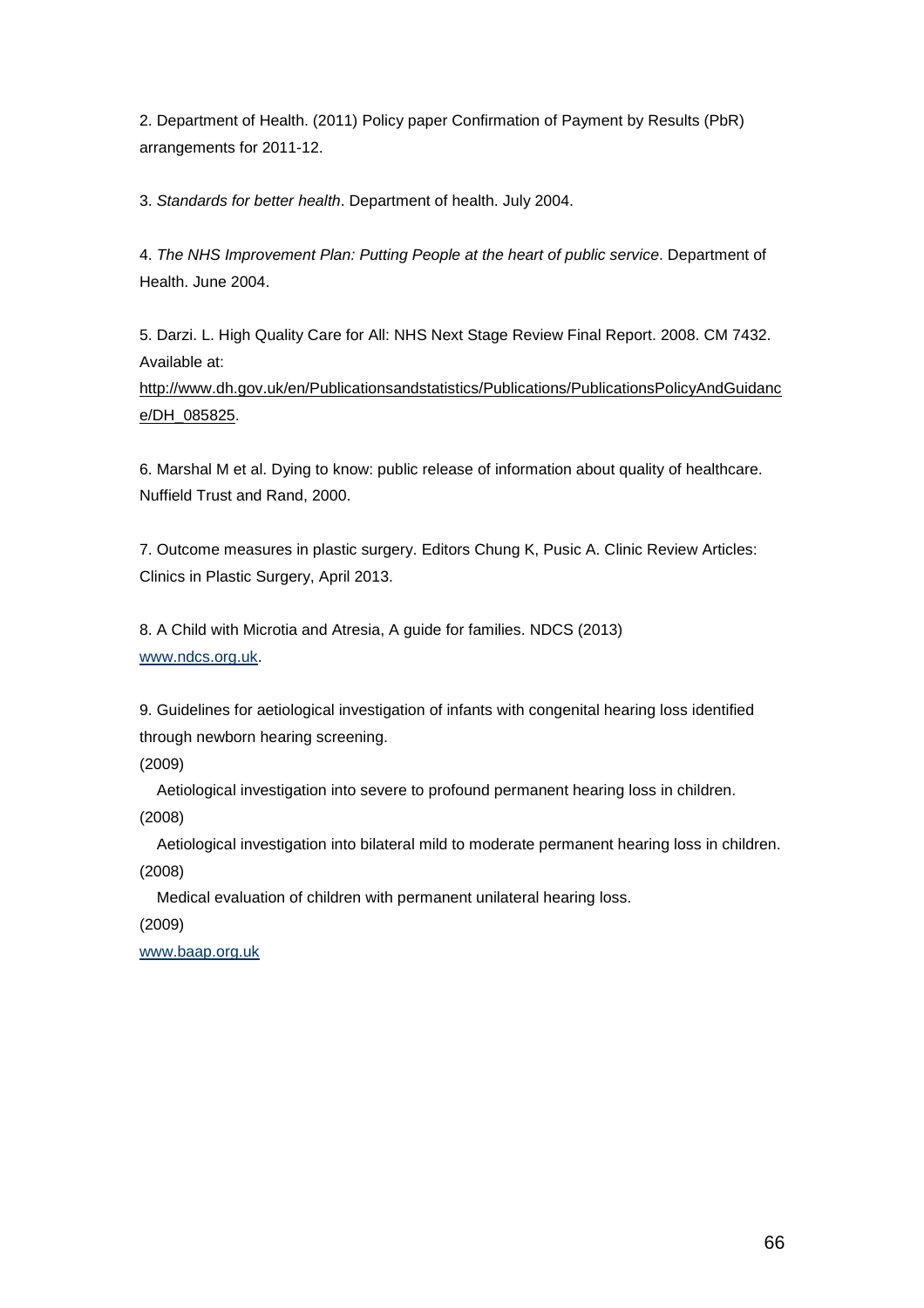# **SECTION 11 – AUTHORS AND CONTRIBUTORS**

Alex Bennett, Consultant Otologist \*\* Neil Bulstrode, Consultant Plastic Surgeon \* Iain Bruce, Professor in Otolaryngology † Rachel Booth, Principal Clinical Scientist † Kerr Clapperton, Clinical Nurse Specialist \*\* Penny Feltham, Clinical Scientist † Rob Gardner, Consultant Clinical Scientist ‡ Ruth Henderson, Associate Specialist Paediatrician \*\* Jo Mennie, Plastic Surgery Trainee \*\* Catriona Moffat, Chartered Clinical Psychologist \*\* Greg O'Toole, Consultant Plastic Surgeon †† Chris Raine, Professor in Otolaryngology Gill Painter, Consultant Paediatrician † Gemma Perfect, Clinical Scientist ‡ Walid Sabbagh, Consultant Plastic Surgeon†† Ken Stewart, Consultant Plastic Surgeon\*\*

- ‡ Bradford Teaching Hospitals
- \*\* Royal Hospital for Sick Children, Edinburgh.
- † Central Manchester University Hospitals
- Great Ormond Street Hospital, London
- †† Royal Free Hospital London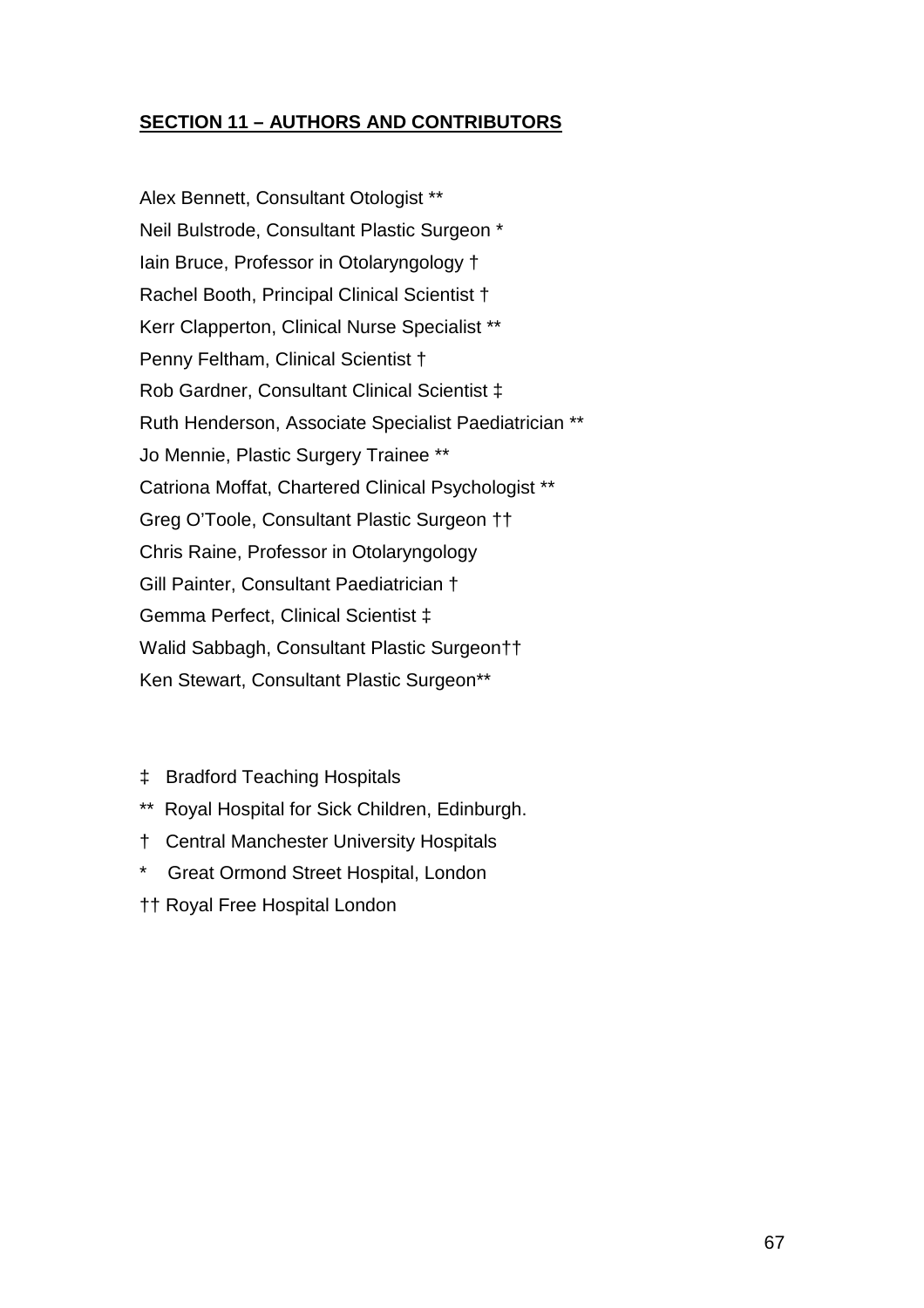#### **SECTION 12 - ACKNOWLEGEMENTS**

Cher Bing Chuo, Consultant Plastic Surgeon, Castle Hill Hospital, Cottingham Susan Clarke, ENT Consultant, Mid Yorkshire NHS Trust Gemma Court, Senior Audiologist, Bradford Royal Infirmary Sujata De, Consultant Paediatric ENT Surgeon , Alder Hey Children's Hospital, Liverpool Geoff Eggleston, Patient Representative, Clinical Reference Group for ENT John-Martin Hempel, Consultant ENT Surgeon, University of Munich Hospital Peter Hodgkinson, Consultant Plastic surgeon, Royal Victoria Infirmary, Newcastle Chris Jephson, Consultant ENT Surgeon, Great Ormond Street Hospital Daniela Hearst, Consultant Paediatric Psychologist, Great Ormond Street Hospital Liz Jones, Founder/Trustee, Microtia Mingle UK/Microtia UK Trust Vicki Kirwin, Audiology Specialist, NDCS Kenneth Leonard, Prosthetist/Anaplastologist, Bradford Royal Infirmary Ajay Mahajan, Consultant Plastic Surgeon, Bradford Teaching Hospitals Suzanne McDonald, Honorary Assistant Psychologist, Royal Hospital for Sick Children, Edinburgh Jane McPhail, Consultant Burns & Plastic Surgery Prosthetist, Whiston Hospital Melanie Miller, Service Manager, NHS National Services Scotland Hiroshi Nishikawa, Consultant Plastic Surgeon, Birmingham Children's Hospital Robert Quiney, Consultant ENT Surgeon, Royal National Throat Nose & Ear Hospital David Richardson, Consultant Maxillofacial Surgeon, Alder Hey Children's Hospital, Liverpool Michael Rothera, Consultant Paediatric Otolaryngologist, Royal Manchester Children's Hospital David Sainsbury, Speciality Trainee Plastic Surgery, Royal Victoria Infirmary Tausiq Sharazi, Patient Representative, Goldenhar Association Tony Sirimanna, Consultant Audiological Physician, Great Ormond Street Hospital Norma Timoney, Consultant Plastic Surgeon, Guys & St Thomas' Hana Thalova, Trustee, Microtia UK David Watt, Consultant Plastic Surgeon, Bradford Royal infirmary Tim Woolford, Consultant ENT Surgeon, Manchester Royal Infirmary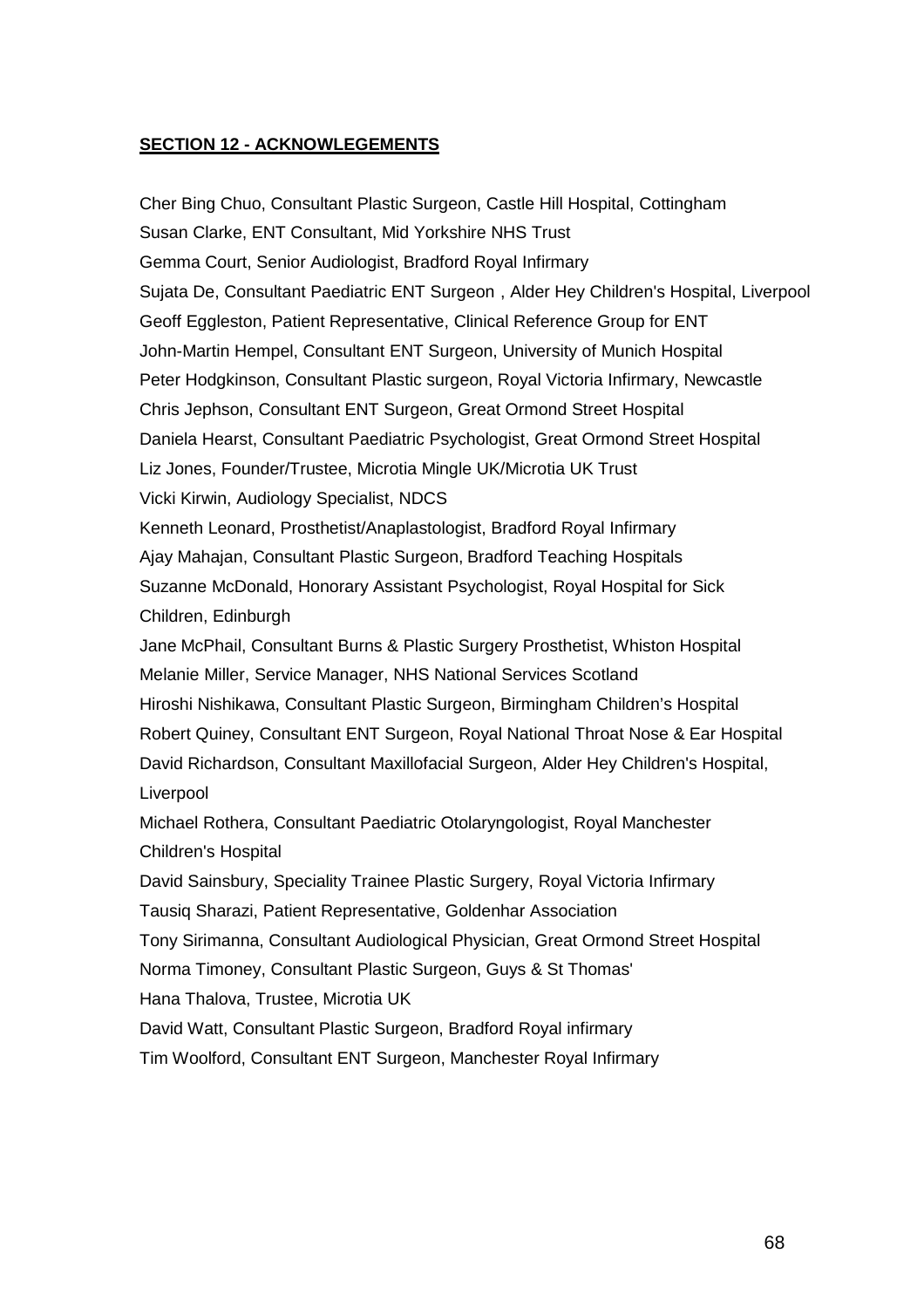#### **Appendix 1**

### **Ear Reconstruction Pre-operative Patient Questionnaire.**

*Thank you for taking time to complete this questionnaire. Below are questions relating to your ear. Please answer as best as possible, if you do not understand any questions please leave blank.* 

**Age:** \_\_\_\_\_\_\_\_\_\_\_ **Date of birth:** \_\_\_\_\_\_\_\_\_\_\_\_\_\_\_\_\_\_ **Gender: M / F** *(circle)*

Reason ear reconstruction required: (e.g. Microtia/Trauma) \_\_\_\_\_\_\_\_\_\_\_\_\_\_\_\_\_\_\_\_\_

**Right ear/Left ear or Bilateral:** \_\_\_\_\_\_\_\_\_\_\_\_\_\_\_\_\_\_\_\_\_

**1**. How much do you agree with the following statements regarding the ear that you are seeing the surgeon about? *(tick)*

\_\_\_\_\_\_\_\_\_\_\_\_\_\_\_\_\_\_\_\_\_\_\_\_\_\_\_\_\_\_\_\_\_\_\_\_\_\_\_\_\_\_\_\_\_\_\_\_\_\_\_\_\_\_\_\_\_\_\_\_\_\_\_\_\_\_\_\_\_\_\_\_\_\_\_\_\_\_\_\_\_\_\_\_\_\_\_\_\_\_\_\_\_\_\_\_\_\_\_\_\_\_\_\_

|                                     | Strongly<br>agree | Agree | <b>Neither</b> | <b>Disagree</b> | <b>Strongly</b><br>disagree |
|-------------------------------------|-------------------|-------|----------------|-----------------|-----------------------------|
| I often hide my ear with my hair    |                   |       |                |                 |                             |
| or a hat.                           |                   |       |                |                 |                             |
| I am anxious about attending a      |                   |       |                |                 |                             |
| hairdresser due to my ear.          |                   |       |                |                 |                             |
| I hide my ear when having a         |                   |       |                |                 |                             |
| photograph taken.                   |                   |       |                |                 |                             |
| I avoid looking at my ear in the    |                   |       |                |                 |                             |
| mirror.                             |                   |       |                |                 |                             |
| I feel self-conscious about my ear. |                   |       |                |                 |                             |
|                                     |                   |       |                |                 |                             |

**2**. How much do you agree with the following statements regarding the appearance of the ear that you are seeing the surgeon about?

|                                                 | Strongly<br>agree | Agree | <b>Neither</b> | <b>Disagree</b> | <b>Strongly</b><br>disagree |
|-------------------------------------------------|-------------------|-------|----------------|-----------------|-----------------------------|
| I am satisfied with the                         |                   |       |                |                 |                             |
| appearance of my ear.                           |                   |       |                |                 |                             |
| I think my ear is similar to my                 |                   |       |                |                 |                             |
| other ear.                                      |                   |       |                |                 |                             |
| I am satisfied with the size.                   |                   |       |                |                 |                             |
| I am satisfied with the shape.                  |                   |       |                |                 |                             |
| I can wear glasses/sunglasses<br>behind my ear. |                   |       |                |                 |                             |

#### Date completed:

**Thank you for taking the time to fill out this questionnaire.**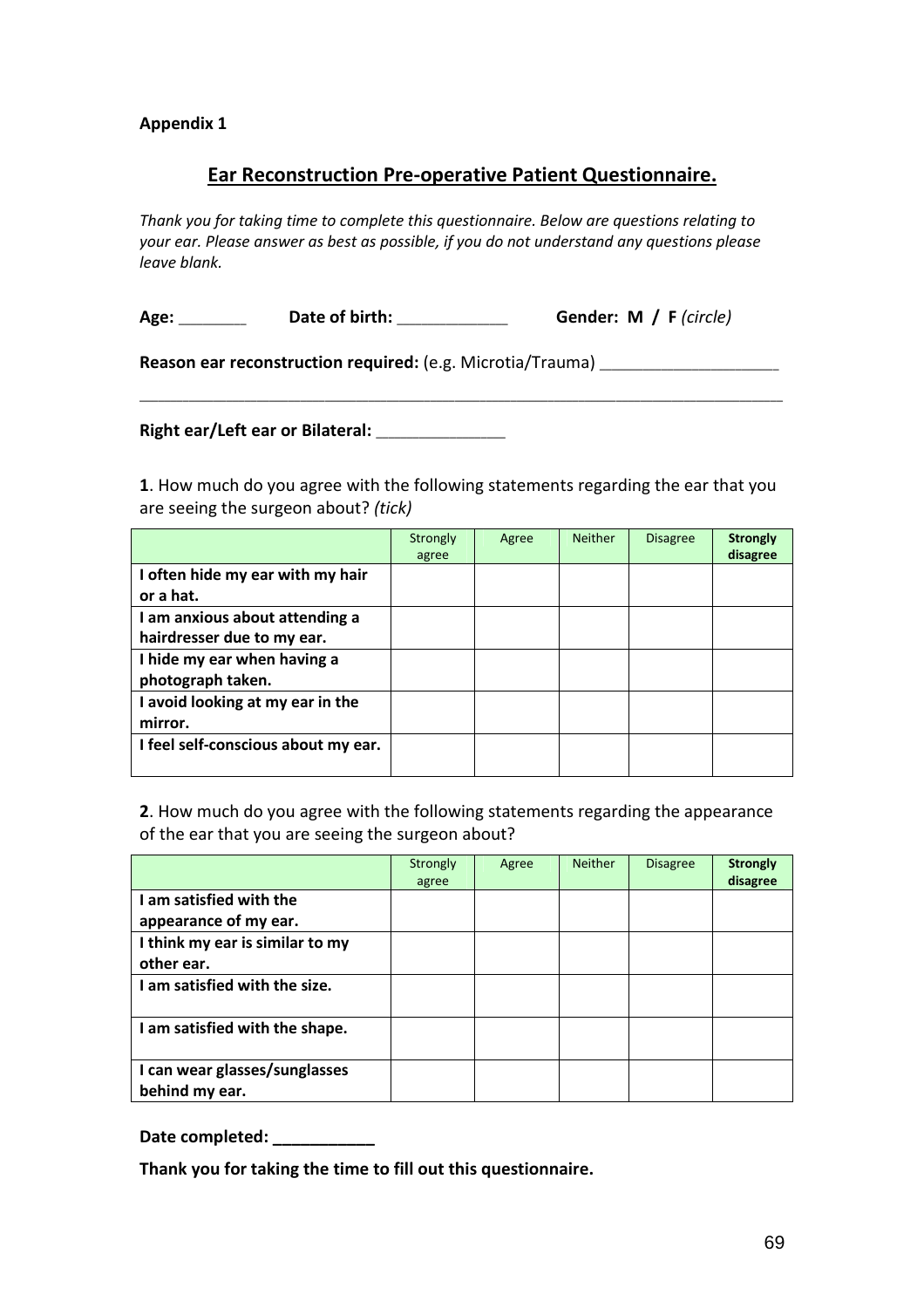#### **Appendix 2**

### **Ear Reconstruction Post-operative Patient Questionnaire.**

*Thank you for taking time to complete this questionnaire. Below are questions relating to your ear and surgery. Please answer as best as possible. If you do not understand any questions please leave blank.* 

**Age:** \_\_\_\_\_\_\_\_\_\_\_ **Date of birth:** \_\_\_\_\_\_\_\_\_\_\_\_\_\_\_\_\_\_ **Gender: M / F** *(circle)*

\_\_\_\_\_\_\_\_\_\_\_\_\_\_\_\_\_\_\_\_\_\_\_\_\_\_\_\_\_\_\_\_\_\_\_\_\_\_\_\_\_\_\_\_\_\_\_\_\_\_\_\_\_\_\_\_\_\_\_\_\_\_\_\_\_\_\_\_\_\_\_\_\_\_\_\_\_\_\_\_\_\_\_\_\_\_\_\_\_\_\_\_\_\_\_\_\_\_\_\_\_\_\_\_

Reason ear reconstruction required: (e.g. Microtia/Trauma) \_\_\_\_\_\_\_\_\_\_\_\_\_\_\_\_\_\_\_\_\_

**Right ear/Left ear or Bilateral:** \_\_\_\_\_\_\_\_\_\_\_\_\_\_\_\_\_\_\_\_\_

# *PART 1*

**1. Since** having ear reconstruction surgery, how much do you agree with the following? *(tick)*

|                                  | Strongly<br>agree | Agree | <b>Neither</b> | <b>Disagree</b> | <b>Strongly</b><br>disagree |
|----------------------------------|-------------------|-------|----------------|-----------------|-----------------------------|
| I often hide my new ear with my  |                   |       |                |                 |                             |
| hair or a hat.                   |                   |       |                |                 |                             |
| I feel anxious about attending a |                   |       |                |                 |                             |
| hairdresser due to my ear.       |                   |       |                |                 |                             |
| I hide my new ear when having a  |                   |       |                |                 |                             |
| photograph taken.                |                   |       |                |                 |                             |
| I avoid looking at my new ear in |                   |       |                |                 |                             |
| the mirror.                      |                   |       |                |                 |                             |
| I feel self-conscious about my   |                   |       |                |                 |                             |
| new ear.                         |                   |       |                |                 |                             |

**2. Since** having ear reconstruction surgery, how much do you agree with the following? *(tick)*

|                                                      | <b>Strongly</b><br>agree | Agree | <b>Neither</b> | <b>Disagree</b> | <b>Strongly</b><br>disagree |
|------------------------------------------------------|--------------------------|-------|----------------|-----------------|-----------------------------|
| I am satisfied with the<br>appearance of my new ear. |                          |       |                |                 |                             |
| I think my new ear is similar to<br>my other ear.    |                          |       |                |                 |                             |
| I am satisfied with the size.                        |                          |       |                |                 |                             |
| I am satisfied with the shape.                       |                          |       |                |                 |                             |
| I can wear glasses/sunglasses<br>behind my new ear.  |                          |       |                |                 |                             |
| I have trouble around the area of<br>my chest scar.  |                          |       |                |                 |                             |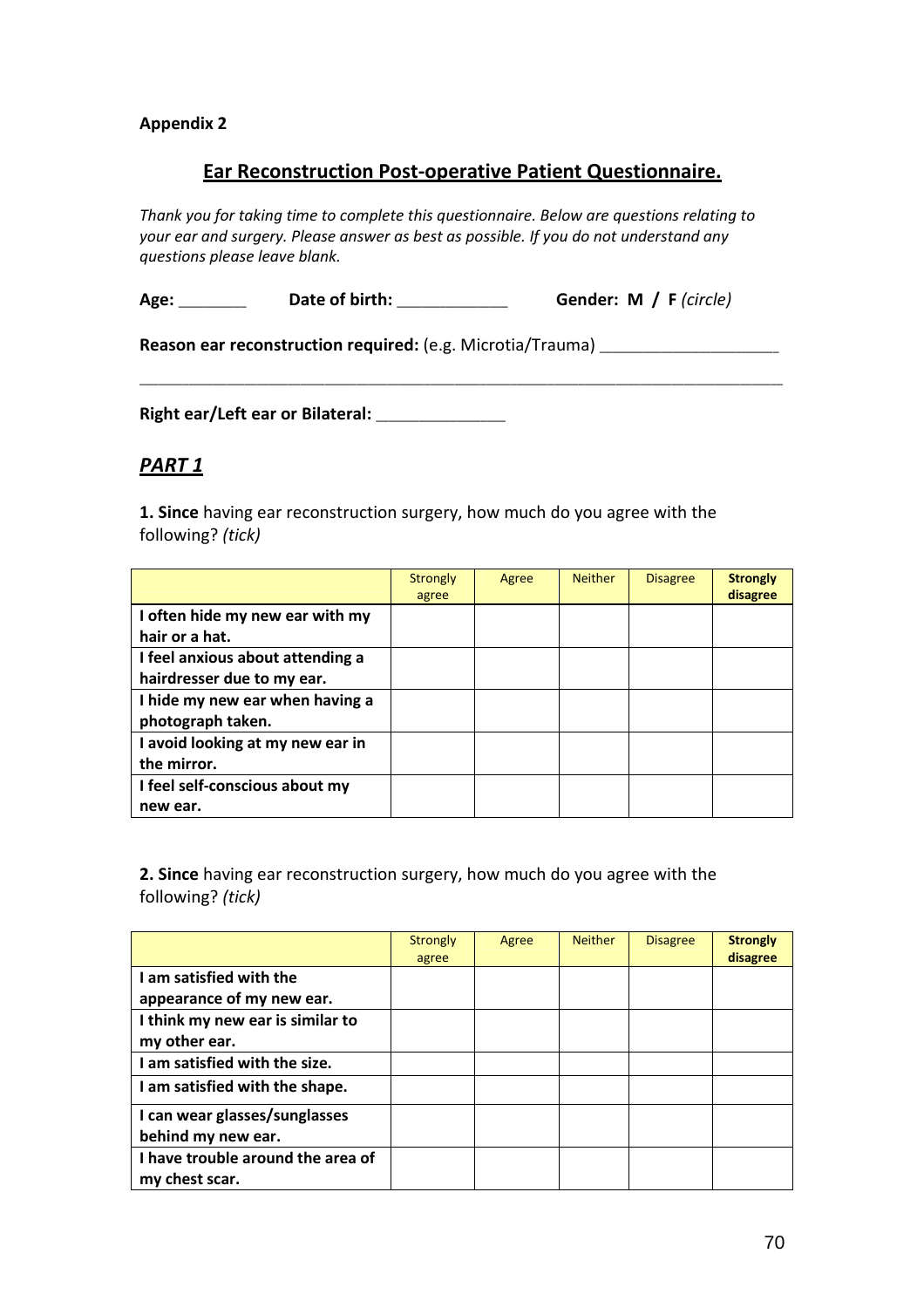**3.** How much do you agree with the following regarding the **events** surrounding your ear surgery? *(tick)*

|                                                               | <b>Strongly</b><br>agree | Agree | <b>Neither</b> | <b>Disagree</b> | <b>Strongly</b><br>disagree |
|---------------------------------------------------------------|--------------------------|-------|----------------|-----------------|-----------------------------|
| The surgeon was good at<br>explaining how surgery would be.   |                          |       |                |                 |                             |
| I got enough pain relief after<br>surgery.                    |                          |       |                |                 |                             |
| My new ear looks like the<br>surgeon explained it would.      |                          |       |                |                 |                             |
| It has been explained well how to<br>take care of my new ear. |                          |       |                |                 |                             |
| I am satisfied with the care I<br>received.                   |                          |       |                |                 |                             |

**4.** If you had to choose the management of your ear again, how much do you agree with the following? *(tick)* 

|                                                    | <b>Strongly</b><br>agree | Agree | <b>Neither</b> | <b>Disagree</b> | <b>Strongly</b><br>disagree |
|----------------------------------------------------|--------------------------|-------|----------------|-----------------|-----------------------------|
| I would have an ear made from<br>rib again.        |                          |       |                |                 |                             |
| I would prefer to have a<br>prosthetic ear fitted. |                          |       |                |                 |                             |
| I would prefer to do nothing<br>about my ear.      |                          |       |                |                 |                             |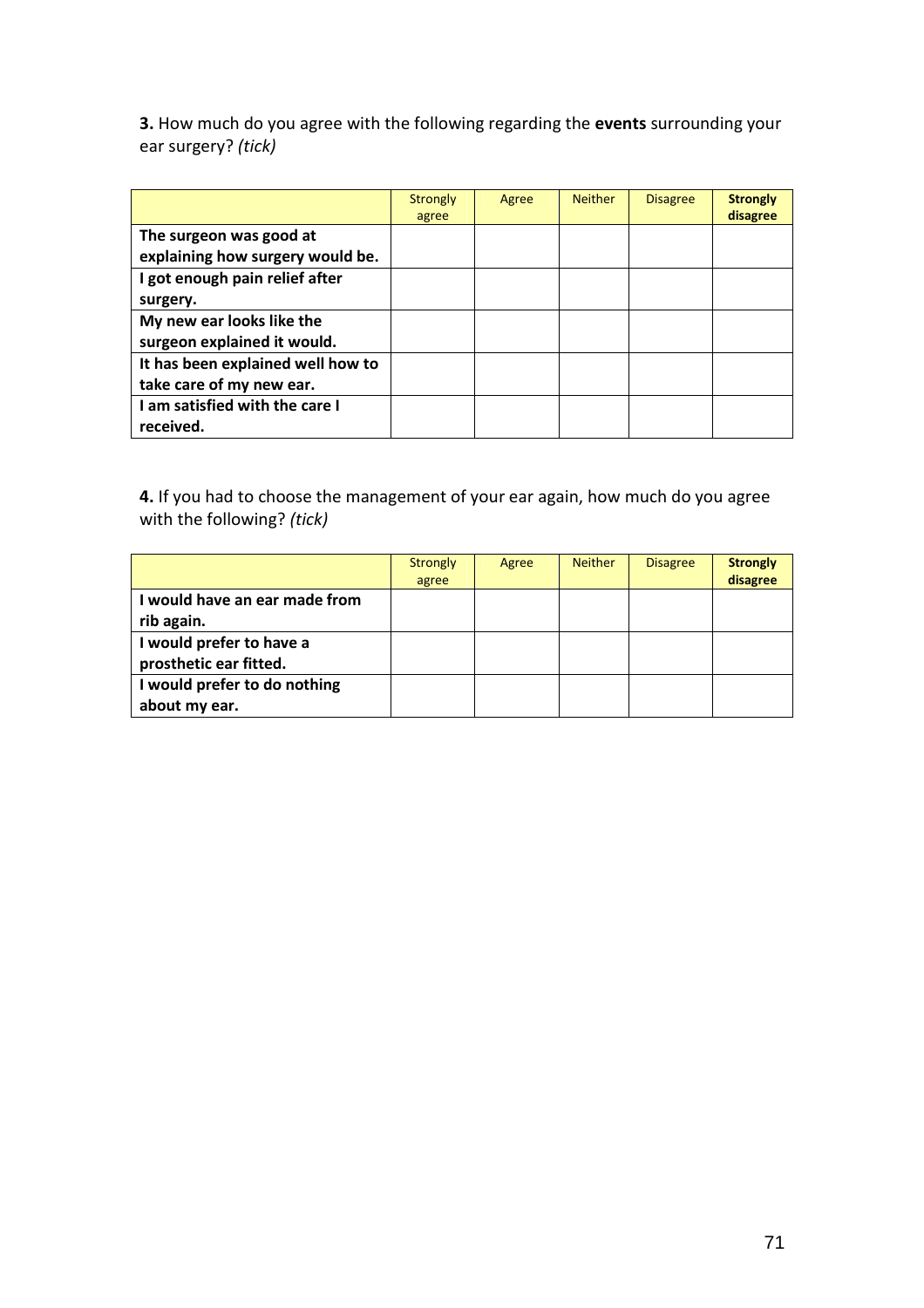# **PART 2**

*The following questions are also related to appearance, but in more detail. We would like you to answer by giving a score from 1 to 5, using the scale below:* 



#### **Section A:**

We've marked out **9 key areas** of a 'normal' ear below. We'd like you to find them on your reconstructed ear and give them a score using the scale above.